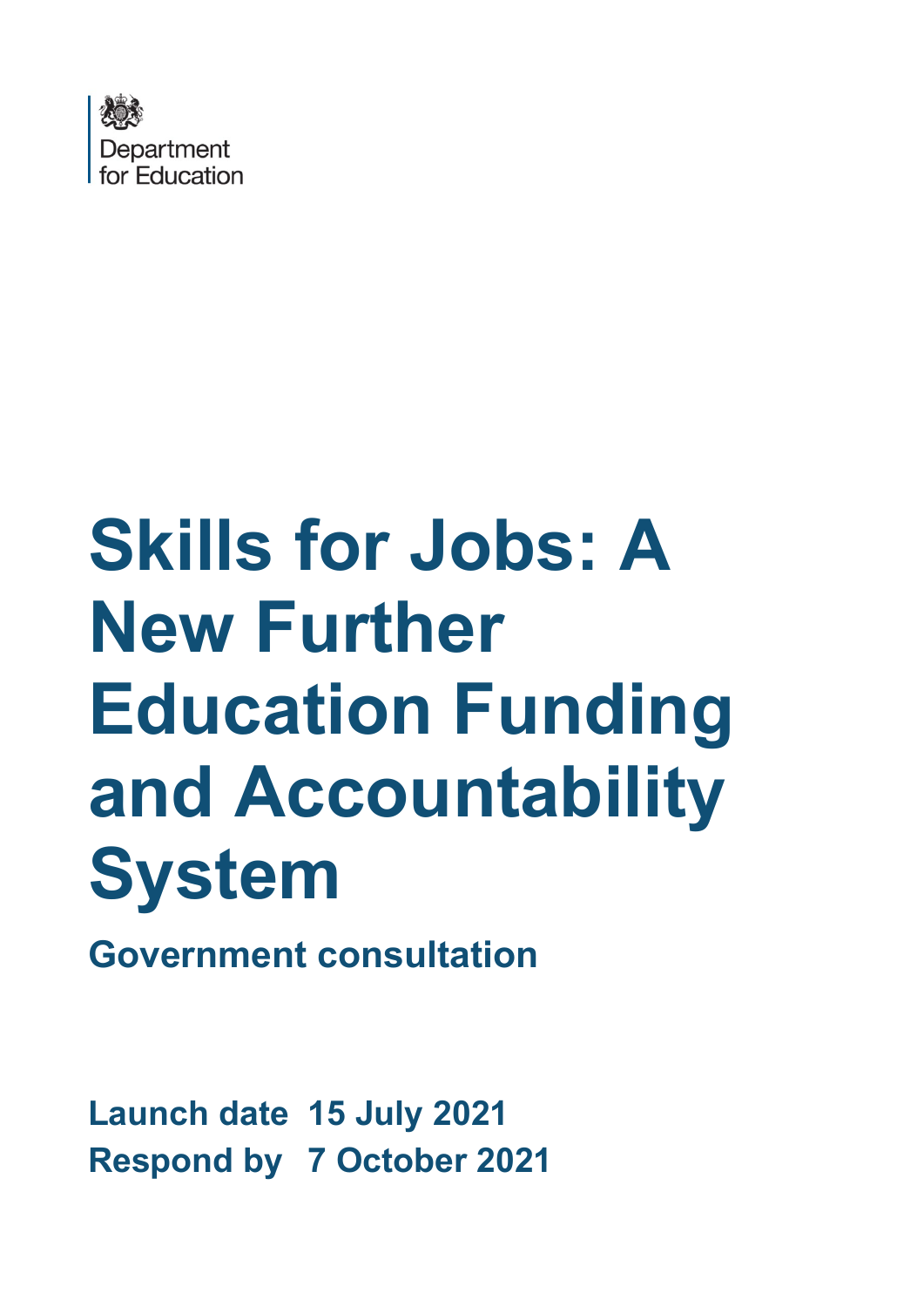# **Contents**

| Foreword by the Secretary of State for Education                                                                                          | $\overline{4}$ |
|-------------------------------------------------------------------------------------------------------------------------------------------|----------------|
| Who this is for                                                                                                                           | 5              |
| Issue date                                                                                                                                | 5              |
| <b>Enquiries</b>                                                                                                                          | 5              |
| <b>Additional copies</b>                                                                                                                  | 5              |
| The response                                                                                                                              | 5              |
| Respond online                                                                                                                            | 5              |
| Other ways to respond                                                                                                                     | 6              |
| <b>Deadline</b>                                                                                                                           | 6              |
| <b>Executive Summary</b>                                                                                                                  | $\overline{7}$ |
| Chapter 1: A reformed adult funding system                                                                                                | 13             |
| Background                                                                                                                                | 13             |
| The current adult skills funding system                                                                                                   | 15             |
| Our objectives in reforming the adult skills funding system                                                                               | 17             |
| A new Skills Fund                                                                                                                         | 19             |
| Purpose of the Skills Fund                                                                                                                | 21             |
| <b>Skills Fund Design</b>                                                                                                                 | 22             |
| Funding for learners in devolved areas                                                                                                    | 23             |
| Funding for learners in non-devolved areas                                                                                                | 26             |
| A simpler funding formula                                                                                                                 | 29             |
| Simplifying funding for disadvantage, learning and learner support through a single<br>additional needs' 'element' as part of the formula | 31             |
| Funding on lagged learner numbers                                                                                                         | 34             |
| Upfront funding for growth areas                                                                                                          | 36             |
| Multi-year funding                                                                                                                        | 37             |
| Funding eligibility rules                                                                                                                 | 37             |
| Funding for Independent Training Providers (ITPs) and other providers                                                                     | 39             |
| Supporting changes in provision                                                                                                           | 41             |
| Chapter 2: An accountability system focussed on outcomes                                                                                  | 43             |
| Introduction                                                                                                                              | 43             |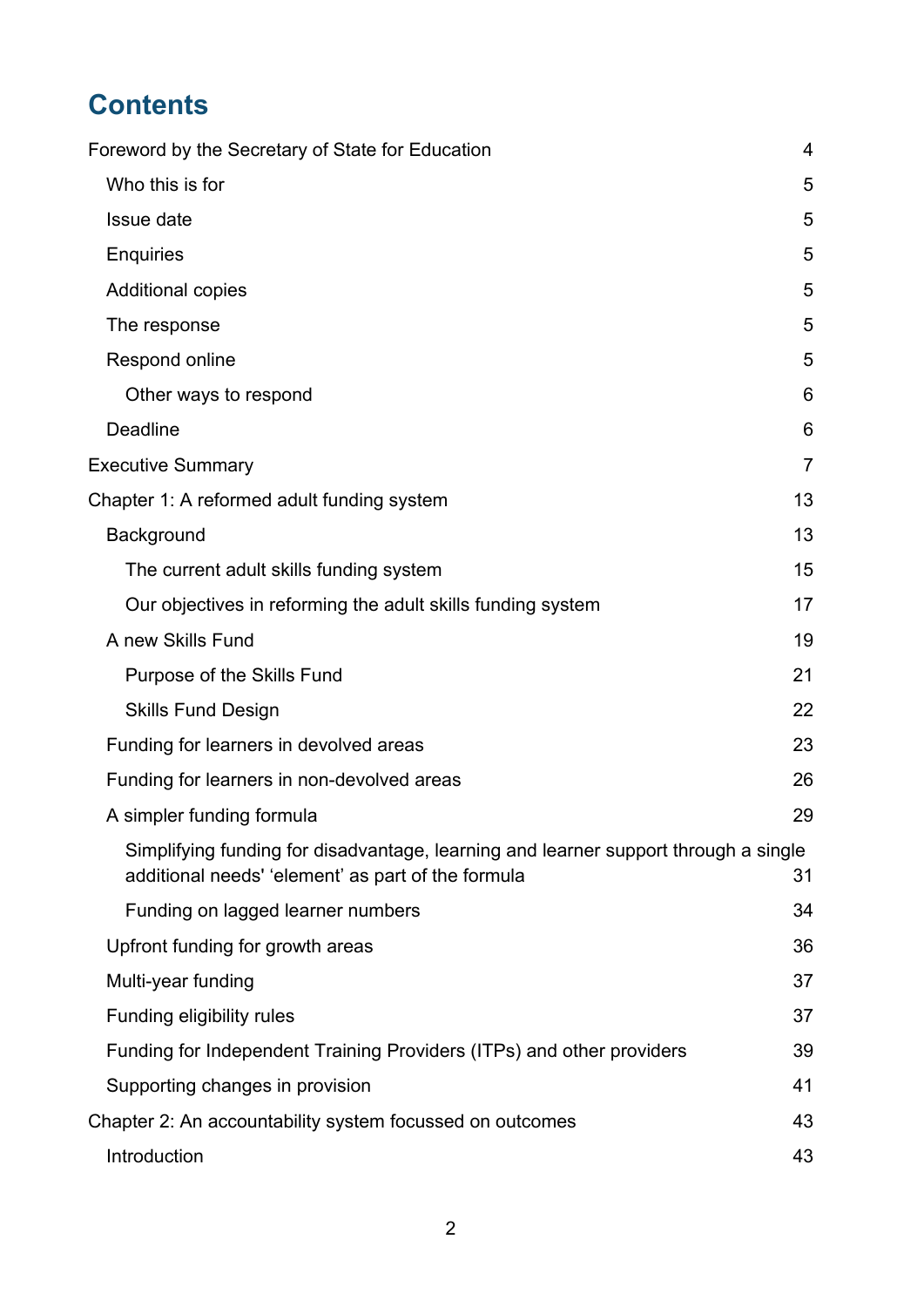| A new Performance Dashboard                          | 45 |  |  |  |
|------------------------------------------------------|----|--|--|--|
| Autonomous colleges                                  | 48 |  |  |  |
| Exploring an enhanced role for Ofsted                | 51 |  |  |  |
| How the system will work for other post-16 providers | 52 |  |  |  |
| Apprenticeships                                      | 53 |  |  |  |
| Support and intervention                             | 53 |  |  |  |
| Improving data and reporting                         | 57 |  |  |  |
| Audit and assurance                                  | 58 |  |  |  |
| The annual business cycle                            | 60 |  |  |  |
| Implementation and next steps                        | 60 |  |  |  |
| Annex A: Glossary                                    |    |  |  |  |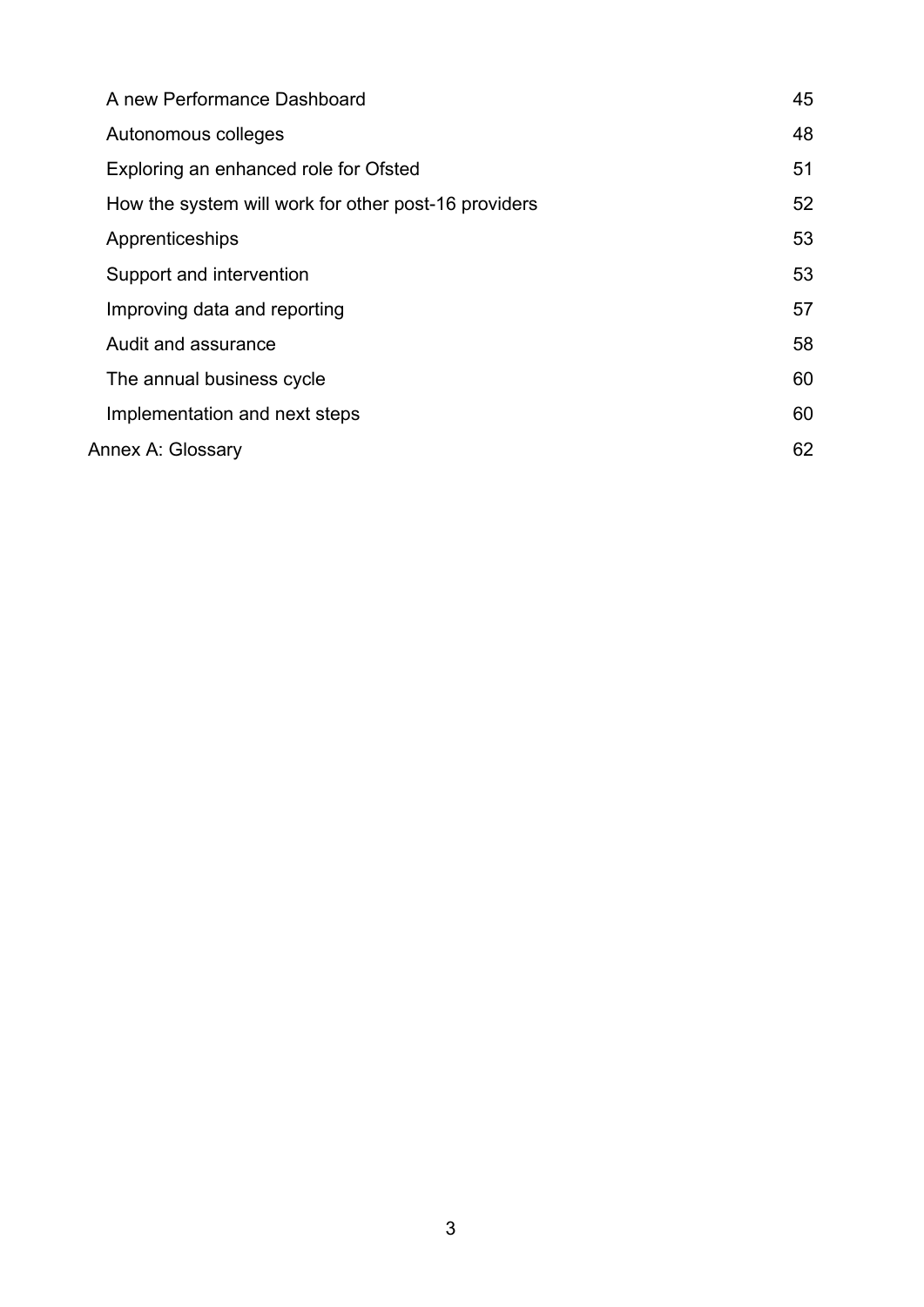# <span id="page-3-0"></span>**Foreword by the Secretary of State for Education**



The COVID-19 pandemic has strained our country's resilience like nothing we have seen in a generation. But our country is getting back on its feet, and we are on a mission to level up our country and make opportunity more equal. Making sure people have the skills to get good jobs, both now and in the future, is at the heart of this ambitious agenda and will make a real difference to people's lives.

That is why I am personally committed to transform further education, so young people and adults gain skills employers

value. In the [Skills for Jobs White Paper,](https://www.gov.uk/government/publications/skills-for-jobs-lifelong-learning-for-opportunity-and-growth) we set out our vision for colleges: "to give people the advanced technical and higher technical skills they need to get good jobs, which will boost the nation's productivity and support progression." I am grateful to the many colleges that are already rising to this challenge, taking steps to reform their provision in testing circumstances. We strongly believe that colleges' place at the centre of their local communities means that they are the key to unlocking opportunities in communities across the country and helping people live enriched and fulfilling lives.

However, to achieve this purpose, it is essential that we design a funding and accountability system that gets behind this vision and enables providers to deliver and deliver well. Over many years, multiple funds, policies and rules have bogged providers down, creating complex and frustrating systems. I want to tackle this head on and give colleges a renewed sense of autonomy so they can focus their attention on supporting their students into good jobs and meeting this country's local and national skills needs, delivered through a new Skills Fund.

I want to give providers more certainty over their funding and simplify the way the funding is allocated. At the same time, I propose to introduce a new Accountability Agreement which will give colleges the freedom to decide for themselves how best to support the needs of their students and local employers.

This consultation is a first step for a funding and accountability system that will maximise the potential of further education and help us build back better. I want to use this consultation to hear your views and open up a dialogue that will enable us together to design a better system that works for decades to come.

**Rt. Hon. Gavin Williamson CBE MP Secretary of State for Education**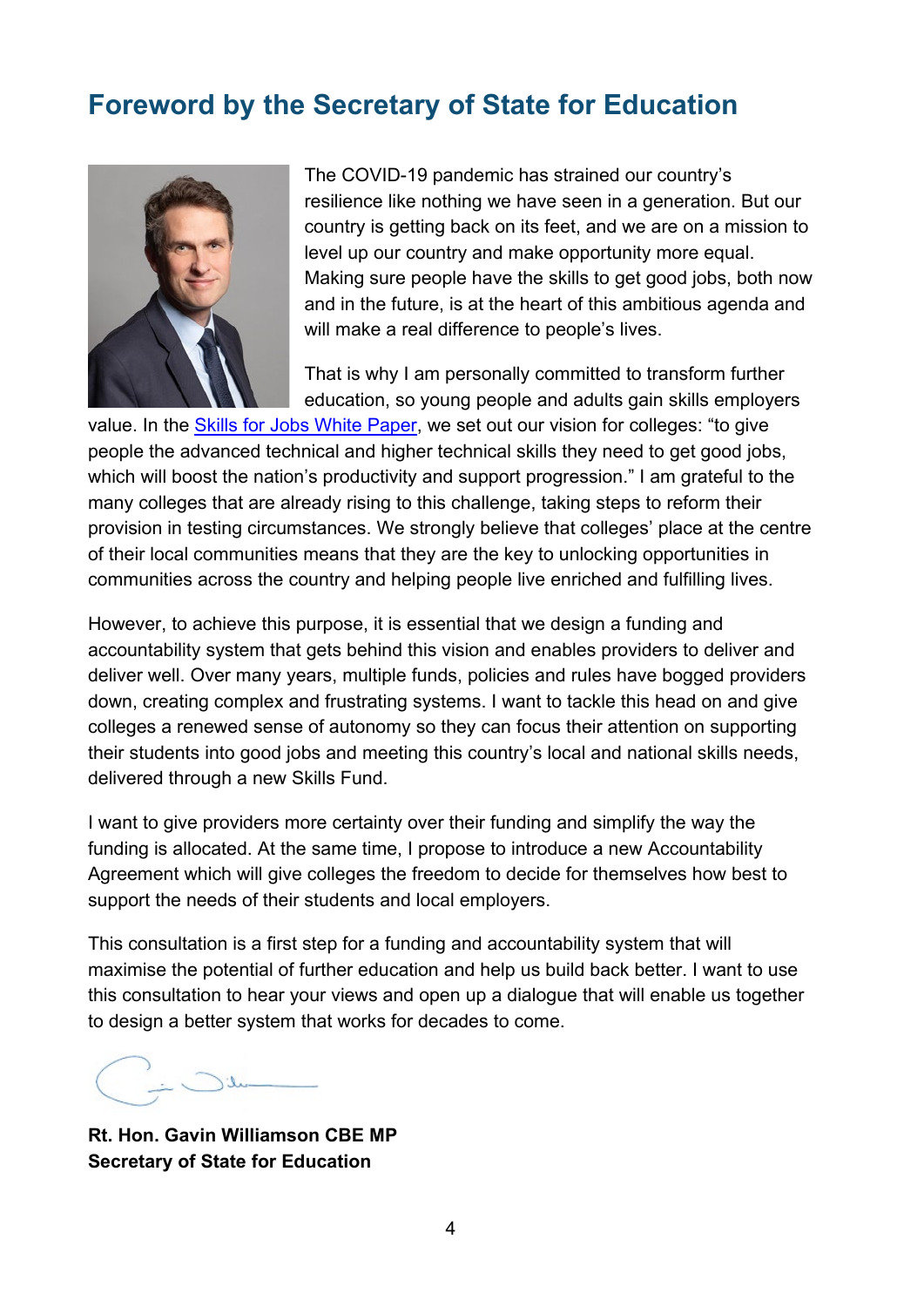# <span id="page-4-0"></span>**Who this is for**

- Further Education providers
- Independent Training providers
- Local government (including local authorities, Mayoral Combined Authorities /Greater London Authority)
- Employers
- Learners
- Representative bodies
- Other interested parties

# <span id="page-4-1"></span>**Issue date**

The consultation was issued on 15 July 2021.

# <span id="page-4-2"></span>**Enquiries**

If your enquiry is related to the policy content of the consultation you can contact the team on [FEFAC.CONSULTATION@education.gov.uk.](mailto:FEFAC.CONSULTATION@education.gov.uk)

If your enquiry is related to the DfE e-consultation website or the consultation process in general, you can contact the DfE Ministerial and Public Communications Division by email: Consultations. Coordinator@education.gov.uk or by telephone: 0370 000 2288 or via the [DfE Contact us page.](https://www.education.gov.uk/help/contactus)

# <span id="page-4-3"></span>**Additional copies**

Additional copies are available electronically and can be downloaded from [GOV.UK DfE](https://www.gov.uk/government/publications?keywords=&publication_filter_option=consultations&topics%5B%5D=all&departments%5B%5D=department-for-education&official_document_status=all&world_locations%5B%5D=all&from_date=&to_date=&commit=Refresh+results)  [consultations.](https://www.gov.uk/government/publications?keywords=&publication_filter_option=consultations&topics%5B%5D=all&departments%5B%5D=department-for-education&official_document_status=all&world_locations%5B%5D=all&from_date=&to_date=&commit=Refresh+results)

# <span id="page-4-4"></span>**The response**

The results of the consultation and the Department's response will be [published on](https://www.gov.uk/government/publications?departments%5B%5D=department-for-education&publication_filter_option=consultations)  [GOV.UK](https://www.gov.uk/government/publications?departments%5B%5D=department-for-education&publication_filter_option=consultations) in Spring 2022.

# <span id="page-4-5"></span>**Respond online**

To help us analyse the responses please use the online system wherever possible. Visit <https://www.gov.uk/government/consultations/reforms-to-fe-funding-and-accountability> to submit your response.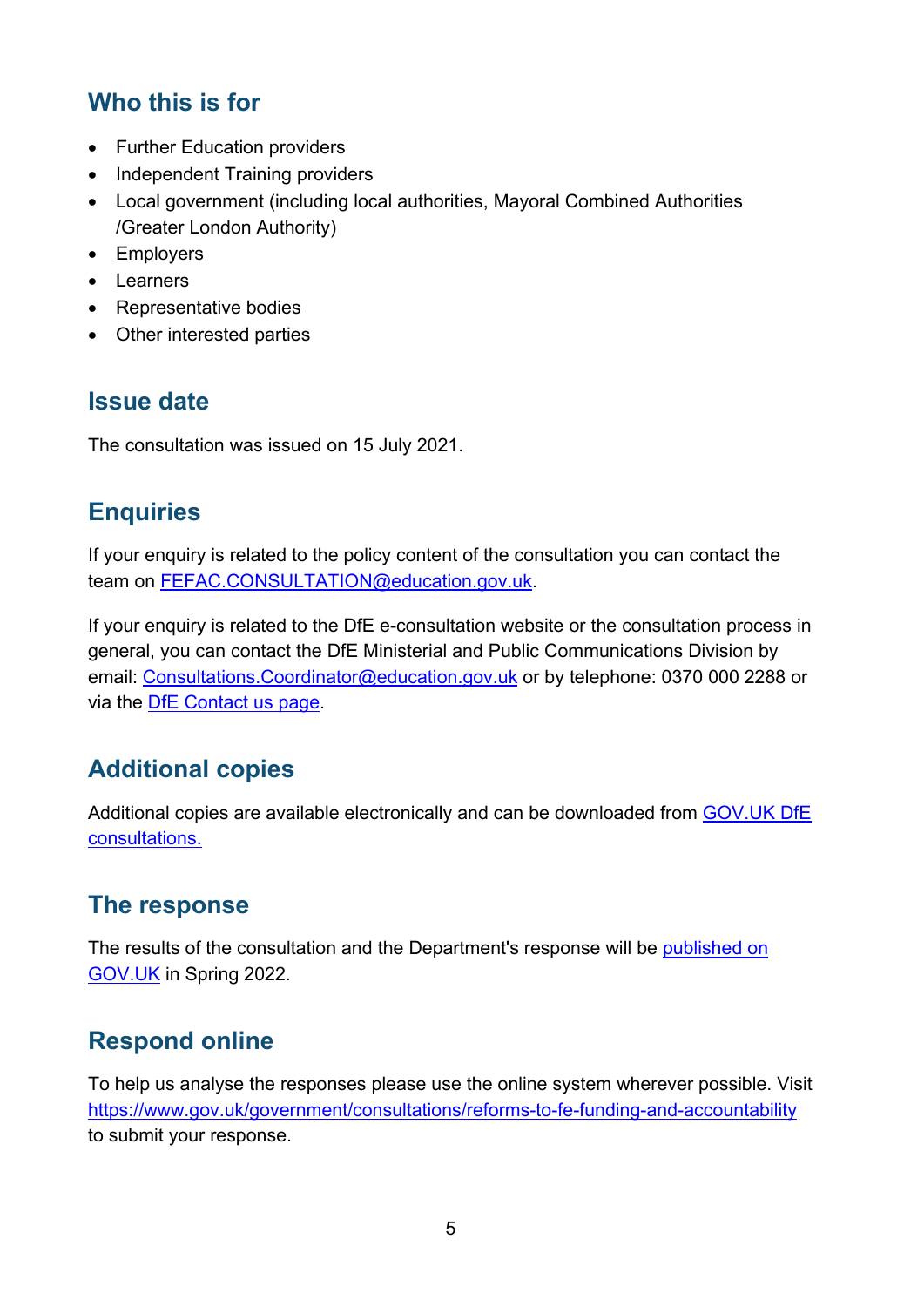#### <span id="page-5-0"></span>**Other ways to respond**

If for exceptional reasons, you are unable to use the online system, for example because you use specialist accessibility software that is not compatible with the system, you may download a word document version of the form and email it or post it.

#### **By email**

• FEFAC.CONSULTATION@education.gov.uk

#### **By post**

FE Funding and Accountability Consultation Higher and Further Education Group Ground Floor, Sanctuary Buildings Great Smith Street LONDON SW1P 3BT

# <span id="page-5-1"></span>**Deadline**

The consultation closes on 7 October 2021.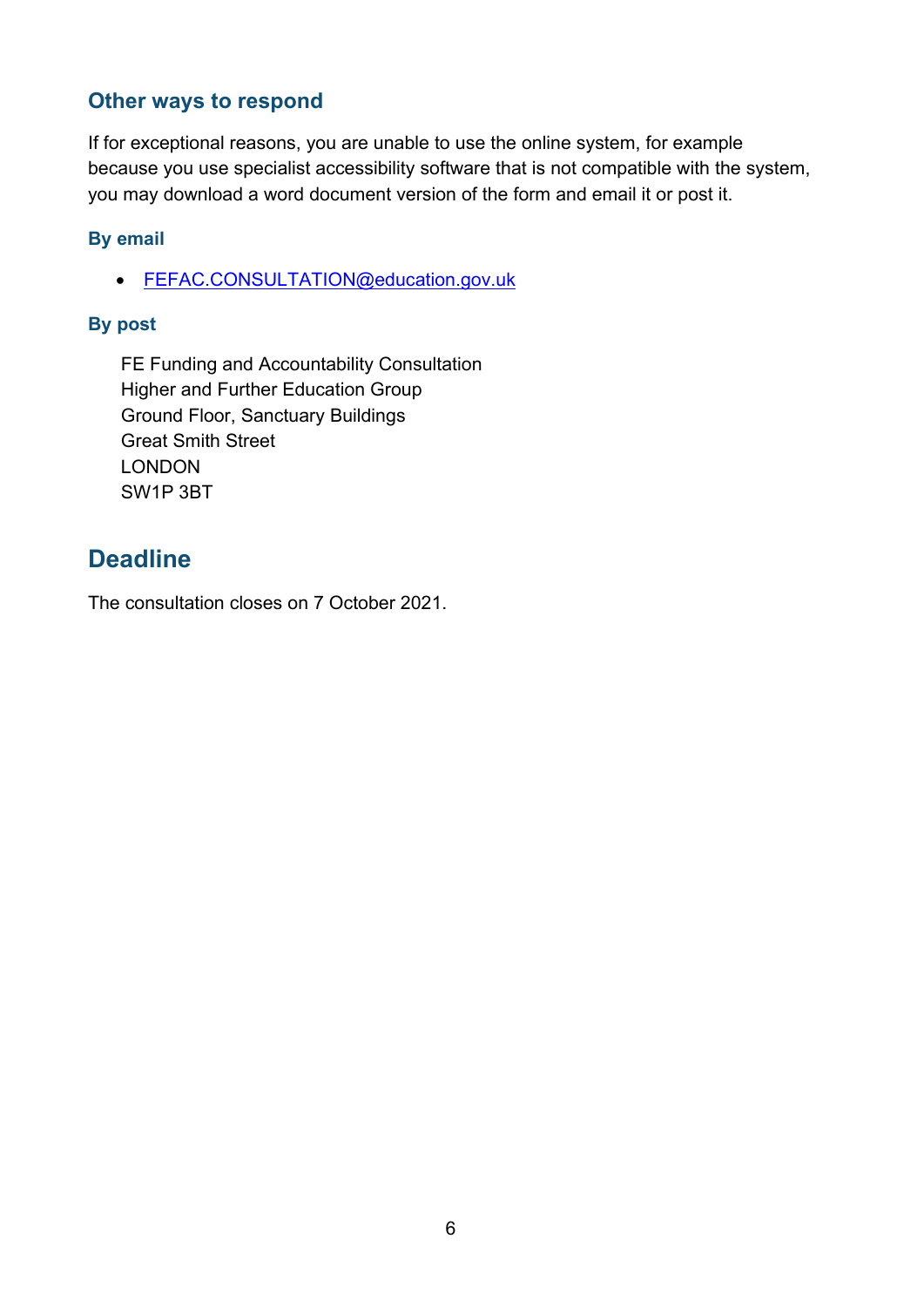# <span id="page-6-0"></span>**Executive Summary**

- [1](#page-6-1). In the Skills for Jobs White Paper<sup>1</sup>, we set out our plans to transform further education, so it supports people to get the skills our economy needs throughout their lives, wherever they live in the country. Focusing post-16 skills on this core mission will increase productivity, support growth industries, and give individuals opportunities to progress in their careers.
- 2. These reforms are more vital now than ever, as we build back better from the coronavirus pandemic – drawing on the excellent leadership shown from Further Education providers during this difficult period – to ensure our economy can thrive. We have a skills gap which is holding us back economically with too few people skilled in disciplines such as engineering and digital. We have world-class universities with great opportunities for academic provision, but our skills system needs to do better at helping people get the quality technical skills that employers want. And our system needs to be more forward-looking to respond to the skills needed in the future.
- 3. This consultation delivers a key commitment of the White Paper and covers two related areas which will address these issues and transform the skills system:
	- Chapter 1: We will address the underlying system of complex funding for adult skills and limited focus on outcomes through our proposals to reform adult skills funding.
	- Chapter 2: We will reform the accountability system so it is focused on outcomes and will take a strategic approach to support and intervention.
- 4. Our proposals are part of a wider set of reforms we are making to transform the skills system so that it better supports young people and adults across the country acquire the skills they need to get a good job. Apprenticeships already provide a prestigious employment-based route to skills development with excellent outcomes. T-levels are being rolled out, giving young people alternative choices at age 16 which will equip them with valued skills to progress into employment or specialised higher education. We are building employer engagement into all our technical qualifications, through the role of the Institute for Apprenticeships and Technical education (The Institute). And with them and the Office of Qualifications and Examinations Regulation (Ofqual), we will be reviewing those which are funded by the Government to ensure they are high-

<span id="page-6-1"></span><sup>1</sup> [Skills for Jobs: Lifelong Learning for Opportunity and Growth](https://assets.publishing.service.gov.uk/government/uploads/system/uploads/attachment_data/file/957856/Skills_for_jobs_lifelong_learning_for_opportunity_and_growth__web_version_.pdf) (Department for Education, 2021)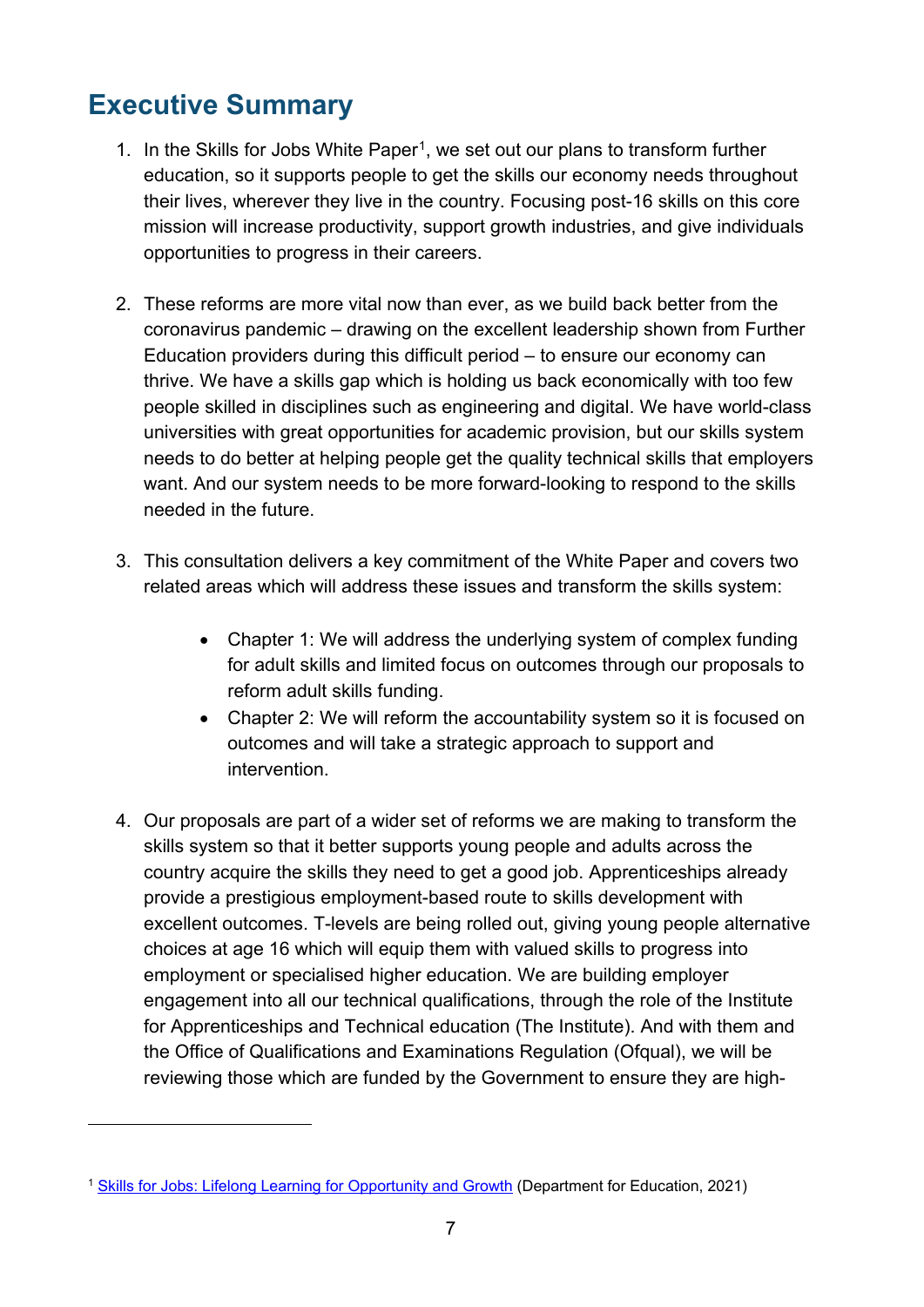quality, support progression and are based on employer set standards.

5. The Skills for Jobs White Paper set out how we would place employers at the heart of local skills systems by leading the development of new Local Skills Improvement Plans through which employers can articulate their skills needs, with colleges and other providers reshaping their provision in response. These reforms will ensure a shift in focus for the skills system towards one which focuses on supporting individuals to acquire skills which lead to employment and allow local areas to grow and thrive. Our National Skills Fund investment is already providing a significant injection of resource to grow skills provision for adults. Beyond this, as part of the Lifetime Skills Guarantee, the Lifelong Loan Entitlement will be introduced from 2025, providing individuals with a loan entitlement to the equivalent of four years of post-18 education to use over their lifetime. This will support people to study throughout their life, with the opportunity to train, retrain and upskill as needed in response to changing skills needs and employment patterns.

#### **A reformed funding and accountability system**

- 6. In the Skills for Jobs White Paper, we set out a vision for colleges: "to give people the advanced technical and higher technical skills they need to get good jobs, which will boost the nation's productivity and support progression." Many colleges are already rising to this challenge, taking steps to reform their provision accordingly and we believe that colleges' place at the centre of their local communities and economies means they are key to unlocking opportunities and building back better. We will ask them to focus on this core role, whilst they continue to help support learners with wider or additional educational needs.
- 7. However, to achieve this purpose, it is essential that we design a funding and accountability system that enables providers to deliver. As highlighted in the Augar report<sup>[2](#page-7-0)</sup>, the current system of adult skills funding is complex with confusing funding and eligibility rules that hamper providers' ability to respond effectively to changing skills needs. The allocation of overall budgets a year at a time also makes it difficult for colleges to plan provision strategically. The National Audit Office  $(NAO)^3$  $(NAO)^3$  noted that this complexity leads to additional burdens for providers and contributes towards financial pressures, and their ability to manage their budgets with more certainty.

<span id="page-7-0"></span><sup>2</sup> [Independent Panel Report on the Review of Post-18 Education and Funding](https://assets.publishing.service.gov.uk/government/uploads/system/uploads/attachment_data/file/805127/Review_of_post_18_education_and_funding.pdf) (2019), p.126

<span id="page-7-1"></span><sup>3</sup> [Financial sustainability of colleges in England](https://www.nao.org.uk/wp-content/uploads/2020/09/Financial-sustainability-of-colleges-in-England.pdf) (National Audit Office, 2020), p. 25.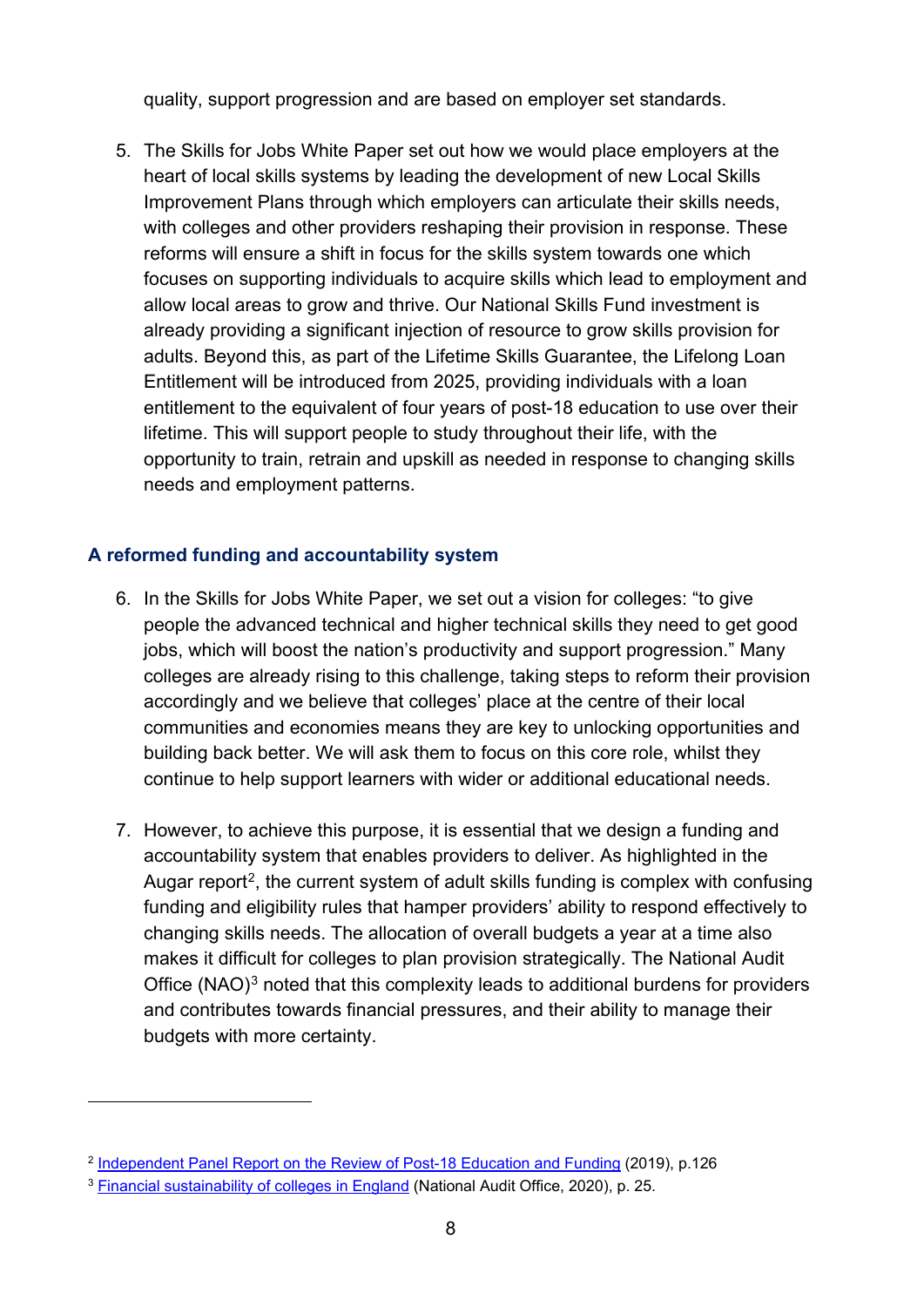- 8. More broadly, the overall approach incentivises providers to secure volumes of learners rather than focusing on outcomes, equipping learners with meaningful skills and supporting them into sustainable employment. The accountability system in turn compounds this, as while it rightly focuses on the quality of provision and proper use of public funding, there is little incentive to ensure the mix of provision leads to sustainable jobs for individuals and meets labour market needs.
- 9. Therefore, in the Skills for Jobs White Paper, we promised to reform both the funding and accountability system, simplifying the adult skills funding system and refocusing accountability onto the outcomes delivered. In doing so we will give  $colleges<sup>4</sup>$  $colleges<sup>4</sup>$  $colleges<sup>4</sup>$  and other grant-funded providers<sup>[5](#page-8-1)</sup> the freedom to focus on delivering good outcomes for the students and communities they serve, with an accountability system that holds them to account for the outcomes they deliver. This will allow colleges to flex and develop their offer, working with local employers, local authorities and the Mayoral Combined Authorities (MCAs) and the Mayor of London acting through the Greater London Authority (GLA)<sup>[6](#page-8-2)</sup> (who have responsibility for adult education), and other providers to ensure highquality provision is available to learners which will support them into sustained employment.
- 10.Clarifying the outcomes we want to achieve will result in a step change in the way colleges and other providers operate and how government delivers its priorities, making it clear that the core purpose of government funding is to support individuals to acquire skills that will lead to sustained and valuable employment, boosting their life chances and bringing wider benefits to the economy and society.
- 11.The changes to the funding system for adult skills proposed in this consultation focus on direct government revenue funding for adult skills. Funding streams for 16-19 and apprenticeships flow through a distinct system, recognising the universal nature of 16-19 provision and the employer-led apprenticeships funding system, and are not covered by the scope of this consultation. We will consult on the detail and scope of the Lifelong Loan Entitlement this year. We are also legislating in this parliament, as laid out in the Queen's speech and further detailed through the Skills and post-16 Education Bill.

<span id="page-8-0"></span><sup>4</sup> By which we mean the institutions falling within the further education sector, as defined in the Further and Higher Education Act (FHEA) 1992.

<span id="page-8-1"></span><sup>5</sup> Universities and local authorities.

<span id="page-8-2"></span> $6$  Hereinafter referred to as 'the devolved authorities.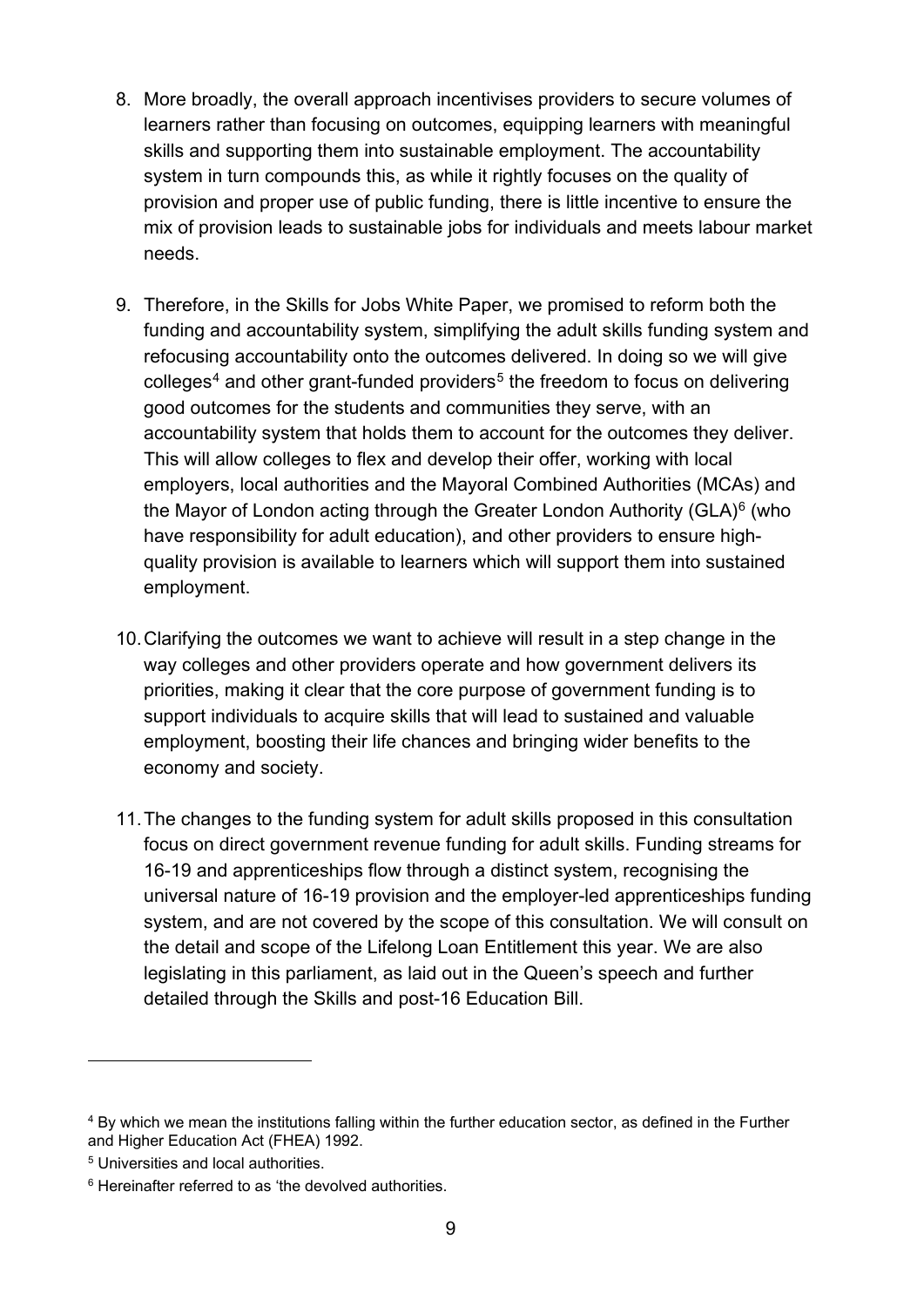- 12. Responsibility for adult education functions<sup>[7](#page-9-0)</sup> have been transferred in many areas of the country and the devolved authorities play a vital role across their local skills system. We do not propose making any changes to these and providers serving adult learners in these areas will continue to be funded direct by their devolved authority, but we are consulting on how the funding for these areas could be calculated in future.
- 13.Our accountability proposals take a broader scope than the funding proposals, looking in the round at how colleges and other providers can be held accountable for the outcomes they deliver for all their provision, and how performance can be swiftly improved where provision is not delivering sufficient outcomes.
- 14.The funding and accountability proposals described in this consultation are two parts of a single model which put colleges in the driving seat for delivering outcomes, freed up from multiple funding rules and restrictions but accountable for how they use this freedom to deliver the outcomes individuals deserve and the country needs.

#### 15.In summary:

We will reform the adult skills funding system so it is simpler, outcome focused and more effective. We set out our proposals in Chapter 1 and seek your views on the following areas:

- Establishing a new Skills Fund to bring together all direct funding for adult skills.
- Ensuring the system can support both qualification-based provision and non-qualification provision so adults can retrain and upskill in the most effective way.
- How a needs-based approach could be introduced to distribute funding across the country.
- How funding can be most effectively distributed between colleges in nondevolved areas, in particular:
	- o What a simpler formula might look like if a system based on funding learners is retained

<span id="page-9-0"></span> $7$  Affirmative orders made under the Local Democracy, Economic Development and Construction Act 2009 (and in relation to London, under section 39A of the Greater London Authority Act 1999) have transferred the following adult education functions under the Apprenticeships, Skills, Children and Learning Act 2009 to the devolved authorities: (i) Education and training for persons aged 19 or over (s 86); (ii) Learning aims for such persons and provision of facilities (s87); (iii) Payment of tuition fees for such persons – free statutory entitlements (s88).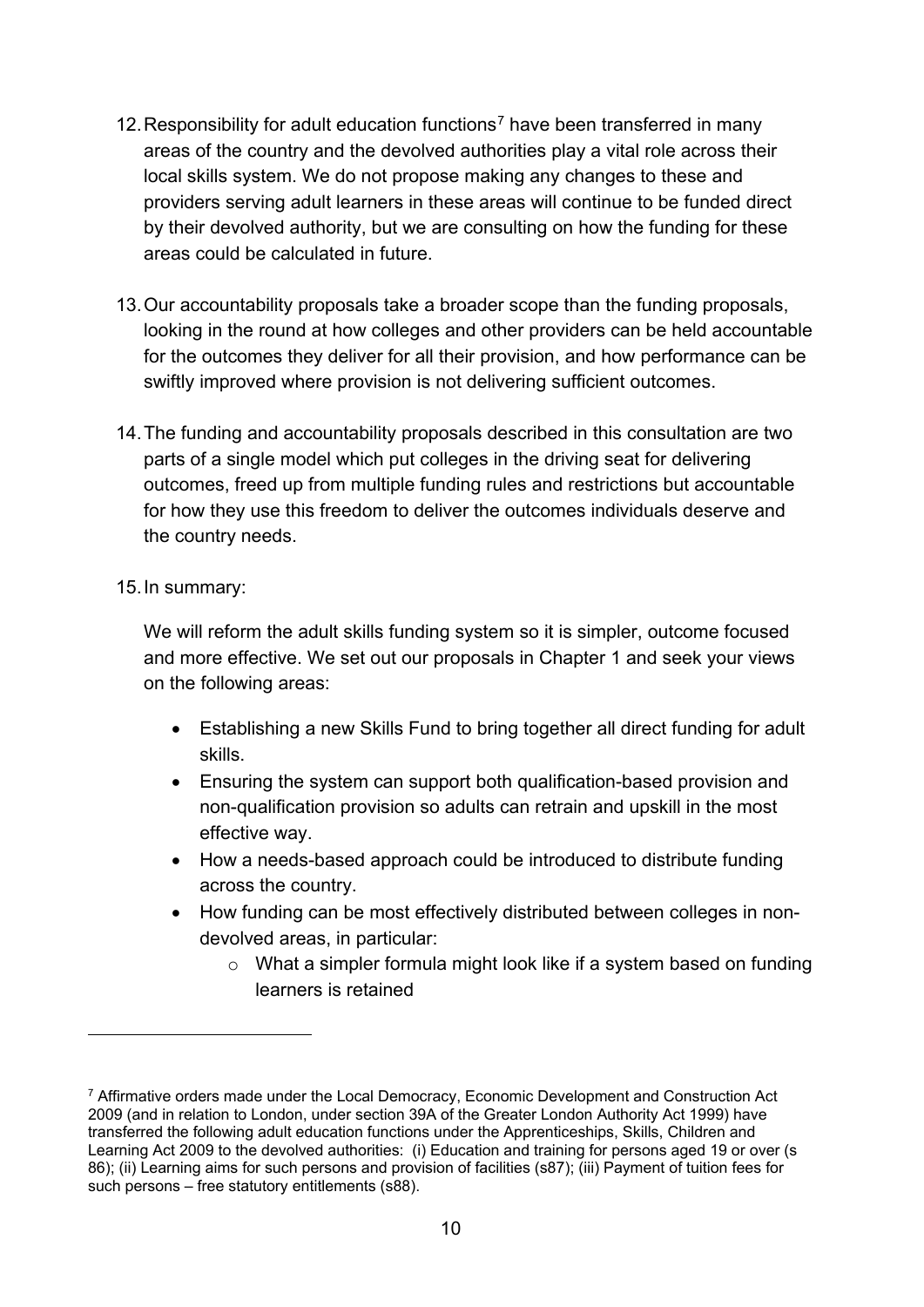- o Moving to a lagged funding system
- o Delivering a multi-year funding regime
- What entitlements and eligibility rules should apply in a new system.
- How funding for Independent Training Providers and other non-grant funded providers would work in a reformed system.

We will reform the accountability system so it is focused on outcomes and will take a strategic approach to support and intervention. We set out our proposals in Chapter 2 and seek your views on the following areas:

- Specifying the outcomes we expect colleges to deliver through a new Performance Dashboard.
- Introducing a new skills measure that will capture how well a college is delivering local and national skills needs.
- Introducing a new Accountability Agreement that will reinforce colleges autonomy while providing a clear sense of mission.
- Exploring an enhanced role for Ofsted to inspect how well a college is delivering local and national skills needs.
- Enabling the FE Commissioner to enhance its existing leadership role, with a renewed focus on driving improvement and championing excellence.
- Improving data quality and reducing the requirements we place on providers through student data collection and financial reporting.
- Retaining the necessary regulation and oversight to ensure the effective operation of the market, including providing assurance on the use of public funds.
- 16.The proposals and areas we cover in this consultation are wide-ranging and are the first steps in designing a new funding and accountability system. We have developed these proposals over several months with the generous support of a small group of college leaders and sector experts, but we see this consultation as an opportunity to elicit your feedback on a broad range of issues and are looking to iterate and develop our proposals over the coming months.
- 17.We will develop more detailed proposals on how this reformed system will work, based on your responses to this consultation. We will need to develop proposals alongside the forthcoming Spending Review and consider carefully how reforms can be implemented in a way that allows colleges time to respond to the expectations of them set out in the Skills for Jobs White Paper, ensuring that changes in funding year to year are manageable. We envisage consulting on further detail on a range of areas following the Spending Review.

#### **Responding to this consultation**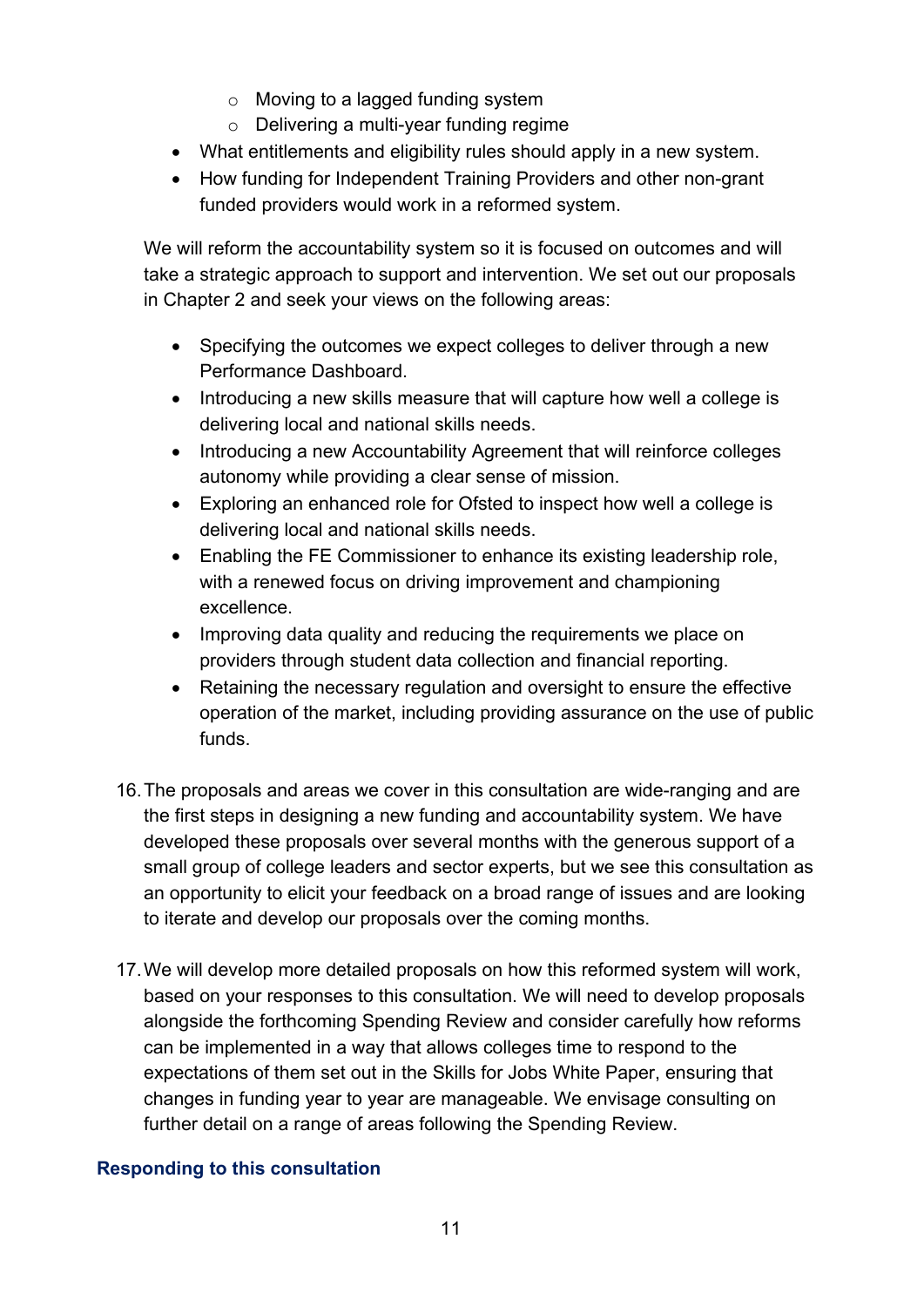18.We welcome responses to the consultation from individual learners, providers, employers, representative bodies, local government partners, Mayoral Combined Authorities /Greater London Authority, and others.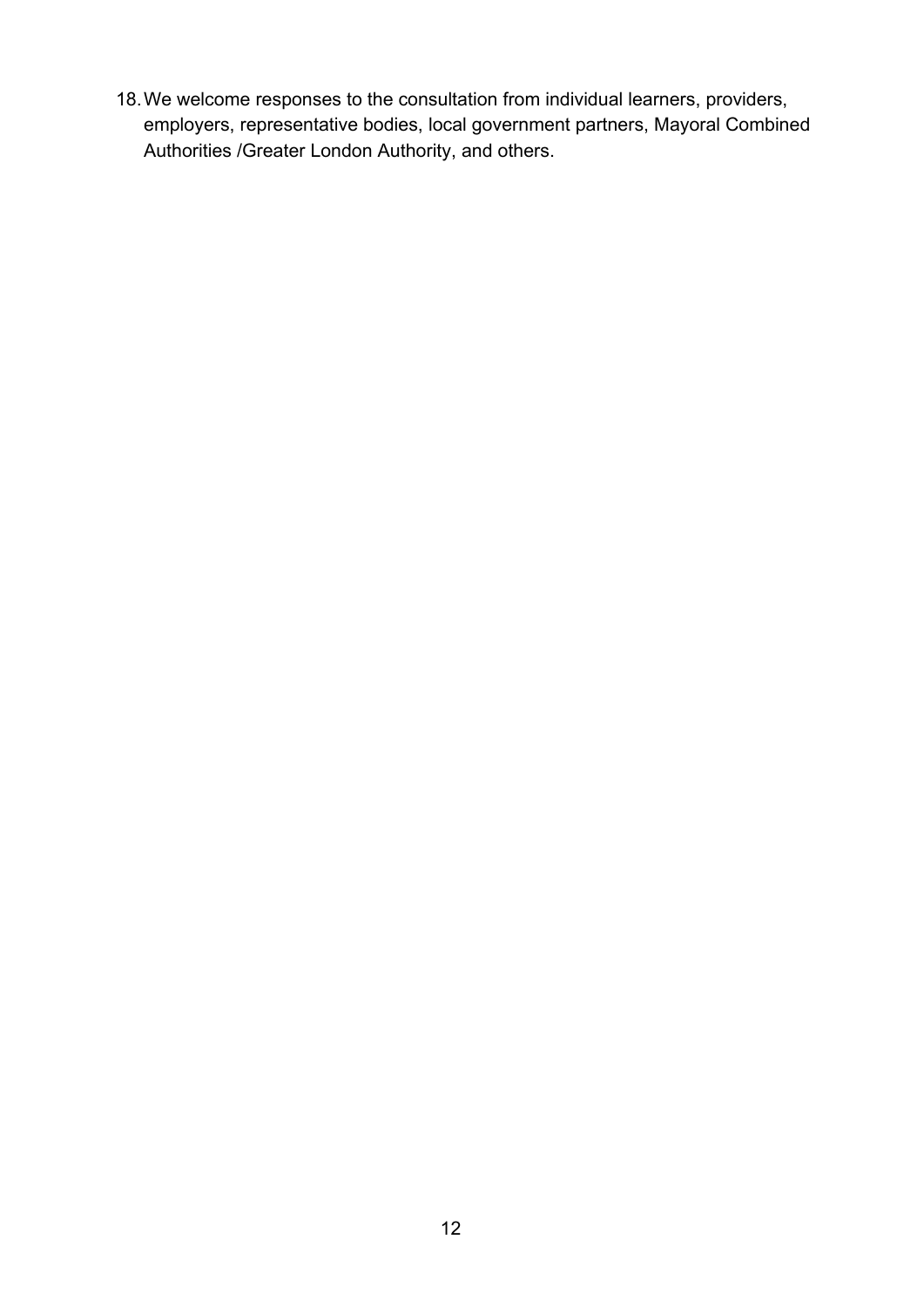# <span id="page-12-0"></span>**Chapter 1: A reformed adult funding system**

#### **Summary**

We will reform the adult skills funding system so it is simpler, outcome focused and more effective. This chapter sets out proposals, and seeks views, on the following areas:

- Establishing a new Skills Fund to bring together all direct funding for adult skills
- Ensuring the system can support both qualification-based provision and nonqualification provision so adults can retrain and upskill in the most effective way.
- How a needs-based approach could be introduced to distribute funding across the country.
- How funding can be most effectively distributed between colleges<sup>[8](#page-12-2)</sup> in non-devolved areas, in particular:
	- o What a simpler formula might look like if a system based on funding learners is retained
	- o Moving to a lagged funding system
	- o Delivering a multi-year funding regime.
- What entitlements and eligibility rules should apply in a new system.
- How funding for ITPs and other non-grant funded providers would work in a reformed system.

# <span id="page-12-1"></span>**Background**

19.In the *Skills for Jobs White Paper*, we set out a vision for a Further Education system focused on equipping individuals with skills that would lead to meaningful and sustained employment, delivered by high-quality providers, working autonomously and accountable for the outcomes they secure. An effective, clear and outcome-focused funding system is a key element to achieve this.

<span id="page-12-2"></span><sup>&</sup>lt;sup>8</sup> In this chapter when we refer to 'college' we mean General Further Education Colleges, unless otherwise stated.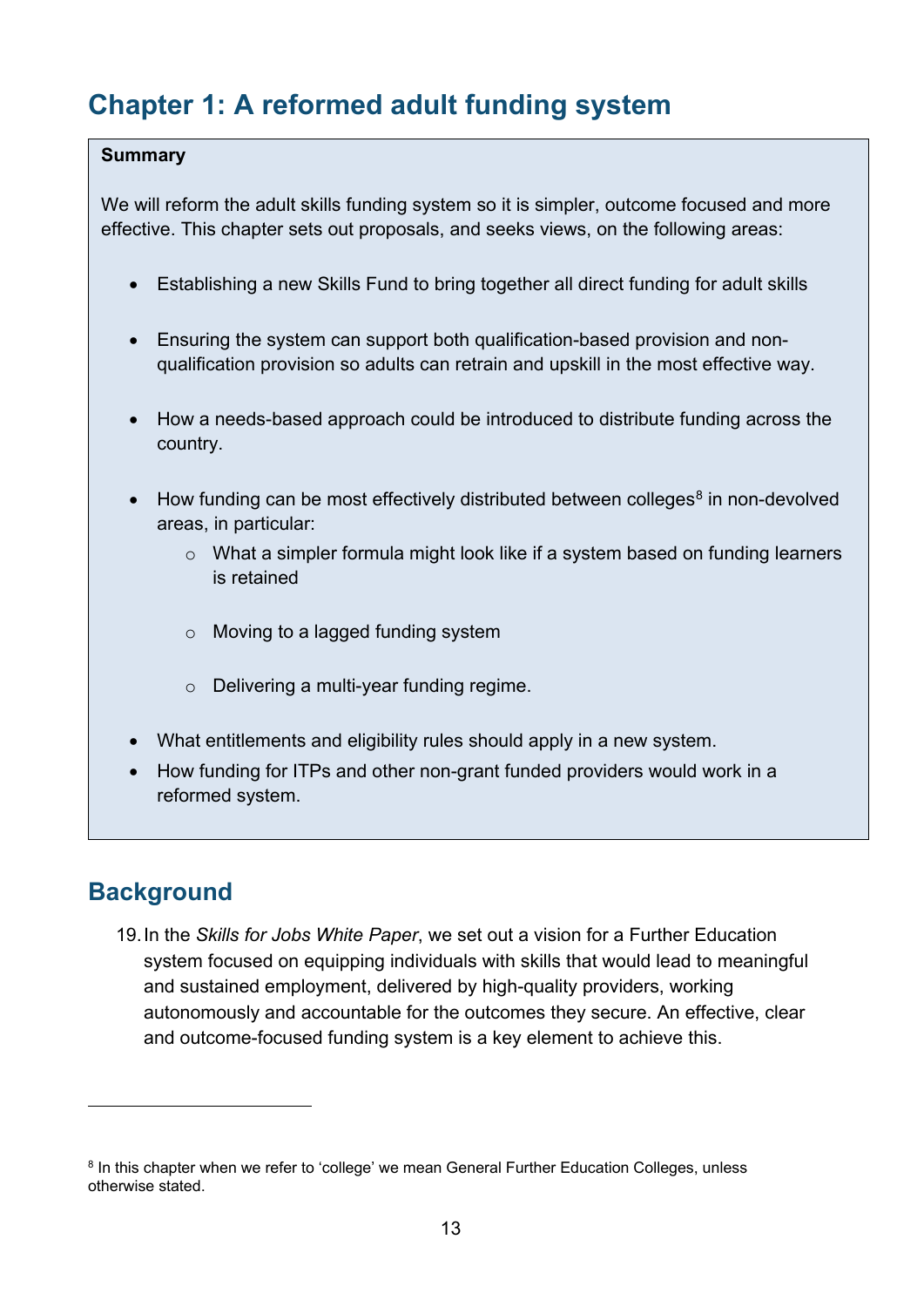- 20.Investment in Further Education and skills leads to a critical national asset: an increase in human capital<sup>9</sup>. This investment in the skills and competencies of individuals is critical for our country's success, bringing greater economic output and income and wider social benefits and needs to be a joint endeavour and responsibility between government, employers and individuals. Central government, on behalf of taxpayers, resources universal education and training up to the age of 18 and then supports subsequent education and training for adults through a mixture of direct investment, devolved funding and governmentsupported loans. Employers have a central role to play alongside this through the Apprenticeship Levy and broader direct investment in upskilling their employees. Finally, individuals, who directly benefit from investment in their own human capital through greater opportunities and higher income, also play their part, paying for some aspects of adult education and training direct.
- 21.However, the effectiveness of this investment for the taxpayer, employer and individual will depend on the nature, relevance and quality of provision made using that investment. In the adult skills system in particular, choices need to be made by the various players on how this funding can most effectively be used to support individuals to maximise their potential, thus boosting the economy now and in future, and in turn bring wider social and economic benefits to the taxpayer/society providing the funding.
- 22.Successive governments have sought to address this challenge through an increasing number of specific policies designed to fund particular aspects of adult skills alongside detailed eligibility criteria. These have had strong individual rationales to try and secure value for money from taxpayer investment. However, as documented by many observers<sup>10</sup>, the overall effect has created a very complex funding system for adult skills with the consequence that the system creates very high administrative costs and incentivises accessing available funding rather than focusing on provision which will bring the greatest returns to individuals, the economy and society.
- 23.Through this consultation we aim to seek views on how government funding on behalf of taxpayers can be administered more simply and effectively enabling colleges and other providers to focus on supporting learners to develop skills,

<span id="page-13-0"></span><sup>9</sup> Human Capital has been defined by OECD as "the knowledge, skills, competencies and other attributes embodied in individuals or groups of individuals acquired during their life and used to produce goods, services or ideas in market circumstances. [Human capital estimates: 2014,](https://www.ons.gov.uk/peoplepopulationandcommunity/wellbeing/articles/humancapitalestimates/2015-08-25#:%7E:text=The%20OECD%20defines%20Human%20capital,or%20ideas%20in%20market%20circumstances%E2%80%9D.) (Office for National Statistics, 2014).

<span id="page-13-1"></span><sup>&</sup>lt;sup>10</sup> [Independent review of college financial oversight,](https://assets.publishing.service.gov.uk/government/uploads/system/uploads/attachment_data/file/900210/DfE_Independent_Review_of_Financial_Oversight_of_FE_Colleges.pdf) (Dame Mary Ney, 2019), p.11. [Financial sustainability of colleges in England, \(National Audit Office,](https://www.nao.org.uk/wp-content/uploads/2020/09/Financial-sustainability-of-colleges-in-England.pdf) (2020), p.25. [Independent panel report to the Review of Post-18 Education and Funding](https://assets.publishing.service.gov.uk/government/uploads/system/uploads/attachment_data/file/805127/Review_of_post_18_education_and_funding.pdf) (2019), p125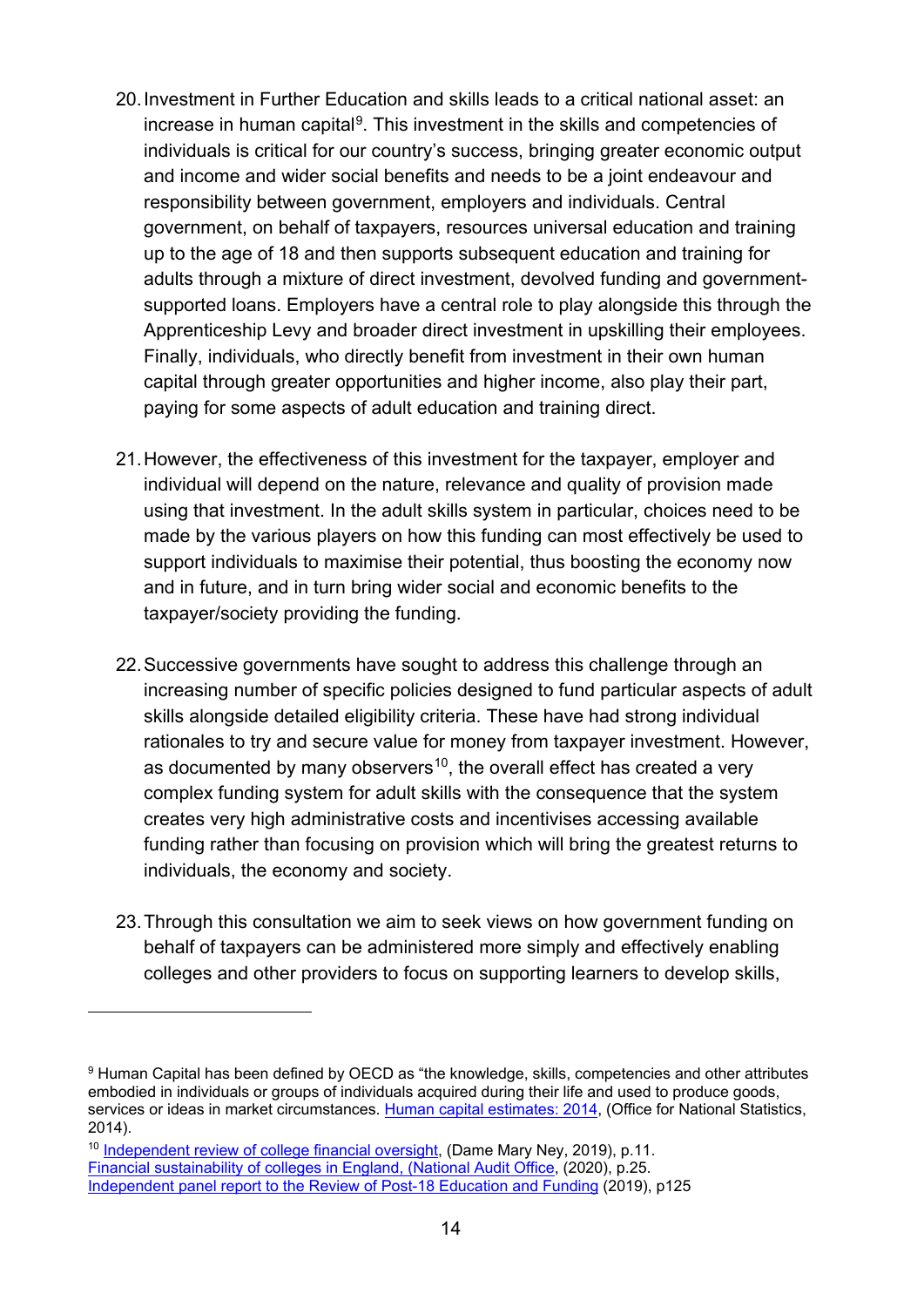thus meeting skills needs of employers and the local labour markets. Our proposals will give them more flexibility in how funding is used to deliver better outcomes which they will be accountable for, as discussed in Chapter 2. This chapter of the consultation focuses specifically on how funding is allocated through the system. We do not focus here on the quantum of resource or decisions on what would be funded as these decisions will be taken through the forthcoming Spending Review.

24.Direct government funding for adult skills is one component in a broader system of funding post-16 education and training with distinct elements reflecting the nature of provision and the funder, described further in paragraph 35. This consultation does not focus on the funding of the universal 16-19 education system, or funding for students aged 19-25 with high needs, or funding via loans taken out by individuals or the employer led apprenticeship system. Nor does it focus on the government's capital investments in post-16 providers. We will consult on the detail and scope of the Lifelong Loan Entitlement this year. We will ensure that the LLE provides value for money to students, the education sector and the taxpayer, as we support individuals to train, reskill and upskill throughout their lives.

#### <span id="page-14-0"></span>**The current adult skills funding system**

- 25.Adult skills funding from the Department, outside of apprenticeships, is currently delivered through four funding streams:
	- Adult Education Budget (AEB) including funds for the Lifetime Skills Guarantee level 3 offer, delivered through the AEB funding mechanism. The AEB also includes funds for adult traineeships. Approximately half of the AEB (including funds for the Lifetime Skills Guarantee level 3 offer) is currently devolved to seven<sup>[11](#page-14-1)</sup> Mayoral Combined Authorities and the Mayor of London acting through the Greater London Authority (GLA).
	- National Skills Fund, including Skills Bootcamps<sup>12</sup>.
	- European Social Fund (ends 2023, UK Shared Prosperity Fund commences 2022).

<span id="page-14-1"></span><sup>&</sup>lt;sup>11</sup> Cambridgeshire and Peterborough, Greater Manchester, Liverpool City Region, North of Tyne, Tees Valley, West of England, and West Midlands. Sheffield City Region and West Yorkshire will take on responsibility for adult functions and devolved AEB from 1 August 2021. The features of the AEB funding system described here are those that apply to the funding administered by the ESFA for learners resident in non-devolved areas.

<span id="page-14-2"></span> $12$  Note the Lifetime skills Guarantee level 3 offer is delivered through the AEB funding mechanism.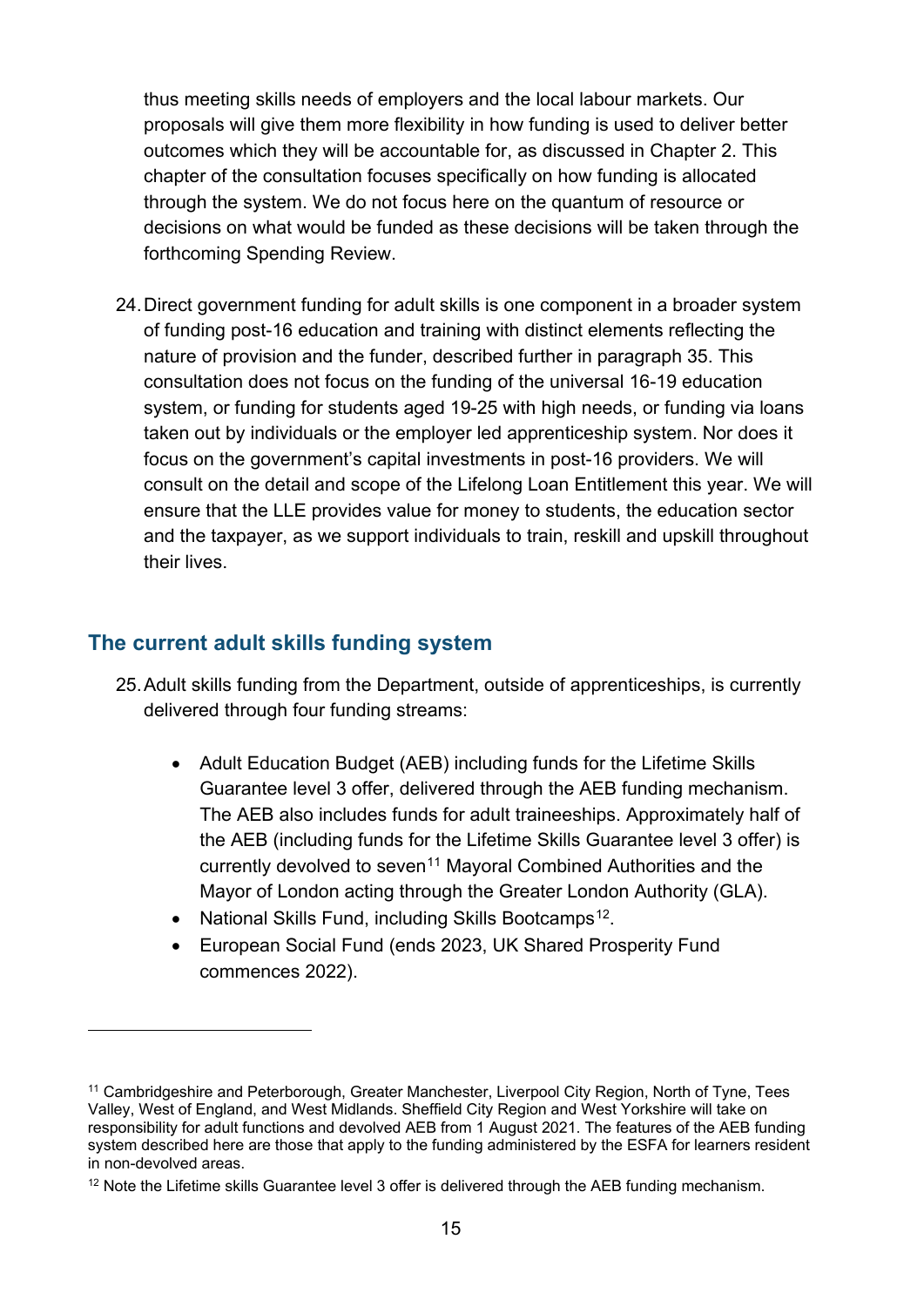- Advanced Learner Loans.
- 26. Funding through these streams<sup>[13](#page-15-0)</sup> currently works on an annual cycle beginning, for providers, in March each year with the confirmation of how much funding has been allocated for the forthcoming academic year. These allocations provide the potential earning envelope for providers rather than the actual funding they will receive. The allocations largely reflect the historical distribution of funding around England that has evolved over time meaning there is no clear rationale for why college allocations vary around the country.
- 27.The actual funding ultimately received will depend on the numbers of learners attending over the academic year with the funding being finalised after the academic year has finished. Providers who have lower delivery than their initial allocation supports may have to effectively return funds. In several cases, there are ringfences around the allocations (or parts of an allocation) so funding can only be earned for specific activity.
- 28. Funding rates are set within a Single Activity Matrix<sup>[14](#page-15-1)</sup> which gives learning aims or qualifications a funding rate based on course size and programme weighting, reflecting cost. This matrix has bandings for the course size which can lead to significant variation in the underlying hourly funding rate in some of the wider funding bands when compared to some of the smaller funding bands. Uplifts are provided for learners in the most deprived areas (through the disadvantage uplift) and certain locations (area costs uplift). Funding rules for each programme or funding stream set out the conditions providers must comply with, including on learner eligibility, qualification eligibility and learner access to support funding, and which they can be audited against.
- 29. As noted in the Skills for Jobs White Paper<sup>15</sup>, this system leads to two core issues:
	- Funding flows and eligibility rules are complicated leading to a focus on inputs and processes rather than outcomes. The National Audit Office noted that the complexity around the funding regime and patterns of payment led to additional burdens for providers and contributed towards financial pressures and their ability to manage their budgets with more

<span id="page-15-0"></span><sup>13</sup> Excluding ESF which works on a multi-annual framework.

<span id="page-15-1"></span><sup>14</sup> [ESFA Funded Adult Education Budget Funding Rates and Formula 2020 to 2021 Version 4](https://assets.publishing.service.gov.uk/government/uploads/system/uploads/attachment_data/file/956690/ESFA_Funded_Adult_Education_Budget_Funding_rates_and_formula_2020_to_2021_v4.pdf) (January 2021), p.11.

<span id="page-15-2"></span><sup>&</sup>lt;sup>15</sup> [Skills for Jobs: Lifelong Learning for Opportunity and Growth](https://assets.publishing.service.gov.uk/government/uploads/system/uploads/attachment_data/file/957856/Skills_for_jobs_lifelong_learning_for_opportunity_and_growth__web_version_.pdf) (Department for Education, 2021), p. 49.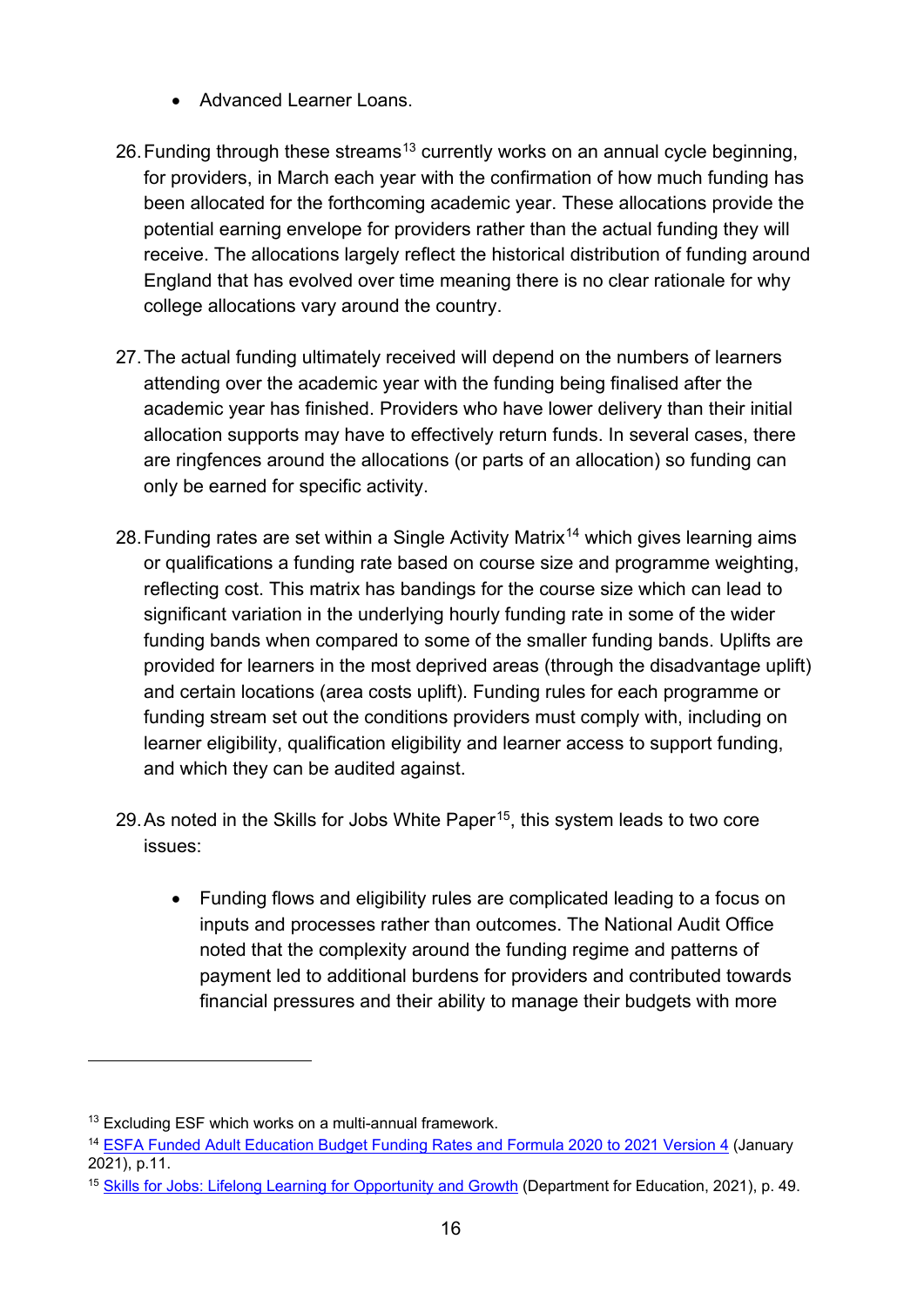certainty[16](#page-16-1).

The existing pattern of provision delivered by the system often fails to meet the skills needed by the labour market. Employers do not have enough influence over the skills offered in their local area and can find it hard to engage; labour market needs do not feature in the funding system in terms of the allocations to colleges or the funding rates paid; and colleges are not accountable for the outcomes they achieve with their funding.

#### <span id="page-16-0"></span>**Our objectives in reforming the adult skills funding system**

30.Our objectives in reforming the system are to deliver a system which is:

- **Simpler and more streamlined:** We want funding delivered in a clear, logical way through a minimal number of routes, minimising requirements on providers and on local and national government and reducing administrative costs.
- **Outcome-focused**: Funding should be directed towards provision that will deliver the greatest benefits to individuals, employers and the economy and society more widely. The system should be forward-looking, responding to changing economic and local area needs.
- **Effective:** funding should be distributed and used efficiently, fairly and transparently, with clarity on where decisions will be made on how funding should be used and delivered in a way which supports providers to plan provision strategically.
- 31.Our Skills for Jobs White Paper reforms set out a key role for colleges in meeting local skills needs. Employers, through designated bodies<sup>17</sup>, will have a core role in articulating these skills needs and working with providers to set out agreed actionable priorities in new Local Skills Improvement Plans. These employer-led plans will be informed by the assessment of national skills needs from the Skills and Productivity Board<sup>[18](#page-16-3)</sup> which they in turn inform. Post-16 technical education and training providers will have a duty to co-operate with employer representative bodies in the development of the plans and to have regard to these plans once

<span id="page-16-1"></span><sup>&</sup>lt;sup>16</sup> [Financial sustainability of colleges in England](https://www.nao.org.uk/wp-content/uploads/2020/09/Financial-sustainability-of-colleges-in-England.pdf) (National Audit Office, 2020).

<span id="page-16-2"></span><sup>&</sup>lt;sup>17</sup> Subject to the will of Parliament, the [Skills and Post-16 Education Bill](https://assets.publishing.service.gov.uk/government/uploads/system/uploads/attachment_data/file/988605/Skills_and_Post-16_Education_Bill_-_Summary_Policy_Notes.pdf) will provide powers to the Secretary of State for Education to designate employer representative bodies to lead the development of local skills improvement plans in a specified local area in accordance with government guidance.

<span id="page-16-3"></span><sup>18</sup> [Skills and Productivity Board.](https://www.gov.uk/government/groups/skills-and-productivity-board)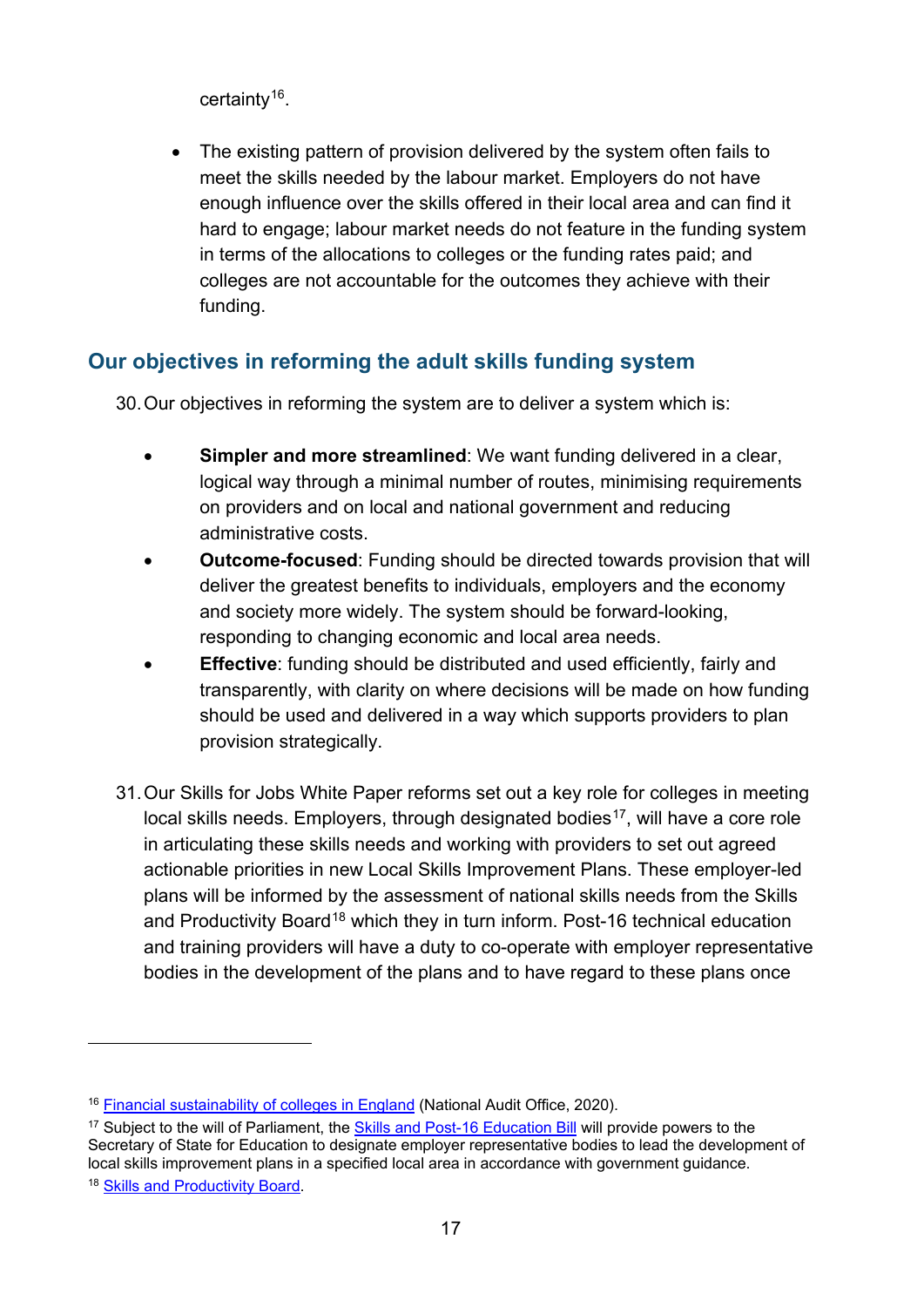they are developed<sup>[19](#page-17-0)</sup>. They will also have a new statutory duty to keep their provision under review to ensure that it best meets local needs. In this way they will be able to focus their offer to deliver provision which supports individuals into relevant, sustainable employment and supports employment and productivity in their local area. The LSIP Trailblazers and their evaluation will look at how employer representative bodies can best implement an employer-led approach to skills planning, including in devolved areas.

- 32.Chapter 2 sets out our plans to introduce new Accountability Agreements which will create a mechanism of accountability that enables more flexibility and autonomy in the deployment of funding whilst still enabling institutions to be held accountable for how well they deliver on these outcomes. To support colleges to do this, we will give them more predictability and flexibility over their funding so they can strategically plan their provision, and we will free them up to ensure their provision meets both the training needs of adults and skills needs of employers, both locally and nationally.
- 33. Alongside colleges, local authority adult educational services<sup>[20](#page-17-1)</sup> play a key role in meeting learner needs and supporting their communities, typically focusing on community learning and basic skills provision. We will continue to grant fund them in the same way as we fund colleges and explore with them how the principles behind Accountability Agreements could be extended to them, as grant funded providers. Thus in this chapter, where we refer to colleges, for ease of reading, we would expect the same approach to apply to local authority grantfunded providers as well.
- 34.We want all colleges to be the main hub of provision for their local area for government funded adult education and training. However, other providers such as Independent Training Providers (ITPs), which include voluntary, community and social enterprise organisations<sup>21</sup>, may be better placed to meet specific skills needs or learner needs and such ITPs will also be eligible for funding, as at present. How funding can best flow to these providers is explored further in paragraph 93 onwards.

Q1. Do you agree with our objectives for reforming adult skills funding?

<span id="page-17-0"></span><sup>&</sup>lt;sup>19</sup> Subject to the will of Parliament, the [Skills and Post-16 Education Bill](https://assets.publishing.service.gov.uk/government/uploads/system/uploads/attachment_data/file/988605/Skills_and_Post-16_Education_Bill_-_Summary_Policy_Notes.pdf) will introduce a duty on providers co-operate effectively with employer representative bodies to develop local skills improvement plans and agree actionable priorities.

<span id="page-17-1"></span><sup>&</sup>lt;sup>20</sup> The Department also grant funds a small set of designated institutions (designated under s28 of the [Further Education Act 1992\)](https://www.legislation.gov.uk/ukpga/1992/13/section/28).

<span id="page-17-2"></span><sup>&</sup>lt;sup>21</sup> Referred to as 'charitable providers' throughout the rest of the document for ease of reading.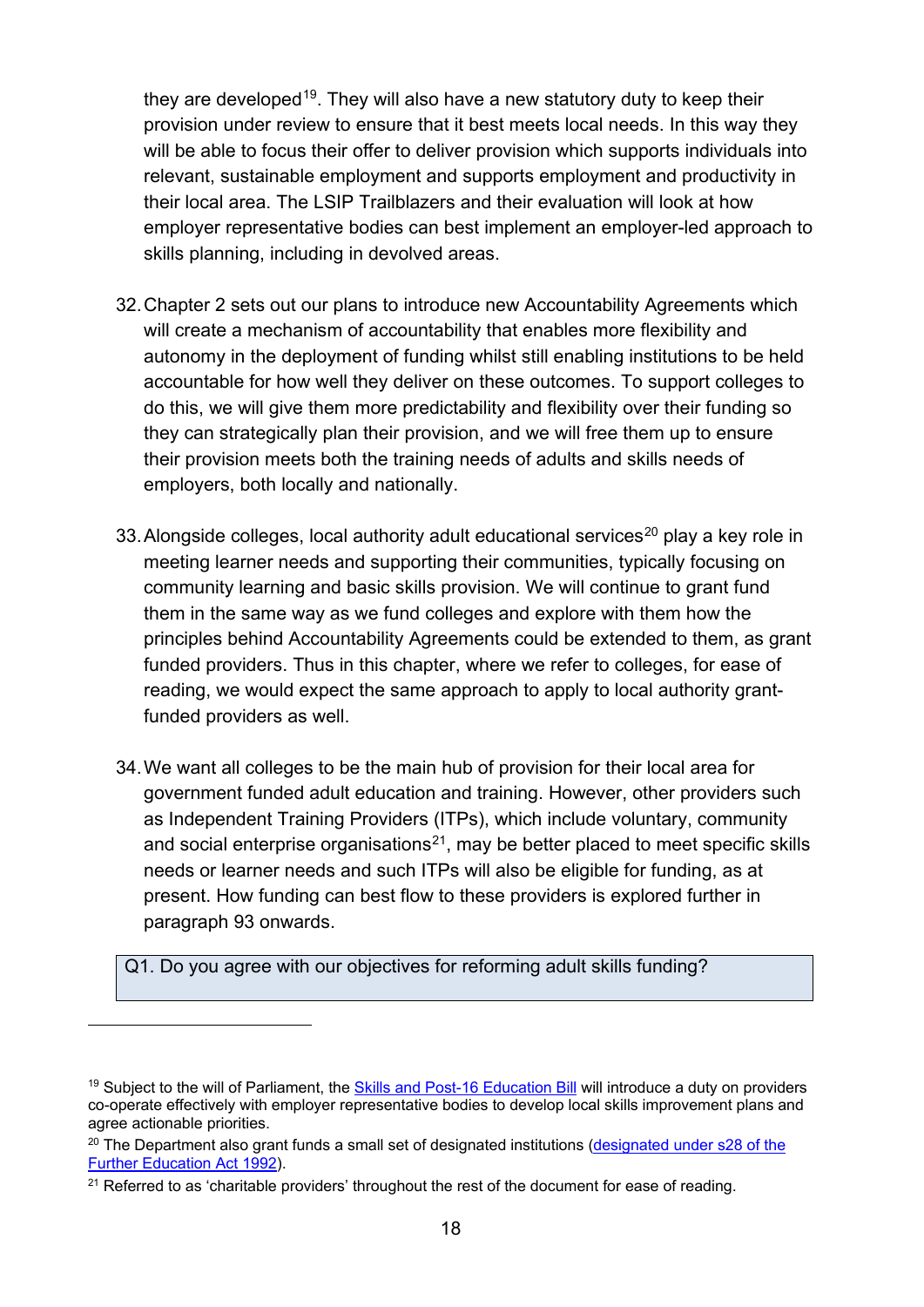Q2. Do you agree with our reform objectives for an adult skills funding system, or are there other principles that should be included?

# <span id="page-18-0"></span>**A new Skills Fund**

- 35.To simplify funding for adult skills, we propose to bring together all adult skills funding which is provided directly (rather than supported through the Apprenticeships or loan system) by the Department to colleges into a single Skills Fund. This would incorporate all aspects of the existing Adult Education Budget including community learning, and the National Skills Fund investment. The Skills Fund would be one of five methods of funding all aspects of post-16 education and training, each with a clear distinct purpose:
	- **Skills Fund**: as set out above.
	- **16-19 funding**: funding for continued compulsory education and training in maintained schools and academies, sixth form colleges, FE colleges and other providers and high needs provision for 19-25 year olds. The universal nature of the 16-19 system, with access to fully funded education for all young people, makes this a different system to that for adult skills.
	- **Loan support for learning**: individuals can access government supported loans and the associated income-contingent repayment system for post-16 training. Going forward, the Lifelong Loan Entitlement (LLE) will be available from 2025 for both modules and full years of study at higher technical and degree levels (levels 4 to 6), regardless of whether they are provided in colleges or universities<sup>22</sup>.
	- **Apprenticeships funding:** funding from employers, through the levy, augmented by government investment, for specific employercommissioned apprenticeship training.
	- **The UK Shared Prosperity Fund (UKSPF**): A dedicated portion of the UK Shared Prosperity Fund will be for employment and skills programmes targeting people most in need, including young people and adults furthest from entering learning or the labour market. It will offer employment, social inclusion and skills provision. This will be tailored to local needs and will support improved employment and skills outcomes for specific cohorts of people who face labour market barriers by helping them move closer towards, enter into, and progress

<span id="page-18-1"></span> $22$  For some subjects, additional government funding is allocated to providers on top of tuition fees for level 4-6 provision.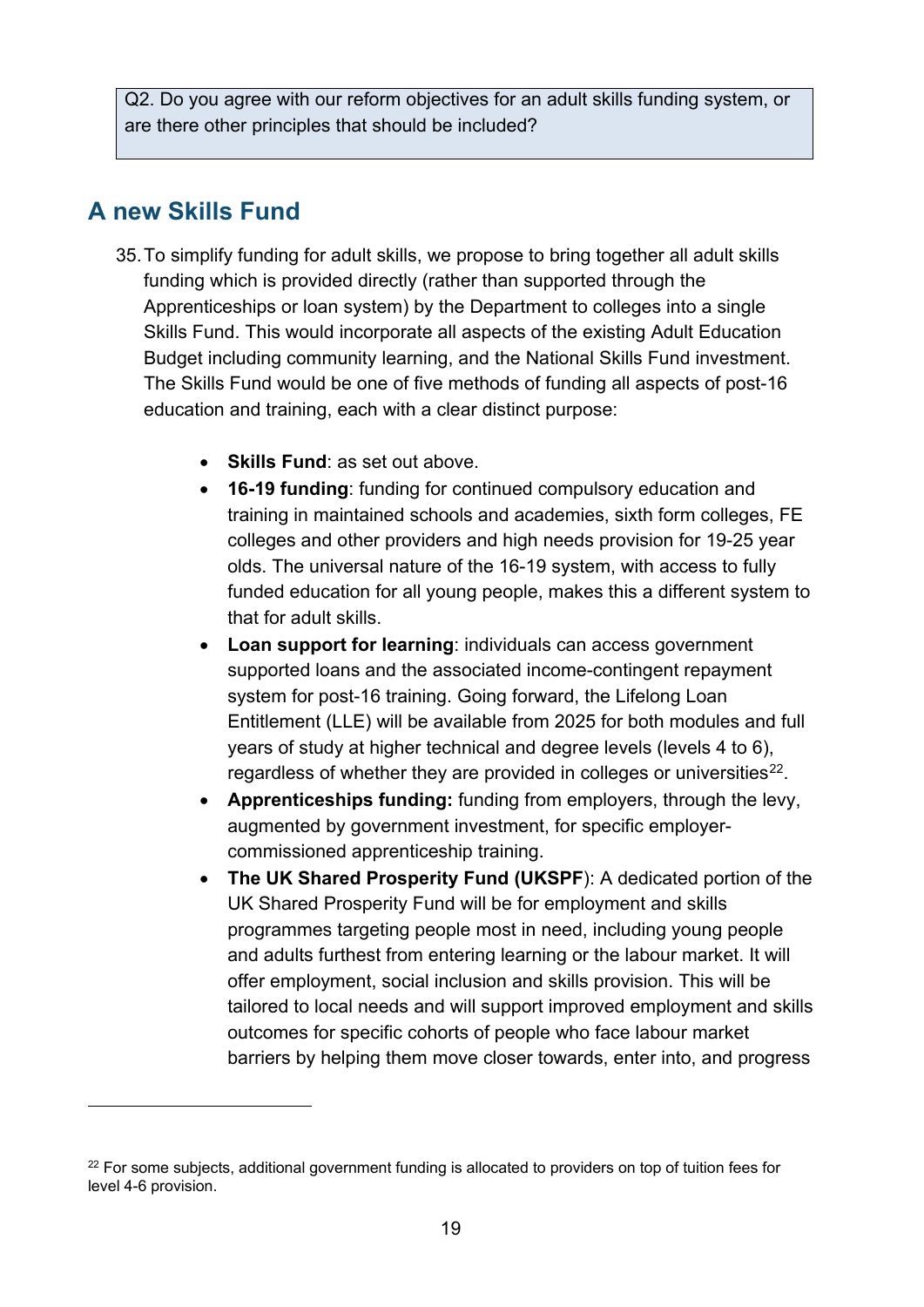in education and work. A second portion of the fund will focus on place-based investment. This will include investment in skills tailored to local needs. We will work with other government departments to align both portions of the fund with our overall vision for skills, making sure its primary objective is to help individuals get the support they need to get great jobs and progress in their careers and that the delivery mechanism supports our locally led approach to skills provision.



\* The future delivery route for Skills Bootcamps will be dependent on further trialling and development.

36.While colleges will attract funding from these streams separately, they will be free, as now, to use the funding they receive as they see fit subject to it being used for the purposes intended and ensuring regularity. Colleges are not required to spend funding received from each of the above streams on the activity intended for that stream (i.e., income earned from 16-19 provision could be spent on adult provision and vice versa). Nor does the Department require separate financial reporting requirements outside the 16-19 bursary system. This gives colleges a large amount of freedom and autonomy to use their funding as they see fit to deliver high-quality education and training to adults and young people. We will continue to collect information on how colleges use their funding for the purposes of benchmarking and policy making and will review how this can be improved to better support colleges.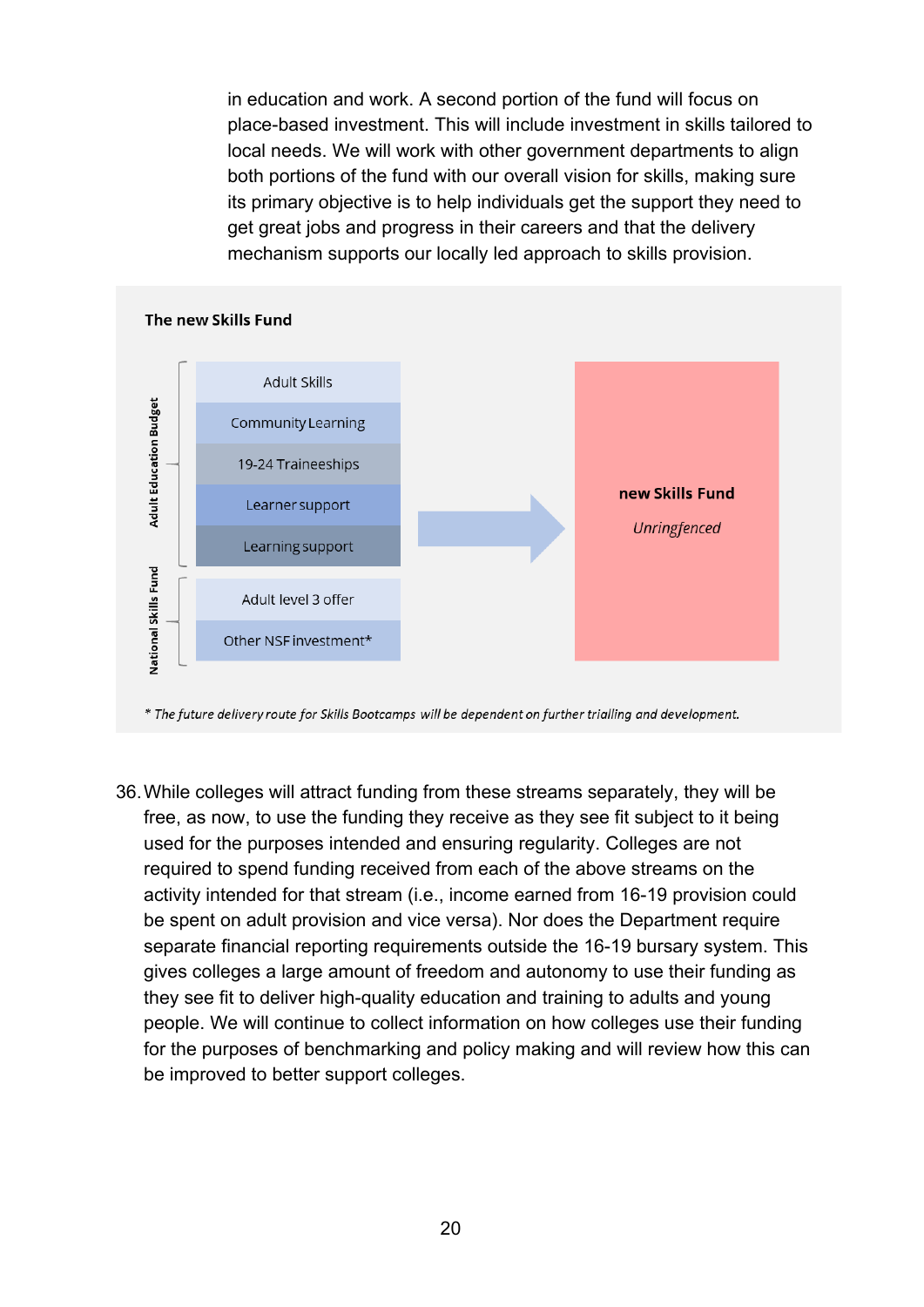#### <span id="page-20-0"></span>**Purpose of the Skills Fund**

- 37.The Skills Fund will have a single purpose of funding provision that supports individuals to gain skills which will lead them to meaningful, sustained and relevant employment, or enable them to progress to further learning which will deliver that outcome.
- 38.In some cases, a full qualification will not be required to effectively upskill individuals, for example enabling individuals to extend their current skills in a related sector. We therefore see the Skills Fund as resourcing a mixture of both qualification-based provision and non-qualification (non-regulated) provision that enables broader learning programmes and innovative skills provision to be developed, thus supporting individuals to acquire these skills.
- 39.Through our qualifications review, we are reviewing post-16 qualifications at level 3 and below which are available for public funding. The aim of this review is to create clearer qualifications choices for young people and adults, and to ensure that every qualification approved for public funding has a distinct purpose, is high quality and supports progression to positive outcomes for students. We recently consulted on the groups of qualifications we propose to fund at level 3, alongside A Levels and T Levels, and we will respond to this consultation later in the year. We will also set out later this year the groups of qualifications we propose to fund at level 2 and below, alongside GCSEs and Functional Skills Qualifications. This qualifications review will determine which qualifications the government will fund through the Skills Fund and 16-19 funding.
- 40.As part of the Spending Review, we will review what non-qualification provision should be funded through the Skills Fund. Alongside this, we are keen to seek views through this consultation on how non-qualification based provision can best be funded to ensure it is of high-quality, and leads to effective outcomes. In particular, we are keen to explore how new and emerging skills needs which are identified by businesses and colleges can be addressed in innovative and flexible ways by colleges and other providers and how funding should flow to support this provision.
- 41.The current system also supports broader supportive provision for adults such as mental health support or interview skills which we would also expect to continue provided they have a clear focus on supporting adults into work. We expect much of this to be funded through the general additional needs funding discussed in this chapter but there may be cases where funding should support a broader programme of learning and training for some individuals.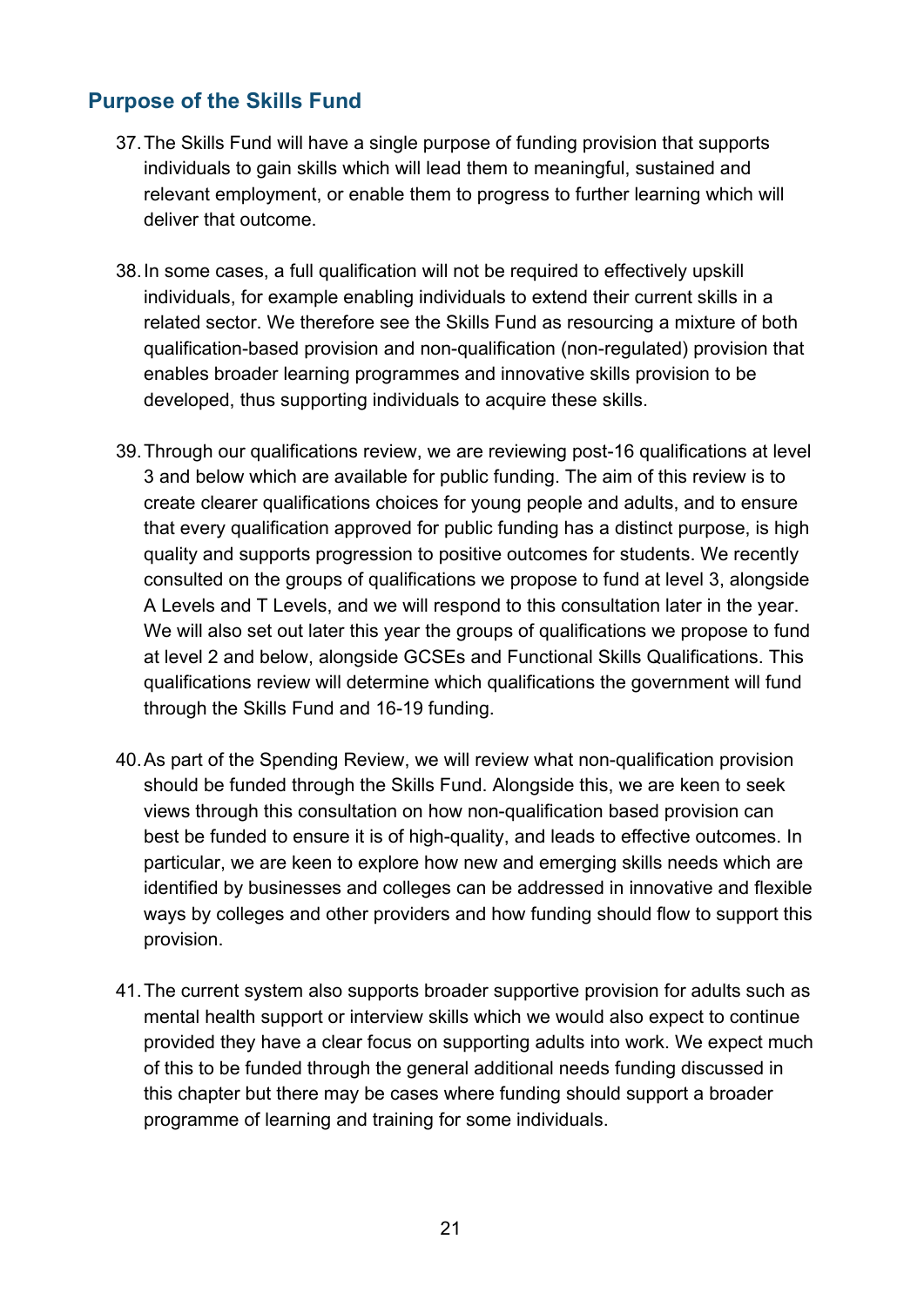- 42.We expect there will be qualifications and non-regulated provision which in future will no longer be funded by government which individuals may still want to take up and fund privately as part of their own personal development.
- 43.Colleges will be responsible for determining their mix of Skills Fund supported provision, i.e., the balance across qualifications levels or subject areas and the amount of non-qualification provision. We expect this mix will change in response to Local Skills Improvement Plans and as colleges ensure their provision focuses on ensuring good employment outcomes or progression for adults and clearly delivers the skills needed and valued in the local area. The Skills Accelerator programme<sup>[23](#page-21-1)</sup> and Institutes of Technology are already supporting expansion in provision and we will explore how we can support local areas more widely to shift provision to better meet skills needs, discussed further in paragraph 101.

Q3. How can non-qualification-based provision most effectively be funded in the future?

Q4. How can we ensure this provision is of high-quality?

Q5. We would welcome your ideas – particularly from employers – on how we could fund providers for innovative provision currently not funded by the system.

#### <span id="page-21-0"></span>**Skills Fund Design**

- 44.Our new Skills Fund will give more freedom to colleges to meet local needs in a way they see fit while ensuring that taxpayer money can still be effectively targeted to deliver on the government's agenda. This includes shifting provision towards helping people retrain and move into sustainable and productive employment $24$ .
- 45.Colleges will receive a single stream of funding to support both qualification and non-qualification provision through the Skills Fund. In devolved areas, this

<span id="page-21-2"></span><sup>24</sup> We know from reports including Augar and the FETL's report on England's Skills Puzzle that a lack of flexibility in the current funding makes it difficult for providers to focus their provision on retraining or reskilling in a way that matches the needs of adult learners and employers.

<span id="page-21-1"></span><sup>&</sup>lt;sup>23</sup> The Skills Accelerator programme, incorporating Local Skills Improvement Plan (LSIP) Trailblazers and Strategic Development Fund (SDF) pilots, is a core part of delivering the government's vision for reshaping the technical skills system.

[Independent Panel Report on the Review of Post-18 Education and Funding](https://assets.publishing.service.gov.uk/government/uploads/system/uploads/attachment_data/file/805127/Review_of_post_18_education_and_funding.pdf) (2019), pp 125-126. [England's Skills Puzzle: Piecing together further education, training and employment](https://fetl.org.uk/publications/englands-skills-puzzle-piecing-together-further-education-training-and-employment/) (Policy Connect Learning & Work Institute, 2020).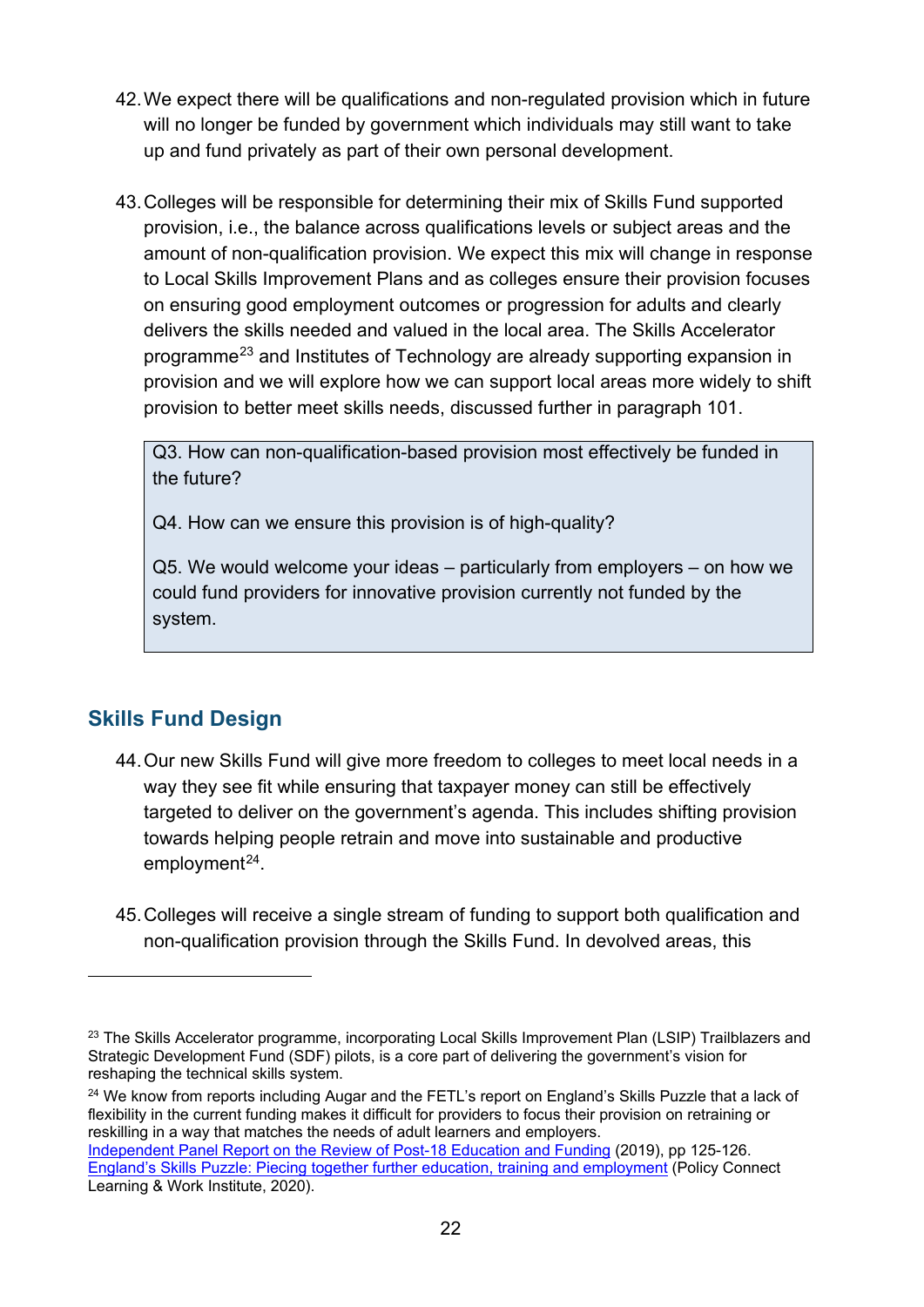funding would be provided through their devolved authority. How funding would work for learners in devolved areas and non-devolved areas is discussed in turn next.

- 46.As part of this Skills Fund, we are also exploring what mechanism could be used to continue to provide funding upfront for providers for specific areas of provision such as the level 3 offer or skills bootcamps, discussed further in paragraph 82.
- 47.We remain committed to introducing a multi-year funding regime, subject to the Spending Review framework, so that colleges can take a more strategic approach to planning their provision in line with Local Skills Improvement Plans. This is discussed further in paragraph 87.

Q6. We would welcome your views on our proposal for a single Skills Fund: do you agree that we should formally merge the existing AEB including community learning, and National Skills Fund (NSF) investment into a single stream of funding?

Q7. How can we implement this Skills Fund in a way which best supports individuals to access skills which meet the needs of local employers?



## <span id="page-22-0"></span>**Funding for learners in devolved areas**

48.The Adult Education Budget is devolved in several parts of the country. In these areas there is a clear democratically accountable body with devolved responsibility for certain adult education and skills functions. They are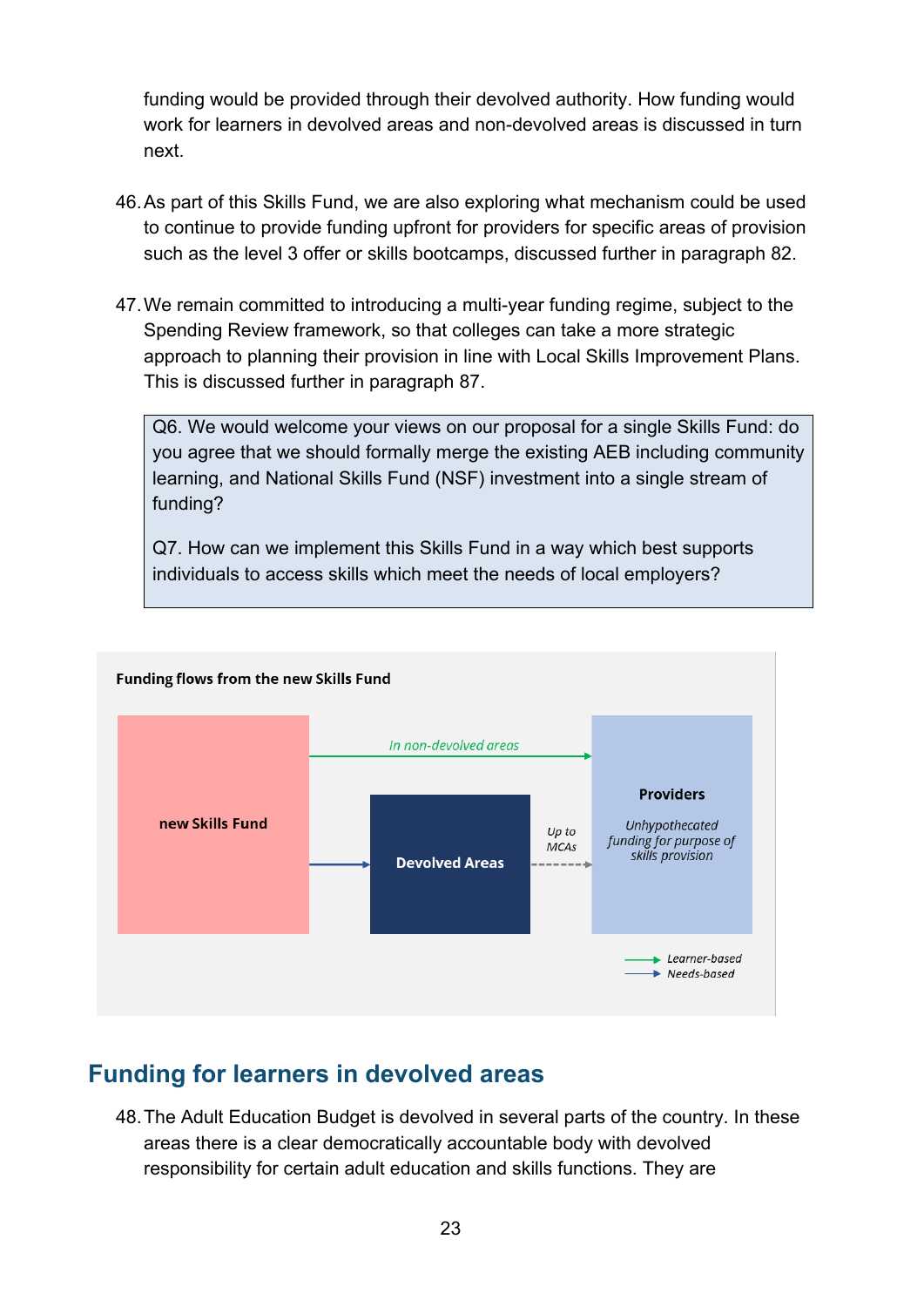responsible for funding learners within their area and for the funding approach for their providers.

- 49.We are not proposing to make any changes to this approach, it will continue within the Skills Fund and the devolved authorities will remain responsible for how they use their devolved funding to meet the needs of their areas. We will allocate this funding to devolved authorities $25$  rather than to providers direct and will consider how funding for specific areas, mentioned in paragraph 46 above, could work. They will then fund their providers, informed by local economic needs, including devolved authorities' skills strategies and Local Skills Improvement Plans to help shape the provision they commission from colleges and other providers.
- 50.The current levels of funding for the devolved authorities (and the residual share for colleges serving non-devolved areas) are based on their share of the Adult Education Budget in 2017/18. Taking this approach helped smooth devolving the funding but does not provide a sustainable and long-term approach for allocating funding across the country in a way that reflects the different needs of local areas and supports the government's objectives of levelling up.
- 51.We would like to explore moving to a needs-based approach for setting the future funding share of the overall quantum for the devolved authorities (and for the residual share of the budget, used for colleges funded directly by the Department). This needs-based approach could also be used to inform the distribution of funding between colleges funded directly by the department to ensure a fair distribution, discussed further in paragraph 63 onwards.
- 52.We envisage that a needs-based assessment would seek to reflect relevant differences between local areas in the underlying needs of their local population in terms of the educational, social and economic needs. Focusing on underlying needs using measures which are consistent across the country will enable a fair distribution. These could be captured in a variety of ways which we would welcome views on, such as:
	- **Demographic need:** The size of the devolved authority area is a key determinant of their relative needs: a larger authority will need more funding than a smaller one, all other things being equal. Population estimates or projections of working aged adult population could be used.

<span id="page-23-0"></span> $25$  Funding to the devolved authorities is transferred by way of grant under section 31 of the Local Government Act 2003. [Adult education budget: devolved grant determination letters 2021,](https://www.gov.uk/government/publications/adult-education-budget-devolved-grant-determination-letters-2021) (Department for Education, 2021)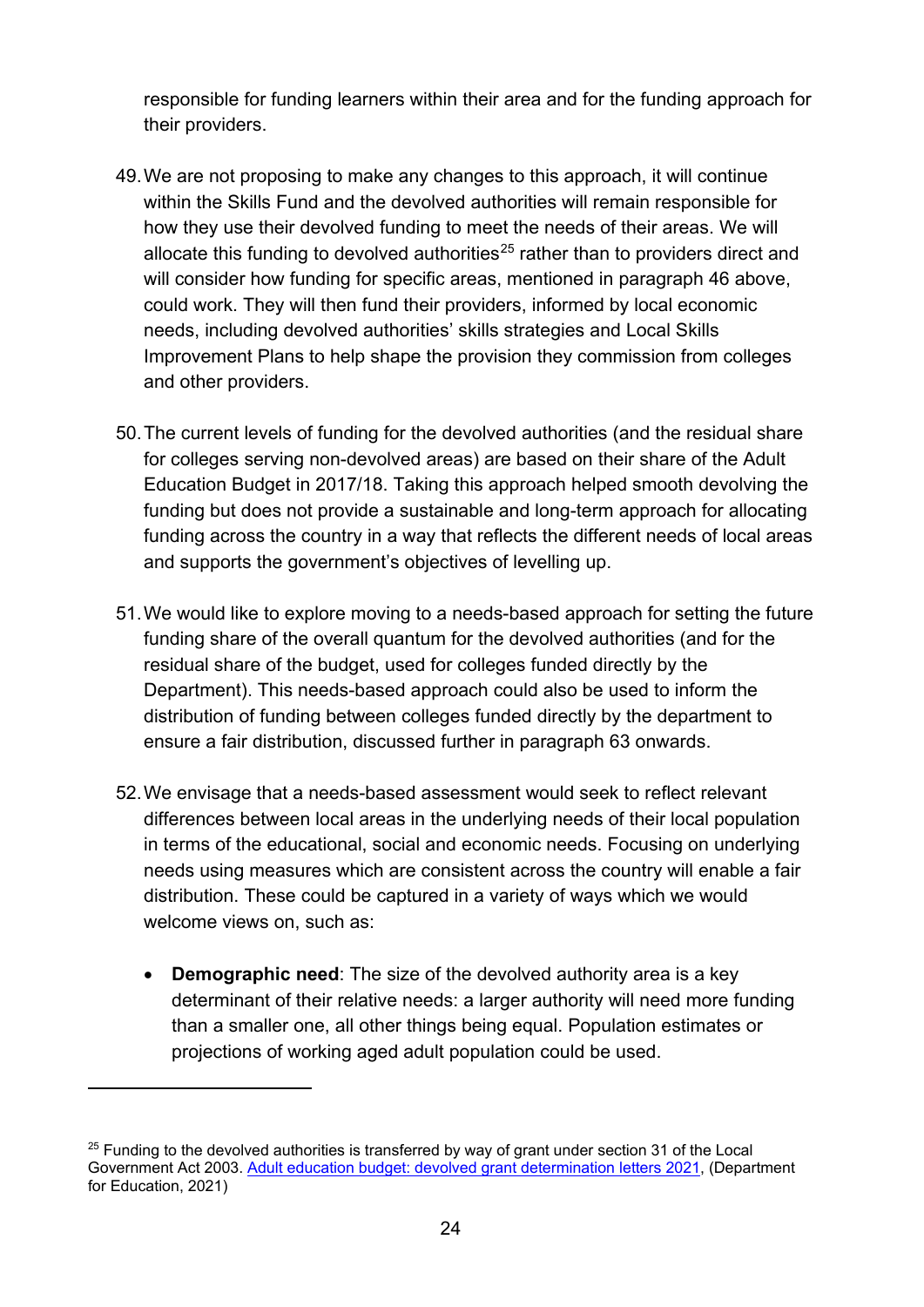- **Area characteristics**: We think there are several factors that will influence the need for spending on adult skills between local areas:
	- o **Educational need**: An area serving a greater number of adults with low or no qualifications will have a greater need to provide adult training than one with a higher level. Measures of the proportion of adults with no or low qualifications is already used as a component of the Index of Multiple Deprivation. We could also consider measures of English language proficiency.
	- o **Economic need**: An area with a greater proportion of adults who are unemployed or in low-skilled jobs or jobs at threat from automation or in industries in decline will have a greater need to provide adult training. Measures of unemployment or proportion of low-skilled jobs could be used.
	- o **Disadvantage**: Areas with higher levels of disadvantage face greater challenges for two main reasons: i) individuals from deprived backgrounds are more likely to need additional support in accessing and succeeding in their learning and ii) there will be a lower proportion of adults likely to be able to contribute financially towards their own learning, meaning a smaller overall budget to support college provision. The Index of Multiple Deprivation provides a well-established way to capture relative disadvantage between areas.
	- o **Rurality**: More rural areas will have more learners needing support with transport costs to access learning. Measures of population density could be used here.
	- o **Cost of provision**: The cost of provision differs across the country, with higher cost of staffing in London and surrounding areas. Area costs are already an established element factor in the schools,16-19 and adult education systems.
- **Transitional protection**: The move to a fairer needs-based system of funding for devolved authorities will inevitably result in a distributional shift which we will want to ensure is manageable. Transitional protection can smooth out the impact of this change over a number of years with a funding floor to limit % changes in budgets, with levels subject to a combination of affordability and limits on the gains.
- 53.Getting the balance right between these measures will be essential to making a fair and equitable assessment of relative needs between local areas and if this approach is taken forward, we will develop and consult on more detailed propositions. Maintaining stability in the funding for local areas is of paramount importance, particularly as we build back better from the pandemic.
- 54.If in the future, responsibility for adult education and training is devolved to further local areas, we would expect to fund those areas by the same needs-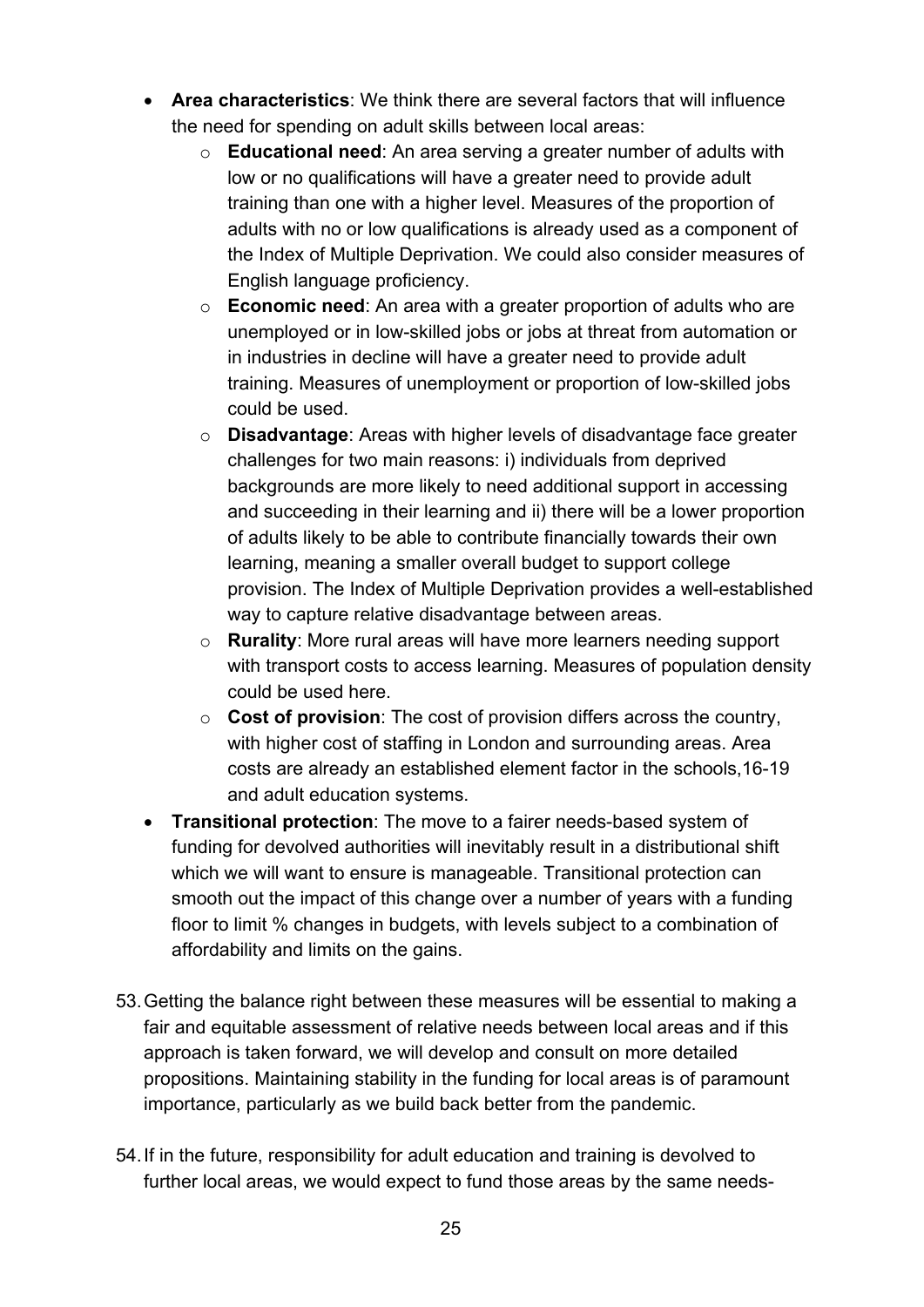based approach with colleges receiving funding from the local government body rather than from the Department.

Q8. We would welcome your views on our proposal to fund devolved authorities through a needs-based relative assessment. Do you agree with this approach?

Q9. What elements do you think are important to include in such an assessment?

# <span id="page-25-0"></span>**Funding for learners in non-devolved areas**

- 55.Colleges serving learners in non-devolved areas will continue to be funded direct by the Department for their core funding.
- 56.Colleges told us during our evidence gathering that allocating funding on previous delivery with a subsequent reconciliation at the end of the year creates a significant amount of complexity. They have to earn their allocation across a number of distinct funding streams making it difficult to accurately gauge the final funding they are likely to receive, even when the year is well under way and expenditure has been committed. Significant resource is devoted by colleges and the Department to monitoring learner numbers and anticipating final take up in order to try to forecast the eventual budget. The final reconciliation can cause colleges who are subject to 'clawback' significant cashflow and budget issues<sup>[26](#page-25-1)</sup> the independent Augar review report<sup>[27](#page-25-2)</sup> cites an example of a college with an annual turnover of over £40m and over 10,000 students as having 49 full-time equivalent staff working on this type of activity.
- 57.The independent Augar review also noted that the current approach leads colleges to focus solely on securing short term learner volumes to earn and maintain their allocation. The reconciliation process compounds this, but any approach which funds learner activity has this challenge.
- 58.We have therefore considered what other options could provide the basis of funding for colleges. We think there are four main options:

<span id="page-25-1"></span><sup>&</sup>lt;sup>26</sup> [Independent review of college financial oversight,](https://assets.publishing.service.gov.uk/government/uploads/system/uploads/attachment_data/file/900210/DfE_Independent_Review_of_Financial_Oversight_of_FE_Colleges.pdf) (Dame Mary Ney, 2019), p.11; and the Financial [sustainability of colleges in England.](https://www.nao.org.uk/wp-content/uploads/2020/09/Financial-sustainability-of-colleges-in-England.pdf) (National Audit Office, 2020), p.13.

<span id="page-25-2"></span><sup>&</sup>lt;sup>27</sup> [Independent panel report to the Review of Post-18 Education and Funding](https://assets.publishing.service.gov.uk/government/uploads/system/uploads/attachment_data/file/805127/Review_of_post_18_education_and_funding.pdf) (2019), p126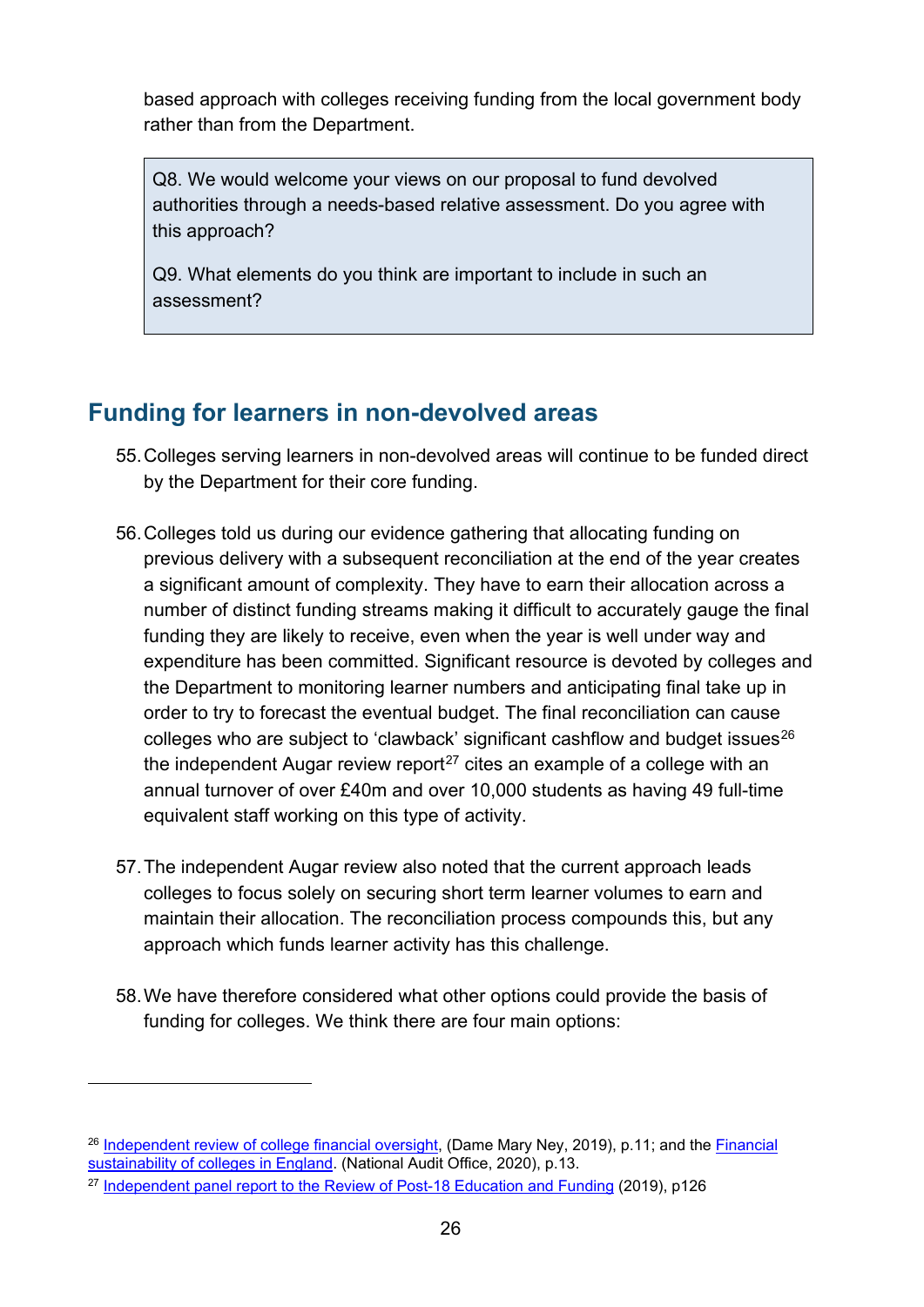- **A plan-based approach**: In this option we would agree funding for each college through agreeing broadly the provision they intend to provide. This would allow funding to be more forward-looking, giving opportunity to agree areas of growth as well as areas which need to reduce where learners are not obtaining sufficient employment or progression outcomes. It would also support a more efficient configuration of provision within a local area between different providers. If the plan was not fully delivered, action would be taken by the accountability system, rather than withholding of funding. This approach does have some merit but would require a lot of resource from the Department to review and agree plans in time to agree funding allocations, with skilled judgement needed to apportion funding between over 200 grant funded providers based on the quality and realism of the plans. Where a plan-based approach is used, such as in Scotland, initial plan-based allocations are sometimes revised to reflect actual delivery.
- **Continuing with historical allocations**: There is much history that has led to the levels of allocations for individual colleges up to this point. Prior to 1993, funding was part of the local government system with local authorities deciding how much to spend on adult education, schools, social care and so on. This led to very different levels of inherited funding and provision when the FE Funding Council was established to deliver a national system. Progress was made towards a set of universal funding rates but alongside that funding was allocated for other purposes, in some cases on a bid basis, prior to funding being rationalised into the Adult Education Budget. Thus while there is a set of universal funding rates, the underlying volume of provision that can be supported has been influenced by a variety of funding mechanisms over the last two decades. Currently the initial allocation colleges receive each year is determined by the allocation, and delivery, the previous year which in turn was influenced by the allocation and delivery the previous year<sup>[28](#page-26-0)</sup>. Thus the allocations individual colleges receive have largely evolved over time depending on history and performance. This position – and the difficulty of assessing a "fair" allocation for a college given differing travel to learn spheres – means a pragmatic view could be to continue with historical allocations for a period of time, allowing colleges time to respond to the new focus on outcomes and supporting individuals and employers through the recovery from the pandemic.
- **A needs-based approach for local areas**: A variation on the plan-based approach would see calculations being made for a local area, such as a county council area, based on the needs-based formula set out earlier. Within this allocation, funding could then be agreed for the colleges within that area.

<span id="page-26-0"></span><sup>&</sup>lt;sup>28</sup> Due to Covid - 2021/22 allocations are the same as 2020/21 allocations, irrespective of delivery.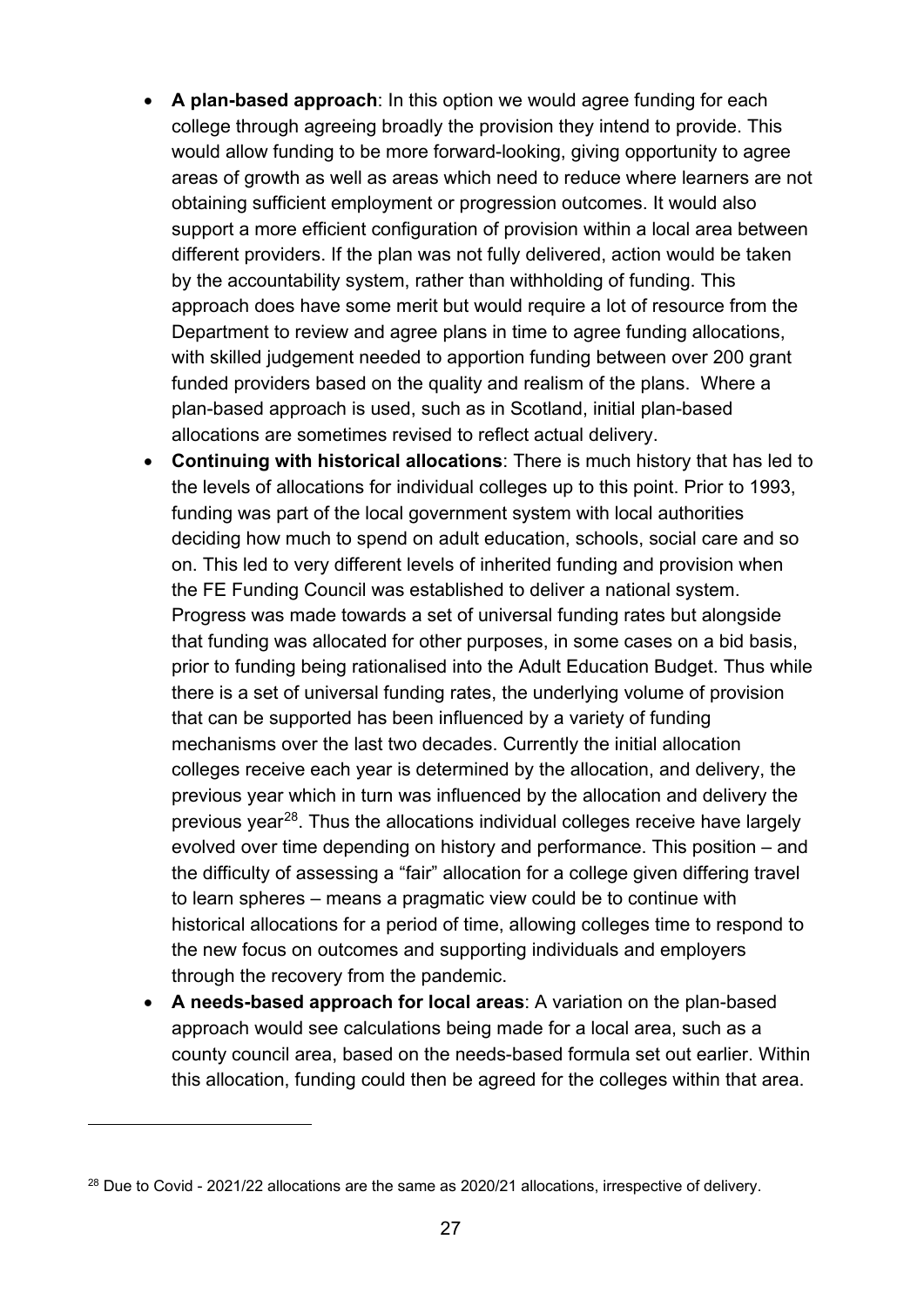This would support moving to a fairer distribution of funding across the country and support a more efficient configuration of provision at local area. However, this would lead to challenges around learners crossing local area boundaries and there would be a significant administrative burden for both colleges and the Department to agree college level allocations within each area.

- **An activity-based approach**: Funding follows the learners who turn up with the funding being based on a formula reflecting cost of provision, disadvantage and so on. This approach would also, of necessity, involve some measures to control total costs across the sector.
- 59.We would welcome views on these options, and whether there are others that could be considered. We think an adult funding system based on activity which, like the current system, funds the delivery made by colleges is likely to be the most robust and deliverable. Provision would still be planned carefully, but plans would not be used as a way of determining funding. Instead they would feed into a reformed accountability system as discussed in Chapter 2. We have therefore thought in more detail about how this approach could be delivered in the most effective way. There are three aspects which we think will help which we would welcome views on:
	- **Ensuring a simpler funding formula**: we would envisage a small number of funding bands to reflect differences in not just cost of provision but also value of provision. In this way we can support colleges to shift provision to more valuable provision, delivering greater value for money for taxpayers and reduce the focus on simply securing learner volumes rather than ensuring those volumes meets labour market needs.
	- **Moving to a lagged funding system**: Funding on delivery in the previous year as the 16-19 and school funding system does, giving colleges more certainty and predictability over their budgets than one with reconciliation at the end of the year.
	- **Introducing a multi-year funding regime**, subject to the Spending Review.
- 60.Each of these are discussed further below. We believe these three aspects will significantly simplify the funding system, enabling colleges to plan their provision more strategically. Together with our shift to an outcome focused accountability system, these changes will ensure colleges can better deliver a mix of provision that helps learners develop employment relevant skills, thus meeting labour market needs rather than simply ensuring their funding level is maintained for the next academic year.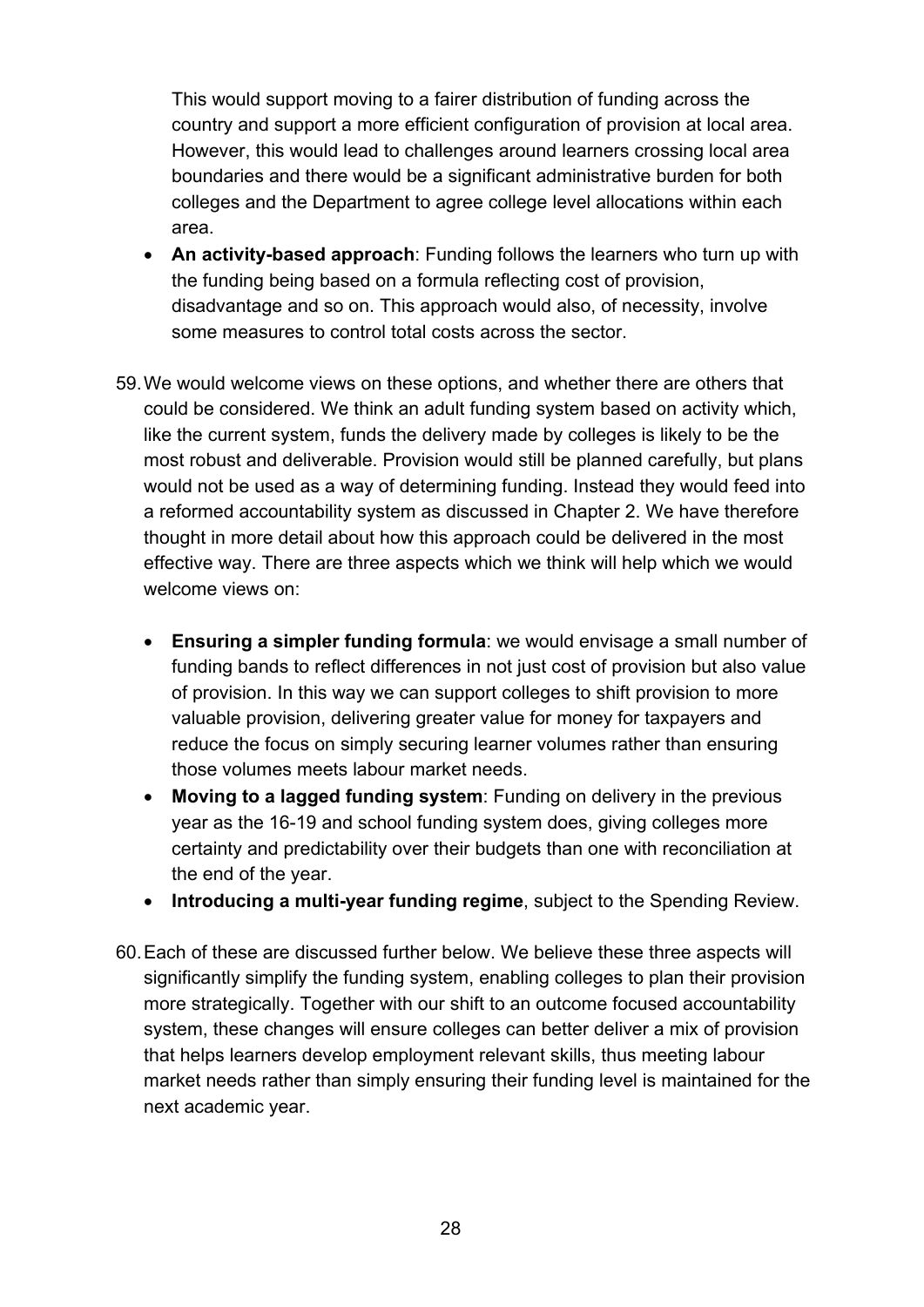# <span id="page-28-0"></span>**A simpler funding formula**

61.We think a simpler funding formula would need the following components:

- **Funding based on the unit of activity**: This could be a qualification that is approved for funding following the qualification review or high-quality nonregulated course[29](#page-28-1) or programme to develop valued skills such as digital skills. The activity funded could be a whole course, or credit or module and thus a mechanism is needed to reflect the size of the activity. This is currently done through the Single Activity Matrix<sup>[30](#page-28-2)</sup> which gives funding rates based on the size of the course through a number of bands. However, this banding leads to a set of quite uneven funding rates which we think could be replaced by representing the course size as a full-time equivalent measure. Qualifications already come with an indicative Guided Learning Hours (GLHs) measure set by awarding organisations, enabling easy conversion of provision to a full-time equivalent measure. For example, a full-time course typically consists of 600 GLHs and a course with 150 GLHs would count as 0.25 FTE, with a cap set at 1FTE. A similar approach could be used for nonregulated courses. If learners drop out after the qualifying period then the funding could be adjusted on a pro-rata basis or adjusted by 50%, as happens in the 16-19 system, balancing the need to ensure taxpayer funding is used effectively and the impact on colleges.
- **Simple funding rates**: The creation of a FTE measure allows us to move to a simpler set of funding bands so we can reflect, as now, that courses of the same length will vary in their cost. We think it is over precise to try to ascribe detailed estimates of cost to different areas of provision. The cost of delivering any provision depends significantly on staff: student ratios and pay levels, among other things, which will vary significantly. We also think that cost alone – assuming it could be precisely measured - should not solely determine the level of funding which government should pay for provision: the funding system should also consider the value of provision. We think we could have a small number of funding bands which would reflect both an assessment of relative cost and relative value. Providers would be able to clearly see the level of funding which would follow different areas of provision and could plan their provision accordingly. If co-funding was in place, the rates would adiust accordingly.

<span id="page-28-1"></span><sup>&</sup>lt;sup>29</sup> Q3 of the consultation seeks views on how non-qualification-based provision can most effectively be funded in future.

<span id="page-28-2"></span><sup>30</sup> [ESFA Funded Adult Education Budget Funding Rates and Formula 2020 to 2021 Version 4](https://assets.publishing.service.gov.uk/government/uploads/system/uploads/attachment_data/file/956690/ESFA_Funded_Adult_Education_Budget_Funding_rates_and_formula_2020_to_2021_v4.pdf) (January 2021), p.11.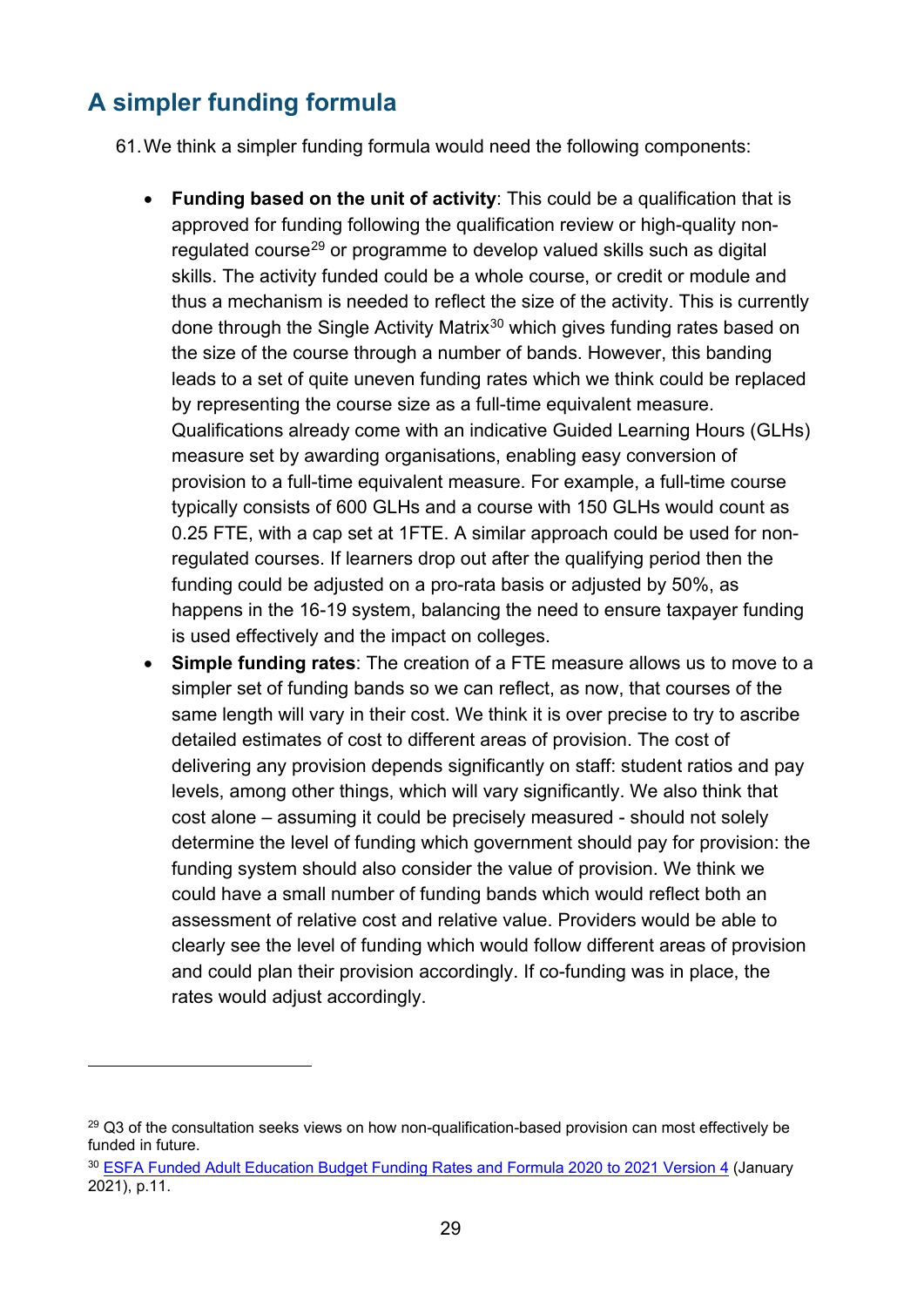- **Additional needs**: The characteristics of learners attending different colleges will vary and some learners will have specific additional needs. The current system funds these needs in 3 ways: through a disadvantage uplift using the postcode prior to enrolment, learning support and learner support. We would like to explore moving to a single additional needs element, discussed further below in paragraph 66 onwards.
- **Area costs**: As with the current system, colleges in areas with higher staffing costs need additional funding. The current system applies this factor individually to each learner. We would welcome views about whether any changes need to be made to the operation of this factor.
- 62.The current system also has an achievement element whereby a proportion of the funding is only received if the learner achieves the qualification or an employment outcome. While laudable in its intention, this risks perverse incentives of colleges not encouraging learners onto more stretching courses and brings additional complexity into the funding system. We think the accountability system is the way to examine and drive college performance, allowing a more nuanced view of achievement that take into account the provision taken and therefore propose not having an achievement element in a reformed funding system.
- 63.We are keen to ensure colleges have an opportunity to respond to the challenges we articulated in the Skills for Jobs White Paper and shift their mix of provision to one which delivers improved outcomes. We therefore will introduce changes to the funding system: including changes arising from decisions on what is funded through both the post-16 qualifications review $31$  and the Spending Review, and changes to the funding bands and formula which we are consulting on here very carefully to ensure colleges have time to respond. This approach will give colleges an opportunity to review and shift their provision in light of Local Skills Improvement Plans towards a greater focus on outcomes, thus having significant influence over their future share of funding. In many areas, further consultation on the specific detail of the funding approach will be needed as discussed further at paragraph 162. As we introduce changes, we will ensure their impact is made gradually through the use of transitional protection and consider whether ongoing limits are needed to manage the degree of year-to-year changes in their budgets that colleges experience. The level of transitional protection will be subject to affordability.

<span id="page-29-0"></span> $31$  We have already set out our proposed timing of defunding level 3 qualifications through our level 3 consultation: [Review of post-16 qualifications at level 3 in England: Second Stage Government](https://consult.education.gov.uk/post-16-qualifications-review-team/review-of-post-16-qualifications-at-level-3/supporting_documents/Consultation%20document%20%20Review%20of%20post16%20qualifications%20at%20level%203.pdf)  [consultation,](https://consult.education.gov.uk/post-16-qualifications-review-team/review-of-post-16-qualifications-at-level-3/supporting_documents/Consultation%20document%20%20Review%20of%20post16%20qualifications%20at%20level%203.pdf) (2020), p. 55.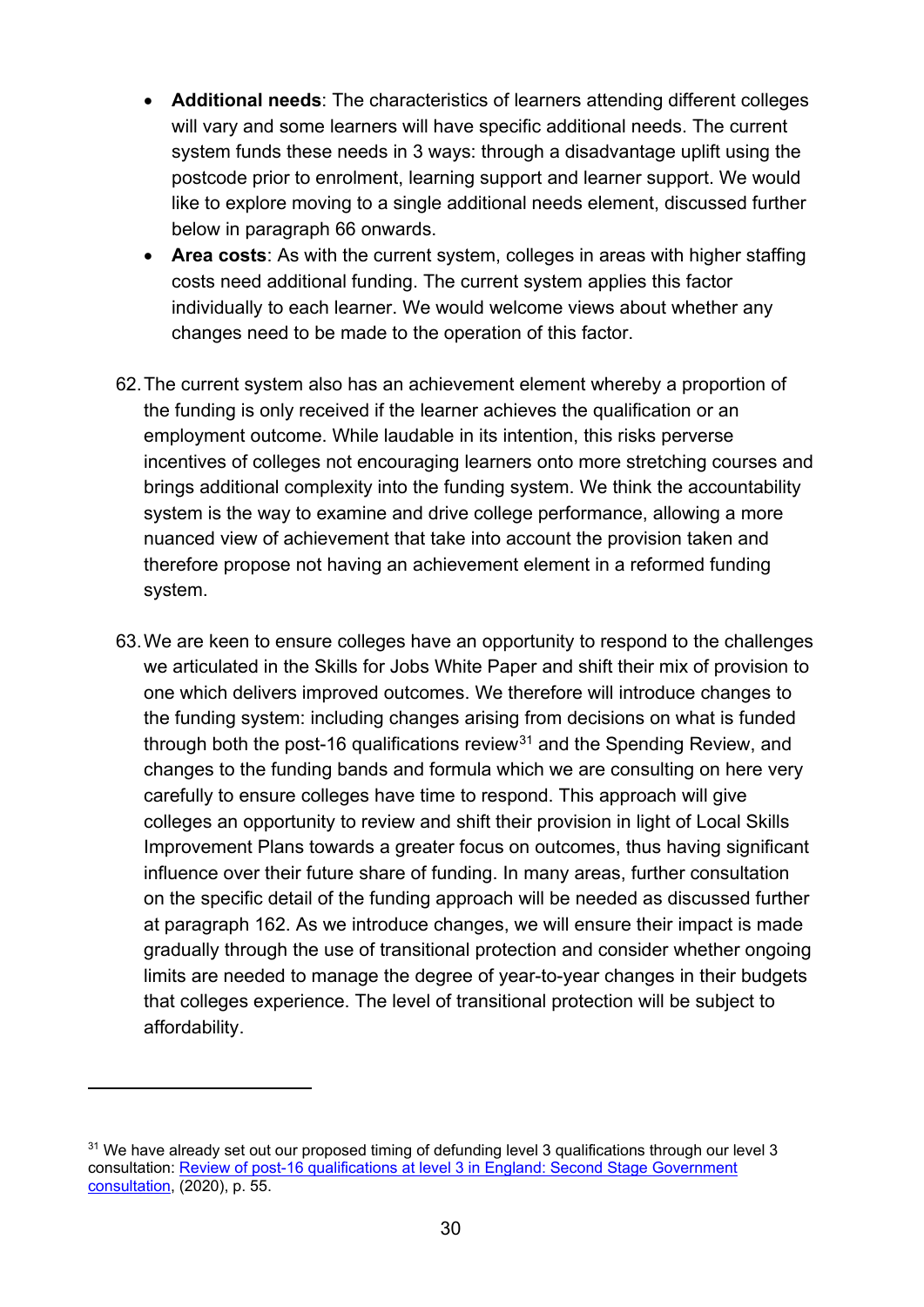- 64.It will also be important as we bring in the new system, to consider the distribution of funding across the country, both within the non-devolved area and between devolved areas. As set out earlier, this distribution has evolved over time, rather than reflecting a fair assessment of relative needs between different areas. A system which carried on funding colleges for activity delivered alone would not address this.
- 65.To move to a fairer distribution, we could use the same needs-based formula outlined above for devolved authorities to inform the distribution of funding within the non-devolved area. A balance would need to be struck between ensuring funding is responsive to activity delivered and ensuring funding is fairly allocated across the country to give individuals equal opportunity to access training and employers a fair access to skilled individuals. We would ensure that stability of allocations between local areas remains of paramount importance as any changes are made.

For funding of learners who are funded directly by the Department, rather than devolved authorities:

Q10. Do you agree that an activity-based system of funding colleges based on the learners they provide for should be continued or are there other approaches which would be more effective or should be considered?

Q11. What are your views on the potential elements (set out above) to include in a simpler funding formula? Are there other elements which should be included?

Q12. Do you agree that we should use the same needs-based formula between all areas of the country? How should we balance responsiveness to activity delivered and equal opportunity to access training?

Q13. How can we introduce these changes most effectively?

#### <span id="page-30-0"></span>**Simplifying funding for disadvantage, learning and learner support through a single additional needs' 'element' as part of the formula**

66.Some learners need additional support to access or succeed in their learning, for example needing reasonable adjustments under the Equality Act; help to overcome learning difficulty in the classroom; or help to overcome a financial barrier to access and succeed in their learning. The current system seeks to meet these needs through three ways within a provider's Adult Education Budget (AEB):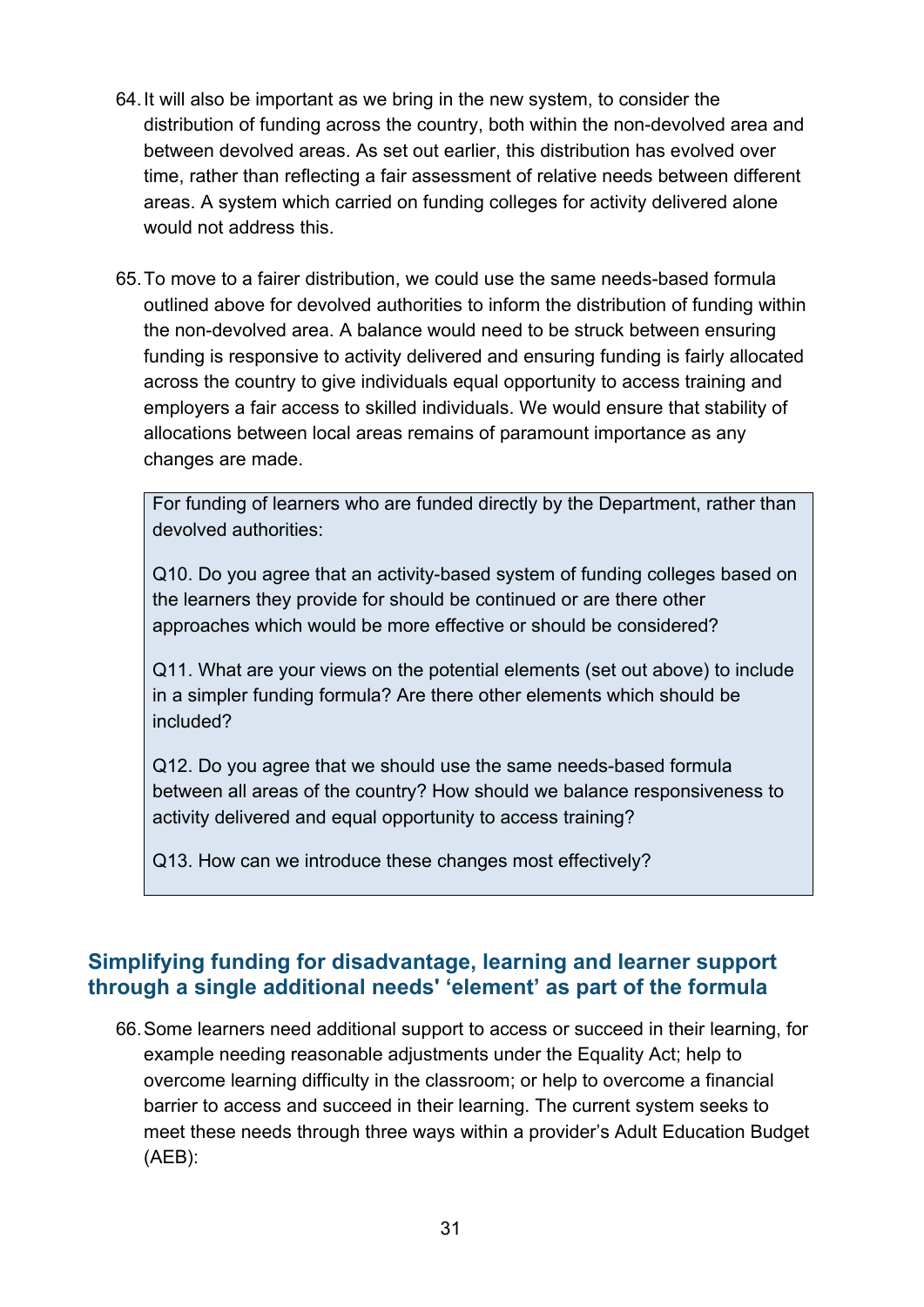- **Disadvantage uplift**: Learners who live in a more disadvantaged postcode attract additional funding, giving colleges who serve higher proportions of such learners more funding.
- **Learning support**: Enables colleges to claim £150 per student per month to provide reasonable adjustments as set out in the Equality Act 2010 for learners who have an identified learning difficulty and/or disability (with higher amounts available if needed).
- **Learner support:** Enables colleges to provide financial hardship funding. childcare funding, residential access or coronavirus support for learners who cannot access online learning with this funding being claimed from the Department.
- 67.We would like to explore a simpler way to fund colleges for these elements. In particular, we would like to consider how we might remove the need for detailed claims and administration on behalf of colleges and the Department, in line with our overall model of giving colleges more autonomy and holding them to account for outcomes.
- 68.We are clear that a disadvantage element remains an essential element of a funding system. Such an approach to reflect disadvantage would be needed in any long-term funding approach whether needs-based, plan-based or activitybased. Learners from more disadvantaged backgrounds are more likely to need additional support to either access or successfully complete training. In addition, the greater the proportion of learners from disadvantaged backgrounds, the fewer learners there will be who will be able to contribute to their learning, thus reducing the ability of colleges to increase their income for the benefit of all learners.
- 69.There are a number of aspects to disadvantage: learners who have been unemployed for a period, or never employed, are likely to need more support back into employment; learners with lower prior attainment might need additional support to master aspects of the course and learners from very disadvantaged backgrounds might need broader support to succeed such as but not limited to those perhaps negatively impacted by their family background, previously in-care or within the justice system. These issues are of course not solely found in disadvantaged learners and all colleges will need to use their funding flexibly to support learners to succeed. But there is a well-documented link<sup>[32](#page-31-0)</sup> with social and economic disadvantage that we would want to continue to recognise so colleges with higher proportions of learners from disadvantaged backgrounds are

<span id="page-31-0"></span><sup>&</sup>lt;sup>32</sup> [Post-16 education: outcomes for disadvantaged students,](https://assets.publishing.service.gov.uk/government/uploads/system/uploads/attachment_data/file/916163/Post_16_education_outcomes_for_disadvantaged_students.pdf) England (Department for Education, 2018).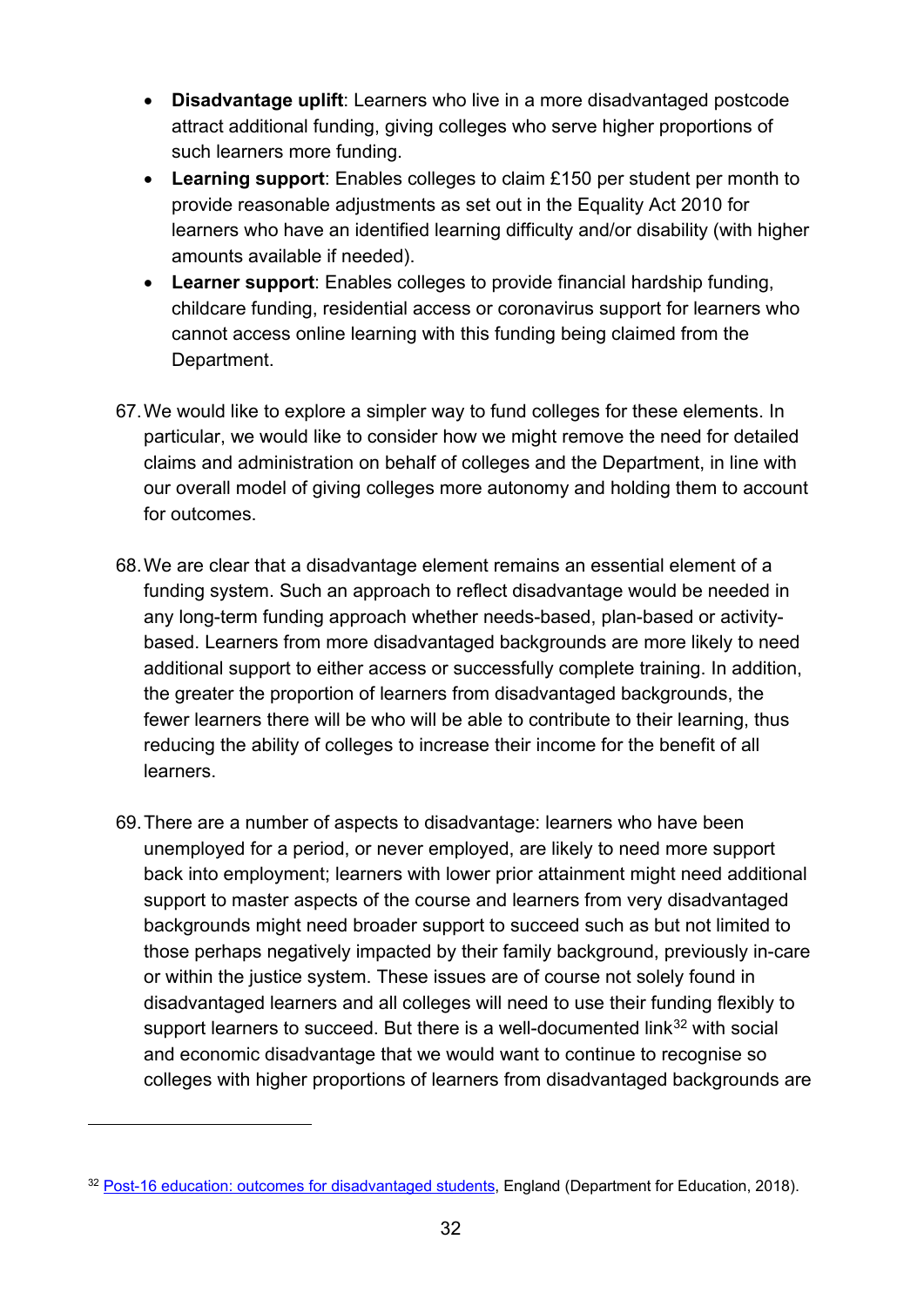supported.

- 70.In addition to funding which recognises a higher likelihood of additional needs from disadvantage, we also need to ensure colleges are able to meet more specific needs resulting from those who have a disability or need help to access training.
- 71.We believe there is merit in giving college a single additional needs element within their core funding which they can use flexibly and autonomously to meet all forms of learner need across their organisation. This would pick up funding to support learners who need extra help and support by virtue of their educational background and circumstances as well as specific learning support for those with learning difficulties. Colleges serve large numbers of students and we think the advantages of a simpler system outweigh the precision achieved through the current claims-based approach. We will hold colleges to account for the outcomes they achieve for disadvantaged learners, those with learning difficulties or disabilities through the new Accountability Agreements and Performance Dashboard we propose in Chapter 2.
- 72.We envisage this could work through a simple needs-based formula allocation for each college. Such a formula could include measures such as:
	- Proportion of learners from disadvantaged backgrounds. An established and simple way to ascertain this would be to use learner postcode and the Index of Multiple Deprivation.
	- Proportion of learners with disabilities. A more direct measure of learners with more specific disabilities whose needs may be more costly to meet could be considered. We would need to ensure there was not a perverse incentive for colleges to label learners for the purpose of securing funding.
	- Proportion of learners who have been out of work for a sustained period and will be more likely to need additional support – we would need to consider how this could be captured in a timely, non-burdensome way.
	- Travel to learn. We could explore a measure of how many students had to travel a significant distance or a measure of rurality for the college area or learners' home postcode. This could also factor in provision with a residential aspect.
- 73.Colleges should have a clear policy on how they will use this funding and their overall funding more generally – to both support learners in their learning and to support learners in accessing learning with clear criteria, as now, on how they will distribute funding to learners for the learner support elements.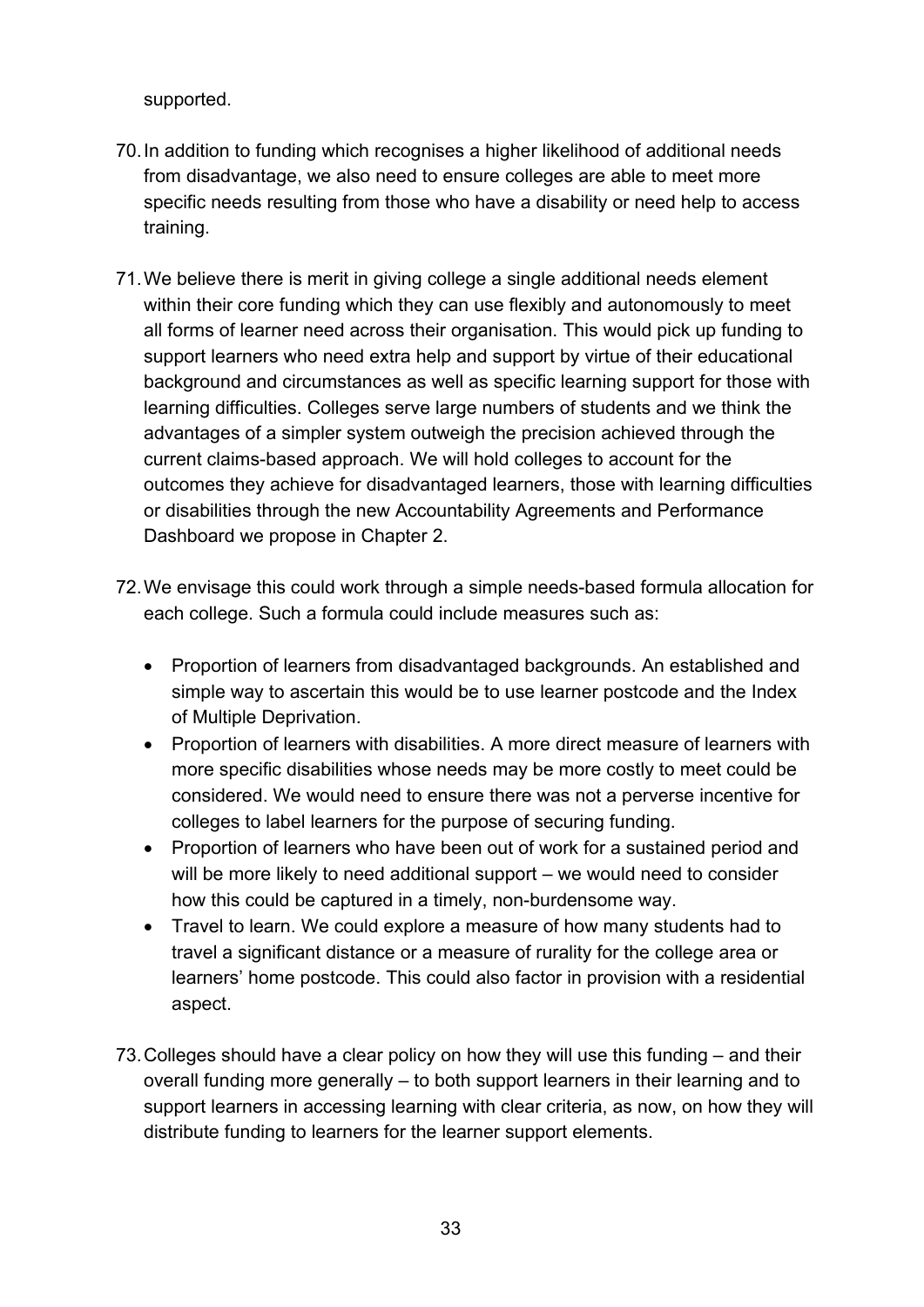- 74.Such an approach which funded colleges for the learner characteristics, not the provision they made for such learners, should allow the Department to remove existing evidence requirements in this area.
- 75.Students aged 19-25 with more complex educational needs articulated in an education, health and care plan from a local authority will continue to receive their core funding through the 16-19 system and additional funding through the distinct high needs budget. The SEND Review<sup>[33](#page-33-1)</sup> is considering measures to make sure the SEND system is consistent, high quality, and integrated across education, health and care, with the aim to ensure better outcomes for children and young people with SEND. It is also considering measures to make sure that money is being spent fairly, efficiently and effectively, and that the support available to children and young people is sustainable in the future.
- 76.We would welcome views on whether this overall approach to meeting learner needs should be taken forward or whether there are other approaches that should be considered. We will then consult in greater detail at a later point including how changes could be brought in carefully to ensure any distributional impact is manageable.

Q14. Do you agree with our proposal to bring together disadvantage funding, learning support and learner support into one element?

Q15. Are there likely to be unintended consequences we would need to manage?

Q16. Is there a different approach we should explore?

Q17. What factors do you think should be incorporated in a measure of additional needs?

Q18. Will this help reduce requirements on colleges and enable them to support their learners better?

#### <span id="page-33-0"></span>**Funding on lagged learner numbers**

77.In the current system, we provide an initial academic year allocation to colleges by March for the forthcoming academic year, with reconciliation after the end of

<span id="page-33-1"></span><sup>&</sup>lt;sup>33</sup> [Major review into support for children with Special Educational Needs](https://www.gov.uk/government/news/major-review-into-support-for-children-with-special-educational-needs) (announced by Department for Education, September 2019)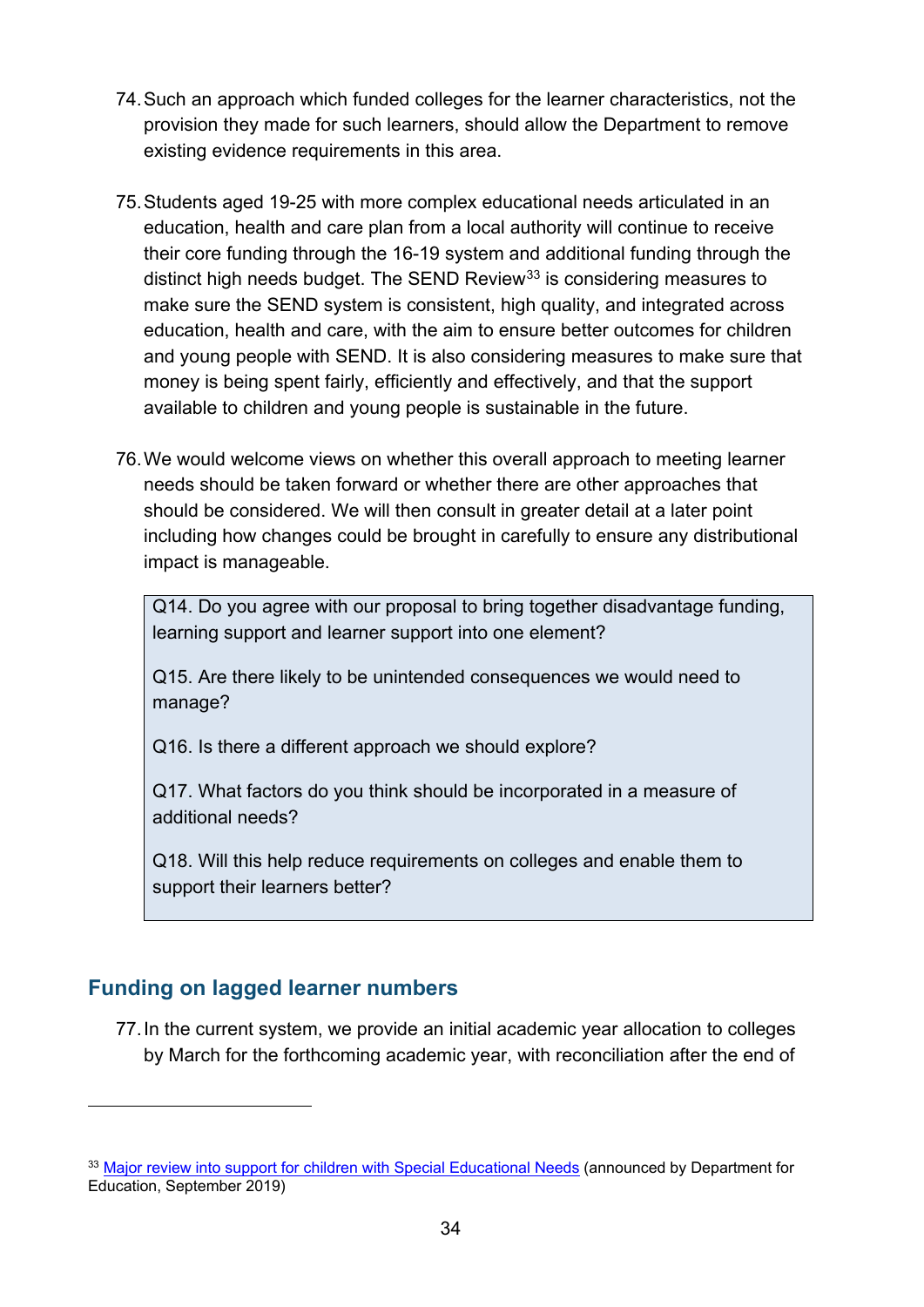the academic year to adjust for actual delivery during that academic year. This has the advantage of ensuring funding is responsive to the provision delivered but means final funding is not secure until after the year has ended and the college has essentially spent the funding. A college must plan the provision it will offer in a way which "equates" with its funding allocation (including specific limitations for some funding streams) without being confident what its eventual funding will be. Pre-16 and 16-19 funding are on a lagged basis with providers receiving funding based on delivery in the previous year giving certainty over the budget for the forthcoming year and delaying the impact if student numbers fall. However, this does bring a lag in the funding for a provider with increasing student numbers. A system which combined a best of both worlds approach (a lagged system but full adjustment upwards if student numbers increased) would only be possible if a significant amount of funding was withheld upfront to pay for the subsequent growth, which we do not think is desirable.

- 78.We therefore think that if we have an activity-based system, we should move to a lagged approach for core funding, in line with 16-19 and pre-16 funding, and would like to seek views on this. We think this step will help colleges bring together their funding from different funding streams (16-19, adult funding etc) into a single budget which they will be able to manage more effectively.
- 79.We envisage this working by funding colleges for their provision over a 12-month period prior to a data cut-off, at which point the Department would need to run the funding calculations. Colleges would continue to receive their budgets in March for the forthcoming academic year but these would be firm and final budgets for that year. If learners then dropped out, the funding for the subsequent year would be adjusted accordingly (approaches suggested in paragraph 61), rather than through a clawback mechanism in year. Taking this approach could also support a simpler data capture from the Individual Learner Record (ILR) which we will consider if this lagged approach is taken forward.
- 80.By bringing in a lagged system, we would need to be mindful of the impact on patterns of provision from the Coronavirus pandemic and would explore with the sector how we could best do this.
- 81.Ideally, colleges would have the confidence that increased provision in one year would lead, in a lagged system, directly to increased funding the subsequent year. However, there will be a fixed quantum for adult skills set through the Spending Review and the level of provision that is funded in any year needs to fit this quantum. Funding increases to follow increased learners, or a higher funded mix of provision, will have to be subject to affordability within the overall envelope. The funding available to support growing colleges will also be affected by any protection over that given by a lagged system to manage the impact of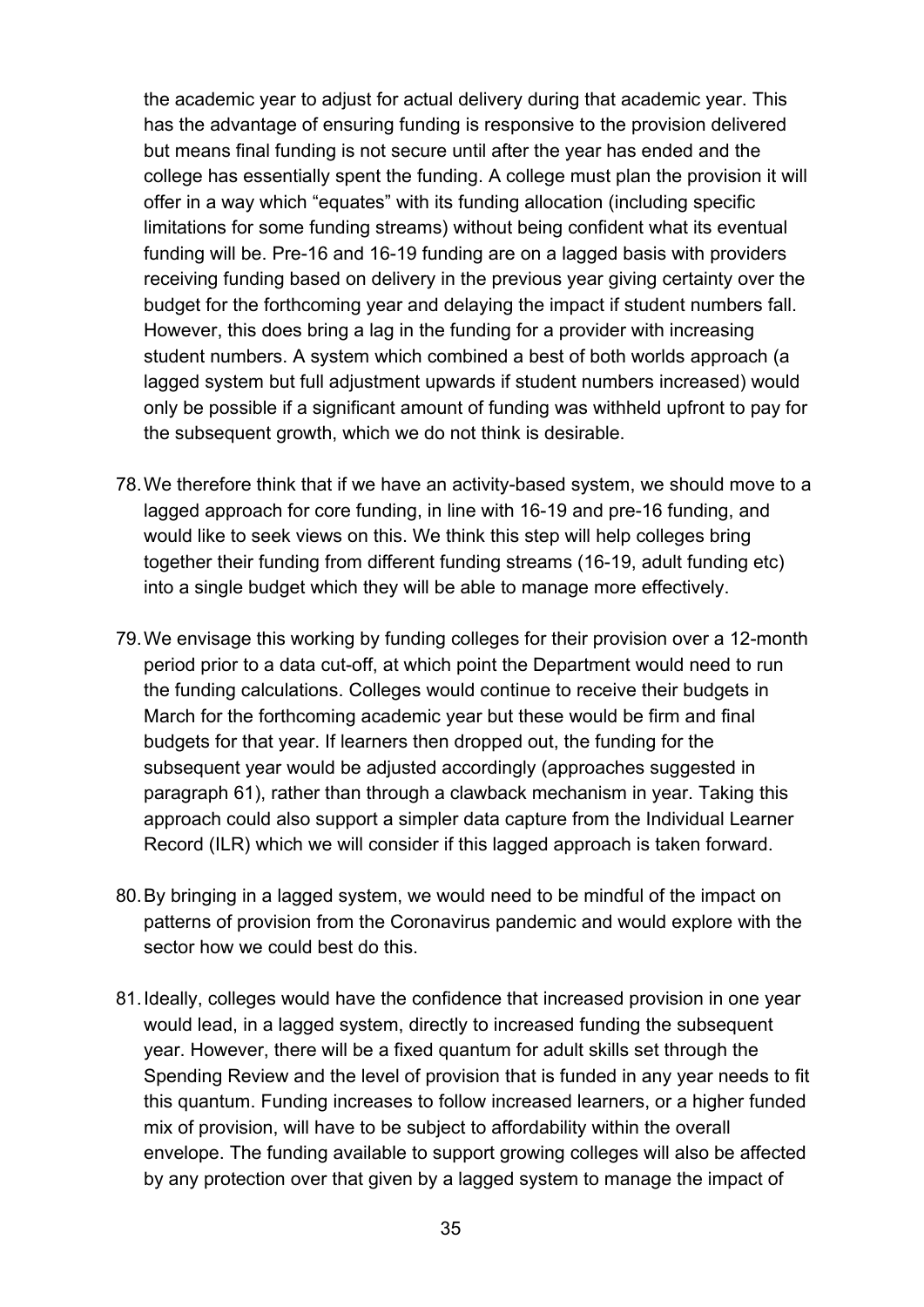reducing budgets for colleges with decreasing student numbers. We envisage giving further parameters to colleges alongside allocations to support their planning.

Q19. Do you think we should move to a lagged system for the core funding or continue with the current "allocation and reconciliation" approach?

Q20. Is there another method, not outlined here, that you would prefer?

# <span id="page-35-0"></span>**Upfront funding for growth areas**

- 82.Currently, we provide distinct funding for specific programmes such as the level 3 offer or skills bootcamps up-front to providers in these areas of provision. This is achieved either through direct procurement or through making an up-front allocation. Because we will wish to see growth in such areas, using a lagged mechanism will not work and thus a different approach will be needed to support colleges delivering this growth. We therefore think there will be times when part of the Skills Fund might need a different mechanism for funding specific areas of provision.
- 83.We would like views on how this can best be done. One option is to fund such provision on an in-year basis, rather than a lagged basis with an allocation set at the start of the year and then subsequent reconciliation. Colleges would therefore know that growth in these areas would secure direct and additional funding inyear.
- 84.We envisage this working by establishing an indicative funding allocation across the areas we wish to see grow based on anticipated delivery on each element. These indicative allocations would be later revised for actual delivery subject to overall affordability. Colleges would be able to flex within different elements of this funding: over delivering on one element and under-delivering on another compared to the initial allocations. We will consider what funding approach would be used to calculate both indicative allocations and final funding, ensuring the latter is aligned with the formula used for lagged funding. Colleges will be accountable for the outcomes they deliver across the whole Skills Fund, thus ensuring colleges focus on ensuring that the volume of provision they deliver in different areas meets labour market needs.
- 85.Once this provision has become established, we envisage this provision would then be funded on a lagged basis, subject to affordability.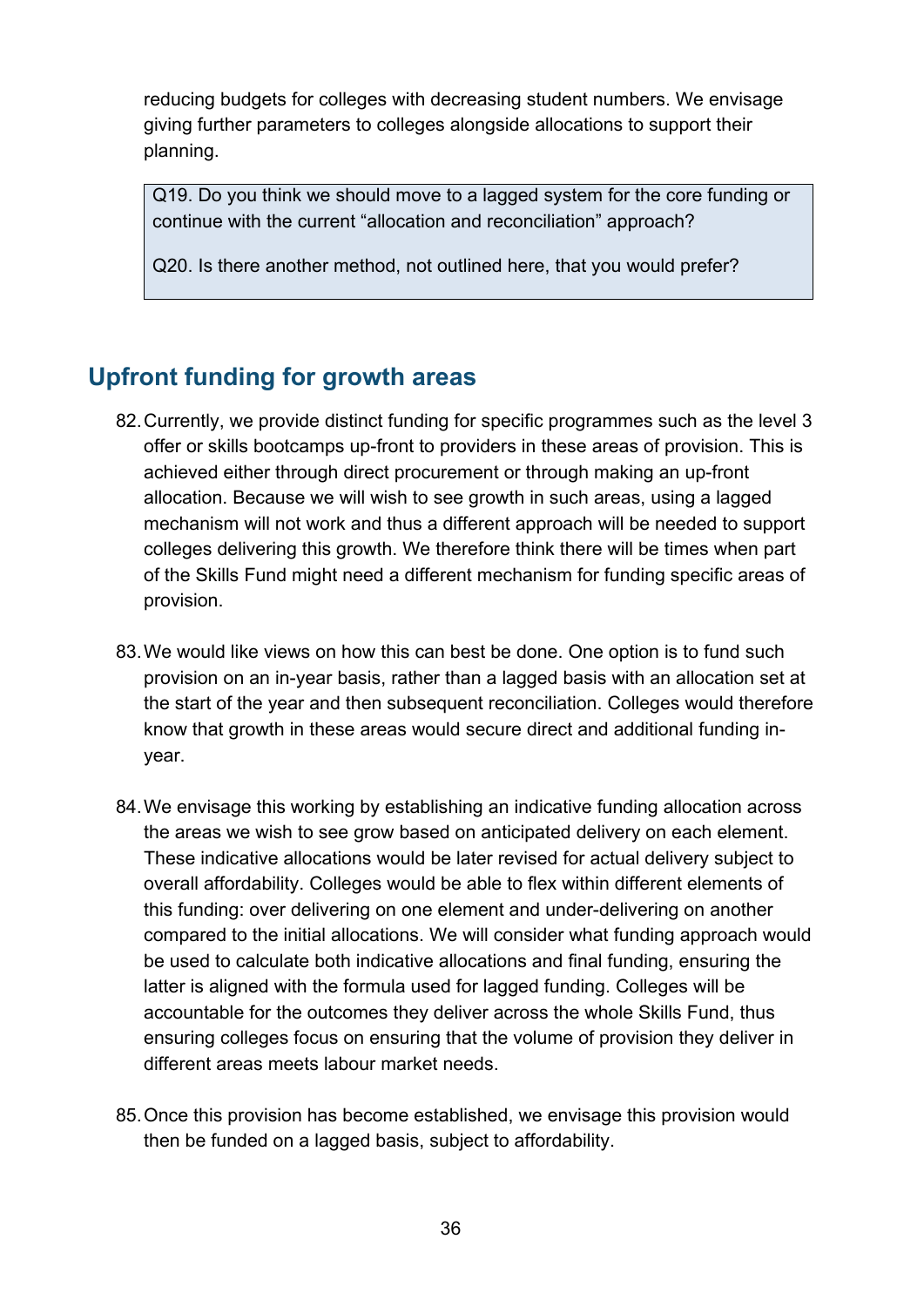86.We will consider how best to fund providers in devolved areas for this provision.

Q21. Do you agree with our proposal for a mechanism within the Skills Fund to provide up-front funding for specific growth areas?

Q22. Are there other mechanisms which we could explore to achieve this aim of supporting growth in specific skills areas?

# <span id="page-36-0"></span>**Multi-year funding**

- 87.We are firmly of the view that colleges' ability to strategically plan their provision to meet labour market needs will be more effective within a multi-year funding regime and have considered how this could work if the Spending Review format allows for this.
- 88.Our approach will need to balance two key objectives: giving colleges more predictability within which to plan their provision whilst retaining a system responsive to changing learner and employer needs. We think such a balance could be met by:
	- Establishing the overall quantum for the Skills Fund for each year within the multi-year period.
	- Allocating budgets to devolved authorities for each year over a multi-year period so they can effectively plan provision.
	- Maintaining consistency over the funding regime and approach.
	- Setting indicative unit costs for the funding system: the need to maintain affordability given a fixed quantum but unknown learner numbers will prevent us from setting firm unit costs, but we would seek to minimise the impact of year-to-year updates for the purposes of overall affordability.

Q23. We welcome views on our proposed multi-year approach, including how this might affect colleges' behaviour.

Q24. How else could the funding system be improved to make strategic planning and year to year managing of funding and expenditure easier for providers?

# <span id="page-36-1"></span>**Funding eligibility rules**

89.The current funding system has detailed eligibility rules around who and what is entitled to be funded by taxpayer investment which apply to learners in non-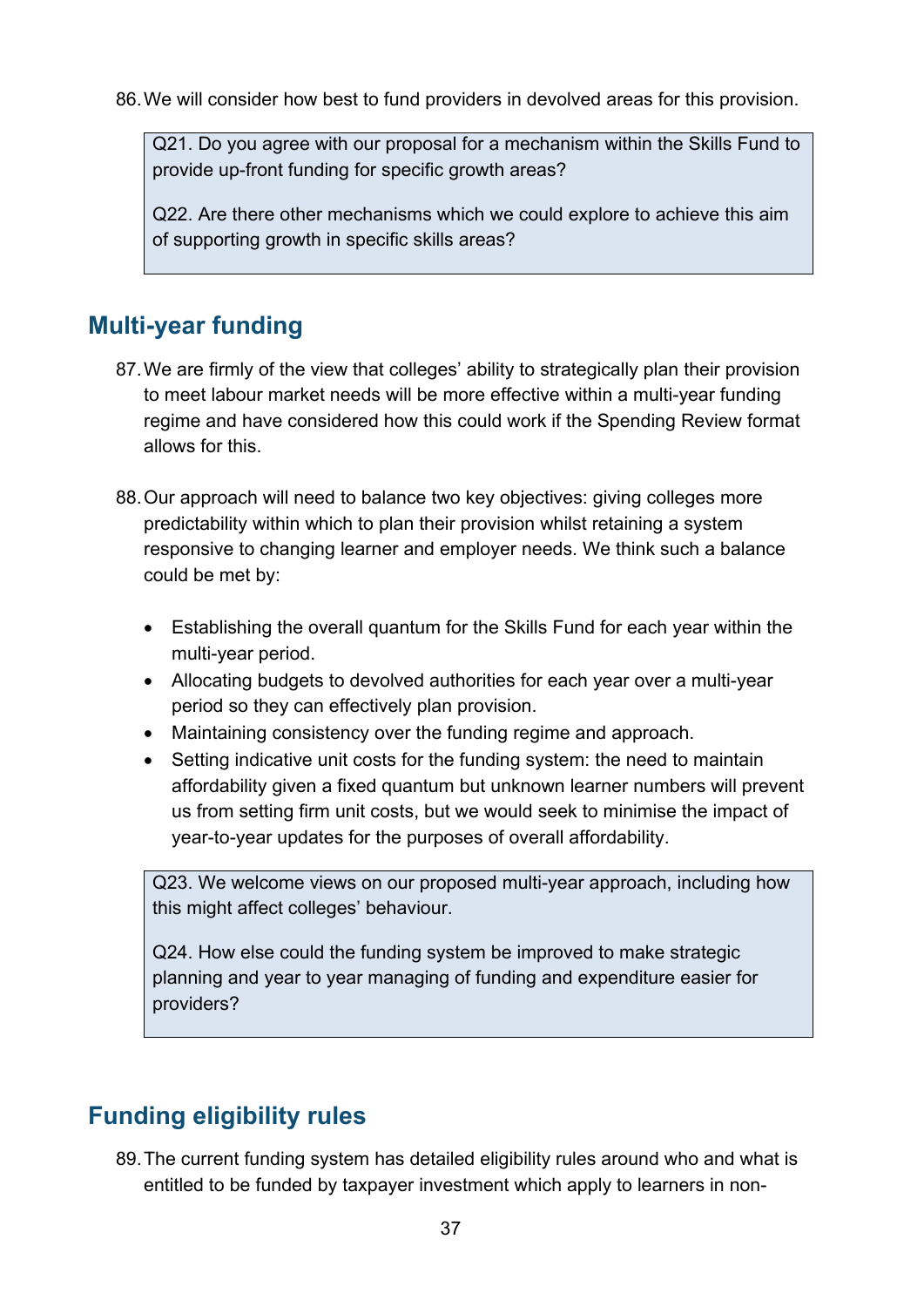devolved areas alongside the statutory entitlements which apply across the country. This has the aim of ensuring taxpayer investment is directed as effectively as possible. However, the rules bring a significant amount of complexity and rigidity to the system both in terms of what provision colleges can offer to individuals and in the assurance and data systems which the Department runs.

- 90.As set out earlier on, our qualifications review is considering which qualifications should be funded in future, with an expectation that the substantial majority of technical qualifications will be aligned to employer-led standards $34$ . We will also review non-qualification based provision and are seeking views on how this can best be funded in a way that supports colleges to develop new provision whilst giving assurance over the quality of that provision.
- 91.There will continue to be a need for clear UK residency rules, and we do not propose any changes over the current approach here, including for the devolved authorities who are required to adhere to these.
- 92.We would welcome your ideas on what other entitlement and eligibility rules should apply in the new system to ensure that learner needs are met within the available resources. Considerations include:
	- **Levels of prior qualifications**: The current system has eligibility rules to target government funding on individuals with low or no qualifications. This allows prioritisation of funding but limits flexibility in supporting retraining over individuals' lifetimes as the labour market changes. We would like to seek views on the benefit and impact these eligibility rules have and whether and how more flexibility could be achieved to enable colleges to better consider individual needs and employment opportunities in decisions around how to use their funding.
	- **Ability to pay:** The current system ensures that individuals who are either unemployed (and in receipt of benefits) or earning under £17,374.50 annual gross salary are fully funded by Government for provision at level 2 and below. Individuals earning above this level are co-funded for level 2 and below provision, regardless of earnings. We would like to seek views on how effective this current approach is and whether any aspect should change.
	- **Age**: The current system has statutory entitlements for younger adults to achieve a first full level 2 or 3 and a broader level 3 adult offer giving a

<span id="page-37-0"></span><sup>&</sup>lt;sup>34</sup> Subject to Parliament passing the Skills and Post-16 Education Bill which gives the Institute for Apprenticeships and Technical Education a role in approving a broader range of technical qualification against their employer-led standards.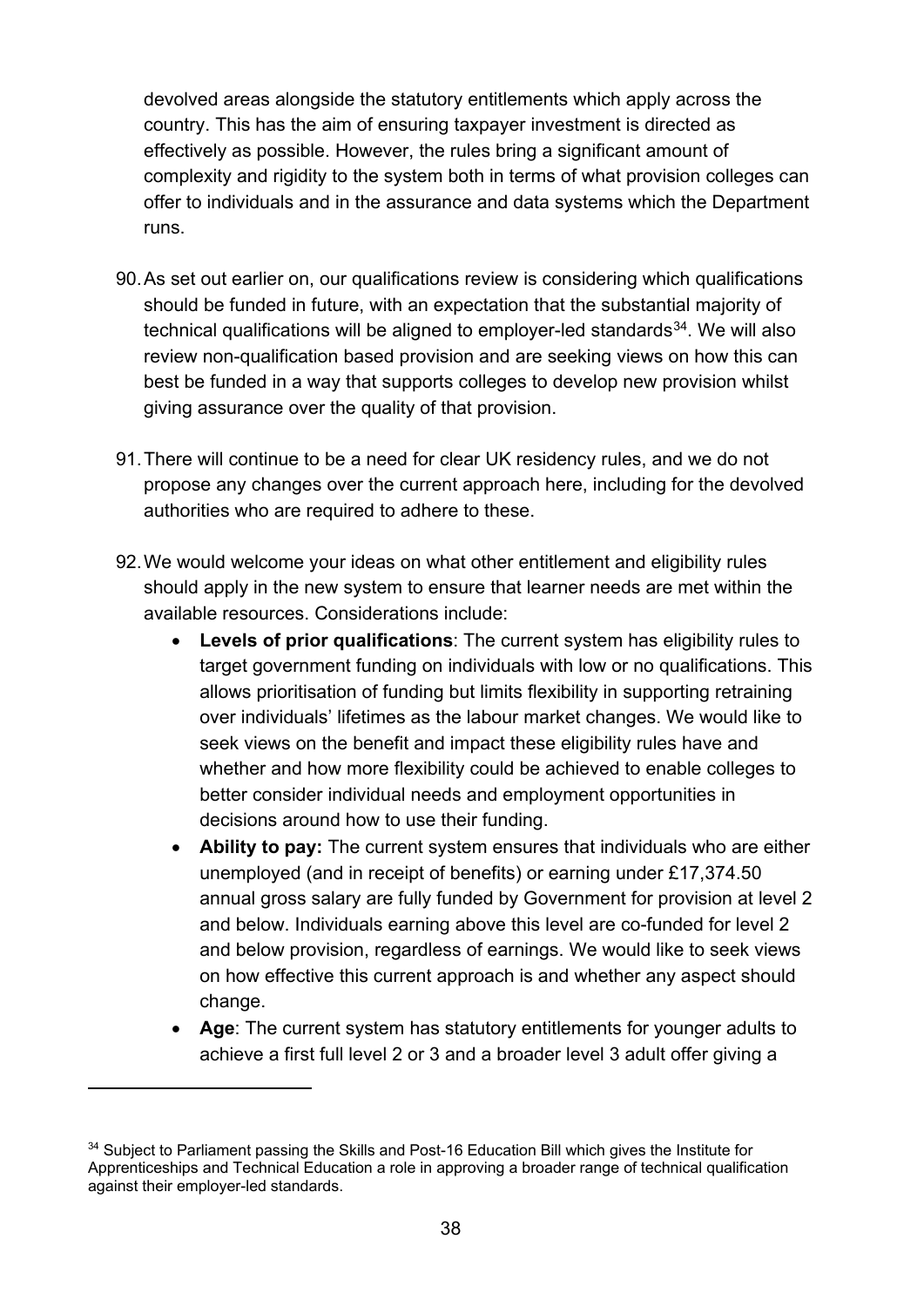wider group opportunity to upskill, in a narrower set of qualifications.

93.We would welcome views on these issues and other aspects of funding eligibility that we should consider.

Q25. Which entitlements and eligibility rules should be maintained in the new system, and why?

Q26. If entitlements and rules are significantly reduced in number, in the context of an activity-based and lagged system, how would you expect colleges to allocate funds when the available budget is limited? Are there specific additional rules that you think should be introduced to constrain their activity?

# <span id="page-38-0"></span>**Funding for Independent Training Providers (ITPs) and other providers**

- 94.Our *Skills for Jobs White Paper* and the proposals in this consultation envisage colleges as the lead provider in delivering skills provision funded directly by government. Therefore, as now, grant funding of colleges and local authority education providers, will be the main funding flow in our new system for adult skills. The apprenticeship model, with a lead role for employers, will remain unchanged.
- 95.Alongside college and local authorities, ITPs, including voluntary and charitable organisations, will continue to have an important role to play in delivering adult training and skills, supporting specialist and more innovative provision, providing more wrap-around support for individuals who might otherwise find it difficult to access mainstream provision and providing broader geographical opportunities than colleges alone can do.
- 96.Currently ITPs, including charitable organisations, receive their adult skills funding through a mixture of direct procurement by the Department and subcontracting from colleges or other providers<sup>35</sup>. This leads to complexity in the funding system, with many colleges being funded through a mixture of grant funding and contract and ITPs receiving funding from a variety of approaches. We would like to consider how this approach works and could be improved, in particular being clear what areas of provision are best commissioned by the

<span id="page-38-1"></span><sup>&</sup>lt;sup>35</sup> They may also receive funding from devolved authorities.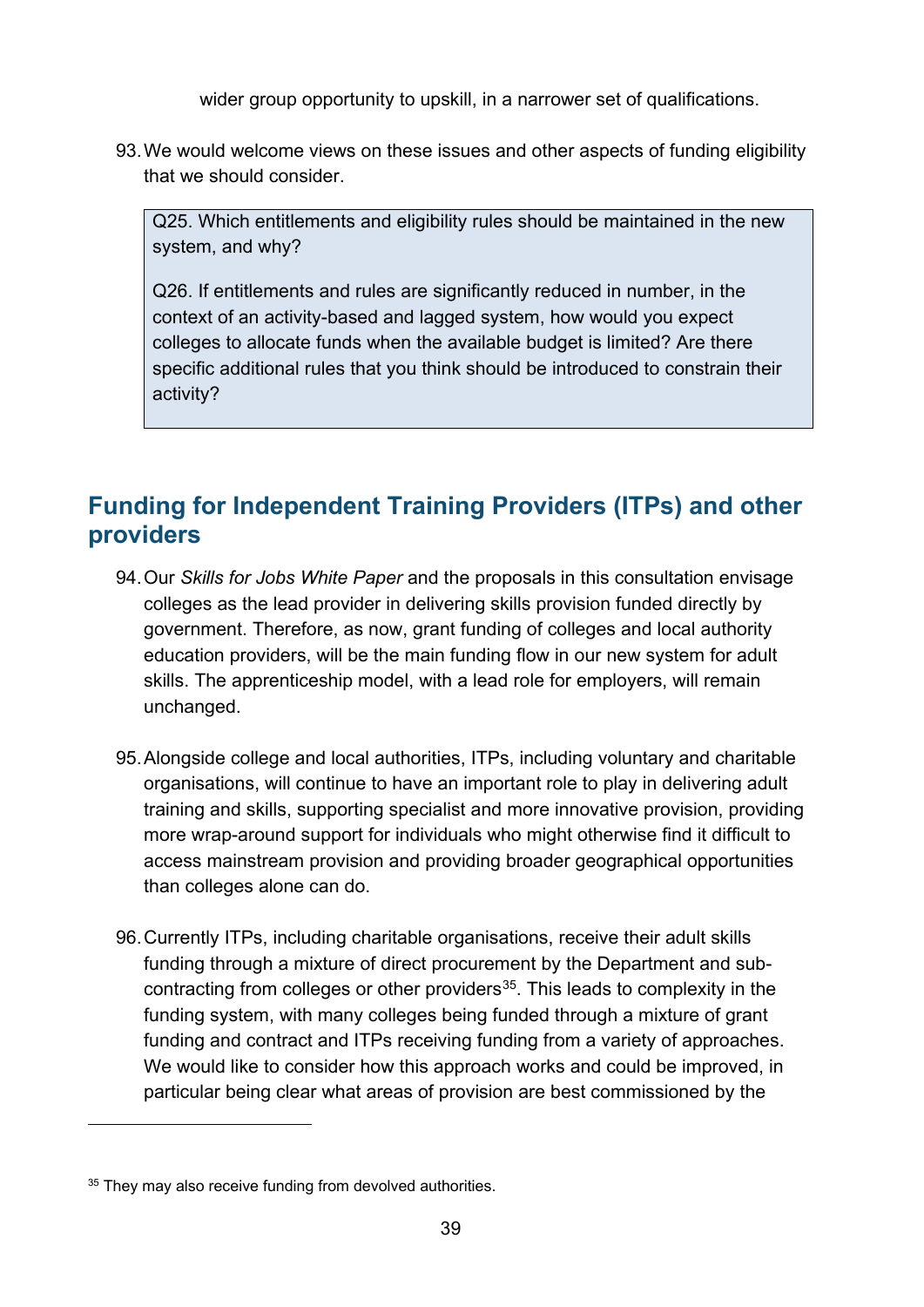Department direct and what areas by colleges themselves so there is clarity on the rationale for the different funding routes for ITPs.

- 97.We are already taking steps to improve practice in this area through our subcontracting reforms<sup>[36](#page-39-0)</sup>. These will address, amongst other issues, colleges sub-contracting reactively to maintain funding levels and therefore future funding allocations, rather than strategically to deliver best outcomes.
- 98.We believe further improvements can be made by being clearer around the commissioning role that colleges, and local authorities, should play. Commissioning means taking a more strategic approach to establishing provision which other providers take forward on behalf of the lead provider, ensuring there is a clear rationale for that provision, not simply sub-contracting on provision. We want them to work closely with other providers to ensure that across the local area, learners can access high-quality provision and acquire the skills that will be valued in the local area. This model will ensure ITPs and other providers are part of this system, offering complementary provision rather than duplicative provision.
- 99.Through this role, we will expect colleges and local authorities to follow effective commissioning practices, building on the sub-contracting reforms already taking place to strategically plan provision with partners in the local area and performance manage those organisations effectively. We will support them in this role by identifying the providers which they can commission from. We have already set out our intention to introduce an accredited sub-contracting standard which will set out clear expectations of what good sub-contracting looks like. We will look to update this to ensure it reflects the acceptable standards which colleges will need to meet if they are to act in this commissioning role. Colleges will be accountable for the performance of all provision which they fund, whether delivered direct or via another organisation.
- 100. In parallel, we think there should be greater clarity on the areas where government would procure provision direct, for example, where there is insufficient capability or capacity within a sector, area of training or geographical area of the country and we welcome views about the areas or circumstances where the direct procurement of skills provision by the government will be more effective. The Department will also engage with the market to explore how we can improve the way we procure provision and ensure we are clear on the distinct purpose of that procurement. Any provision procured by the Department

<span id="page-39-0"></span><sup>36</sup> [Further details about reforms to subcontracting education](https://www.gov.uk/government/publications/further-details-about-reforms-to-subcontracting-education-for-learners-over-16) for learners over 16. (ESFA, 2021)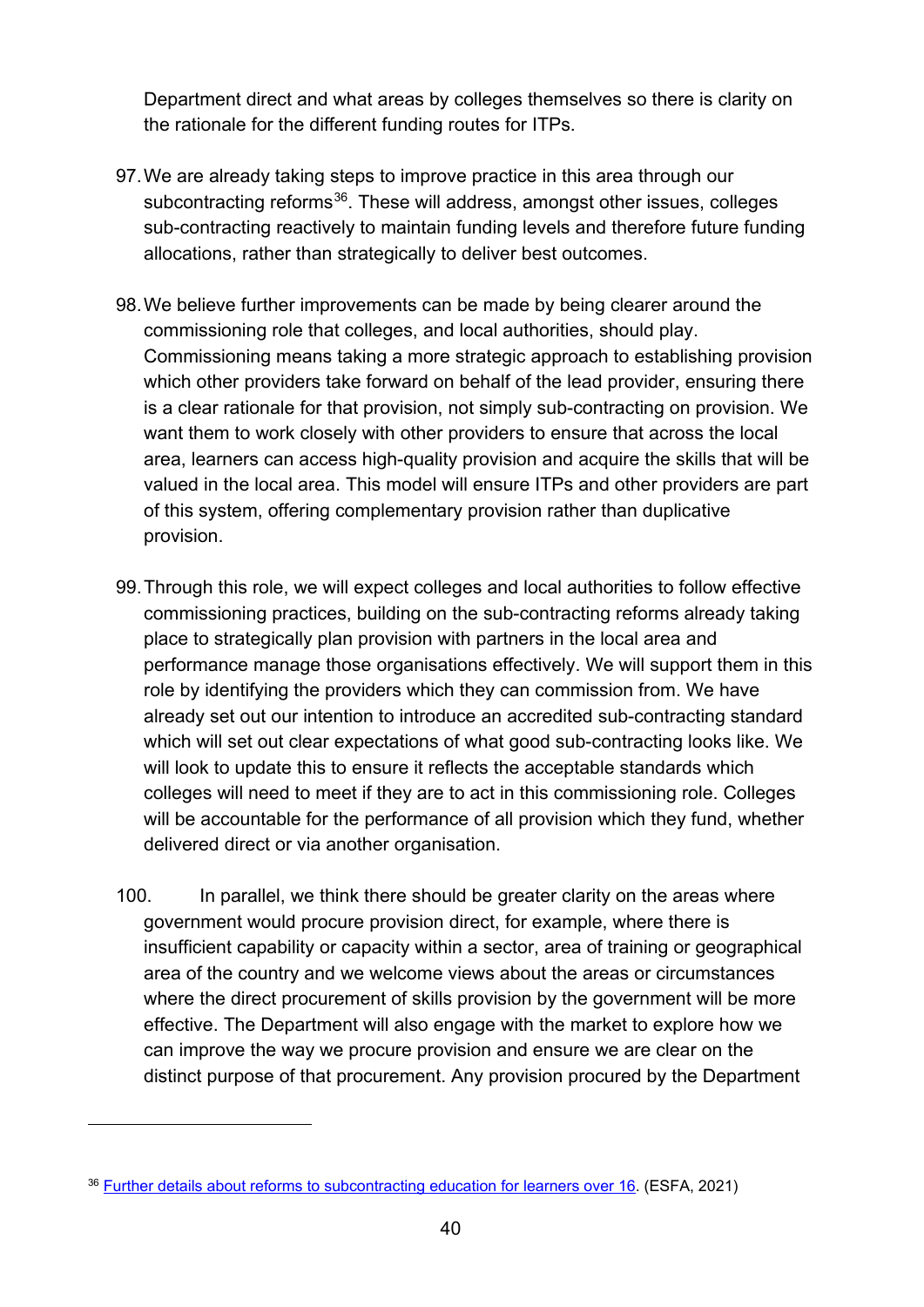would be overseen by a commercial arrangement between the Department and the provider.

Q27. In what circumstances should direct procurement of skills provision be used by government?

Q28. How can government improve the way it procures provision to ensure it complements existing areas of provision delivered by colleges and local authority providers and improves value for money?

Q29. How can we support colleges to improve how they commission and oversee provision by providers they will commission from?

Q30. How can we best support this arrangement for providers that are commissioned by colleges?

# <span id="page-40-0"></span>**Supporting changes in provision**

- 101. The reforms set out in the Skills for Jobs White Paper will lead to significant changes in the nature of provision with a greater focus on delivering employer-relevant skills to support individuals into meaningful employment. Such changes extend beyond the provision covered by the Skills Fund, with 16-19 provision and provision supported by loans also needing a similar outcome focus. We recognise that all local areas will need support in making changes to deliver expansion or changes in provision which would help better meet current and future skills needs, particularly more advanced and higher technical provision where skills gaps, as noted by the independent Augar review and in the Skills for Jobs White Paper are particularly acute.
- 102. We have already taken steps through Institutes of Technology which have led to collaborations of providers and employers working together to secure significant changes in provision in key priority areas. Our Skills Accelerator Programme is currently testing how local areas can be supported to review provision and develop, grow and expand specific areas of provision as well as improve their overall capacity and capability to deliver. As part of the forthcoming Spending Review, we will review these and other programmes such as the recently launched higher technical education provider growth fund<sup>[37](#page-40-1)</sup> and consider how best our investment in the skills system can support changes.

<span id="page-40-1"></span><sup>37</sup> [Higher technical education provider growth fund,](https://www.gov.uk/government/publications/higher-technical-education-provider-growth-fund) (ESFA, 2021)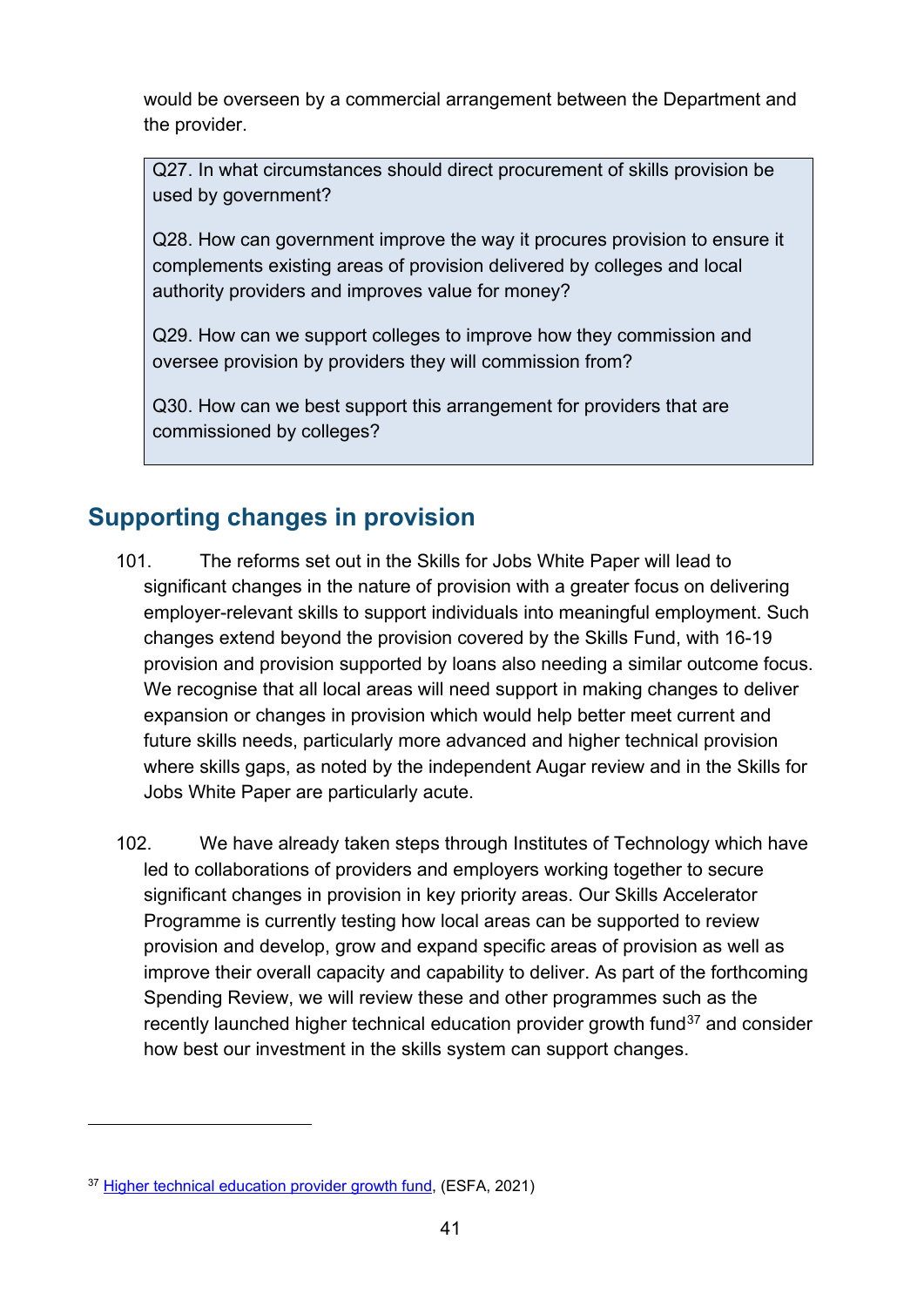103. We would welcome views on how we can best support local areas to collectively improve their offer and the nature and configuration of their provision, such as supporting a particular industry sector to grow within a locality. We are also interested to hear from the devolved authorities on how they have collaborated with colleges in devolved areas to review provision and provide for local economic need.

Q31. How can we best support local areas to improve and expand their offer to better meet current and future skills needs?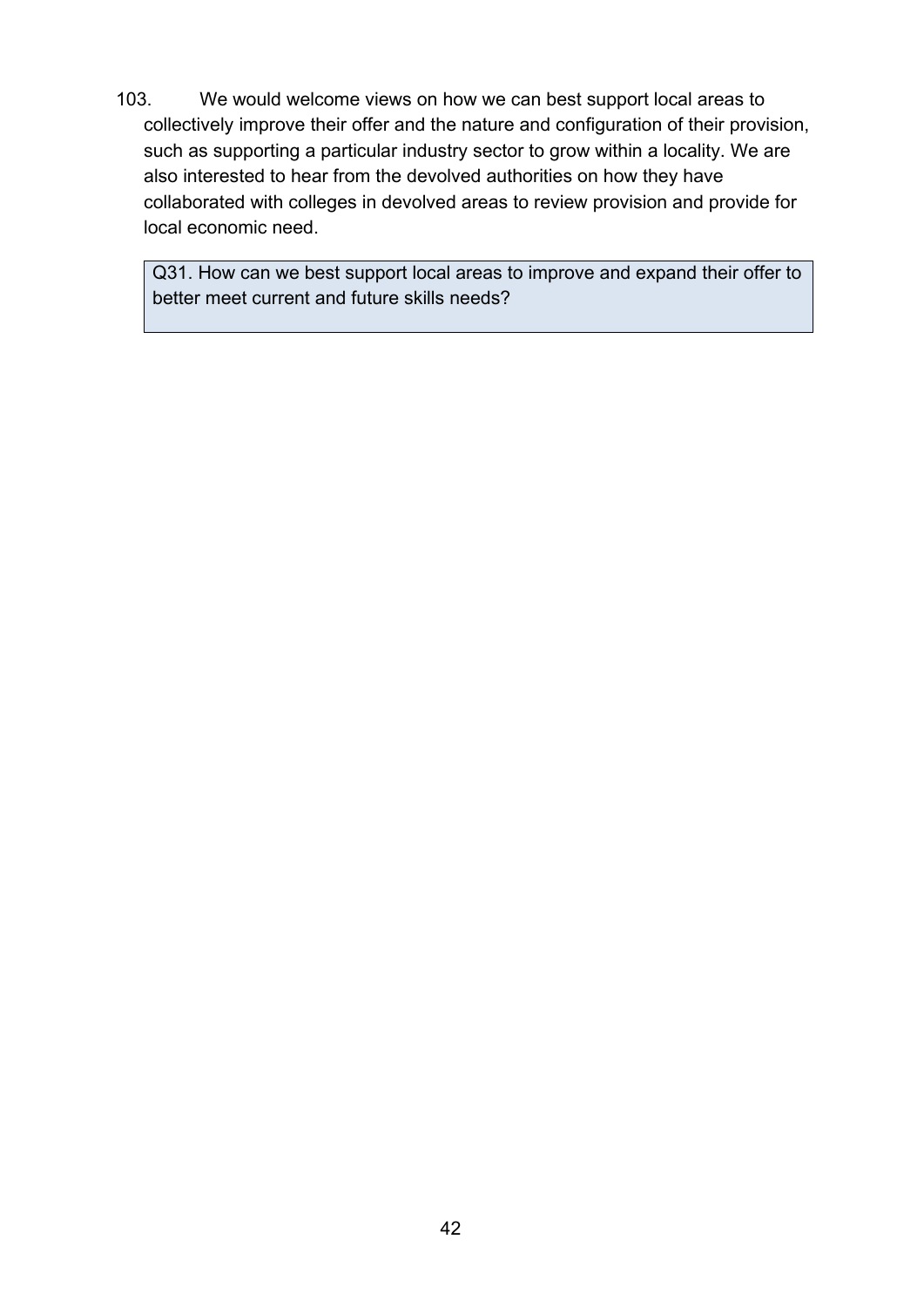# <span id="page-42-0"></span>**Chapter 2: An accountability system focussed on outcomes**

#### **Summary**

We will reform the accountability system so it is focused on outcomes and will take a strategic approach to support and intervention. This chapter sets out proposals, and seeks views, on the following areas:

- Specifying the outcomes we expect colleges to deliver through a new Performance Dashboard.
- Introducing a new skills measure that will capture how well a college is delivering local and national skills needs.
- Introducing a new Accountability Agreement that will reinforce colleges' autonomy while providing a clear sense of mission.
- Exploring an enhanced role for Ofsted to inspect how well a college is delivering local and national skills needs.
- Enabling the FE Commissioner to enhance its existing leadership role, with a renewed focus on driving improvement and championing excellence.
- Improving data quality and reducing the requirements we place on providers through student data collection and financial reporting.
- Retaining the necessary regulation and oversight to ensure the effective operation of the market, including providing assurance on the use of public funds.

# <span id="page-42-1"></span>**Introduction**

104. We need to shift our funding and accountability system to support colleges to deliver the vision we set out for them in the Skills for Jobs White Paper. Colleges receive a significant amount of taxpayer funding and it is right that they, like other publicly funded organisations, are accountable for the outcomes they deliver with this funding. It is an essential pre-requisite that a college is well-run, uses public funds properly, and delivers high-quality education and training. But colleges have an extra role in ensuring that both the nature and mix of their provision give people meaningful skills which open the door to good quality jobs,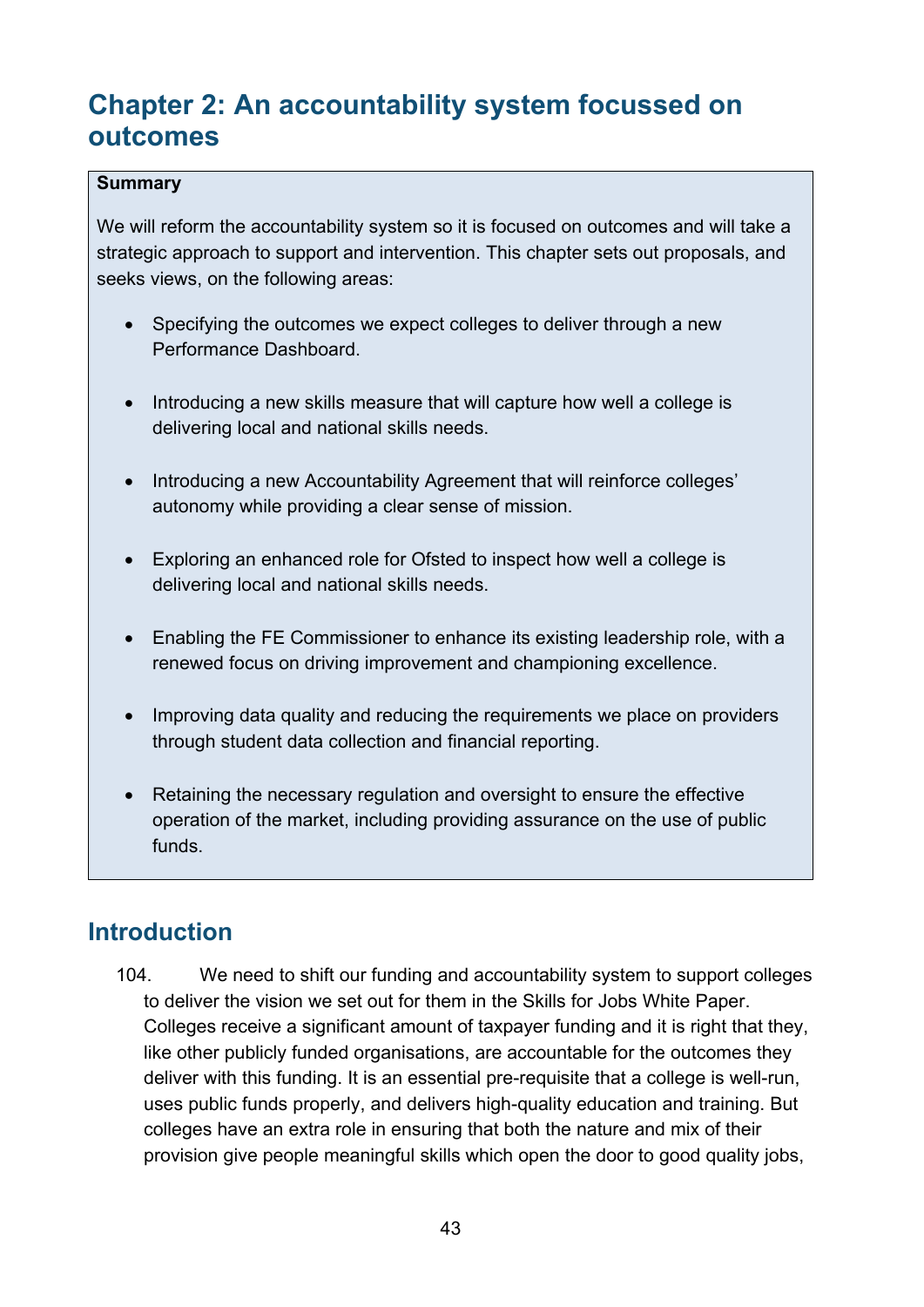enable them to contribute to the wider economy and society, and help them lead enriched and fulfilling lives.

- 105. The current accountability system focuses on financial performance and the quality of education and training. Existing intervention triggers are based on colleges' financial health, an assessment of financial records and plans, and the quality of provision determined by Ofsted. We support colleges in "early intervention" and look to prevent any further decline. In more serious cases where a college is in "formal intervention", we will be in regular contact to review improvement plans and provide support. For all colleges we monitor key financial and quality information to spot early warning signs and work with the college to support them improve. This is described in more detail in the college oversight guidance, which we last updated in 2020[38](#page-43-0).
- 106. Through these reforms we have the opportunity to shift the accountability system towards a broader assessment of how effective a college is at balancing provision, supporting its students into good jobs and meeting the needs of local employers. We are addressing the recommendations raised in the Ney Review, and by the National Audit Office and Public Accounts Committee who have described our current approach to intervention as too punitive and mechanistic, in an update to the oversight guidance.
- 107. We believe that our role is to give colleges a guiding light for what we expect in return for taxpayer investment. We will do this by articulating and focusing on the outcomes we expect colleges to deliver, and in this chapter, we set out proposals for how we can do this. We propose to introduce a new Performance Dashboard which will capture how well a college is performing on these outcomes. We also propose to introduce new Accountability Agreements where we will articulate priorities and colleges will set out their plans, outlining how they will achieve these priorities. Through introducing these new system components we will reinforce colleges' freedom to decide how best they achieve these outcomes. We will create a system of continuous self-improvement, with the Department moving to a more strategic relationship with the sector to drive improvement and provide the support needed to tackle issues before they become serious.
- 108. Ofsted has an important role to play in this reformed accountability system. We are exploring with Ofsted how it can enhance its inspections to take account of how well a college is meeting local skills needs and to align it with our

<span id="page-43-0"></span><sup>&</sup>lt;sup>38</sup> [College Oversight: Support and Intervention Policy document](https://assets.publishing.service.gov.uk/government/uploads/system/uploads/attachment_data/file/929201/College_Oversight_document_Oct_20_updates_FINAL.pdf) (Department for Education, 2020).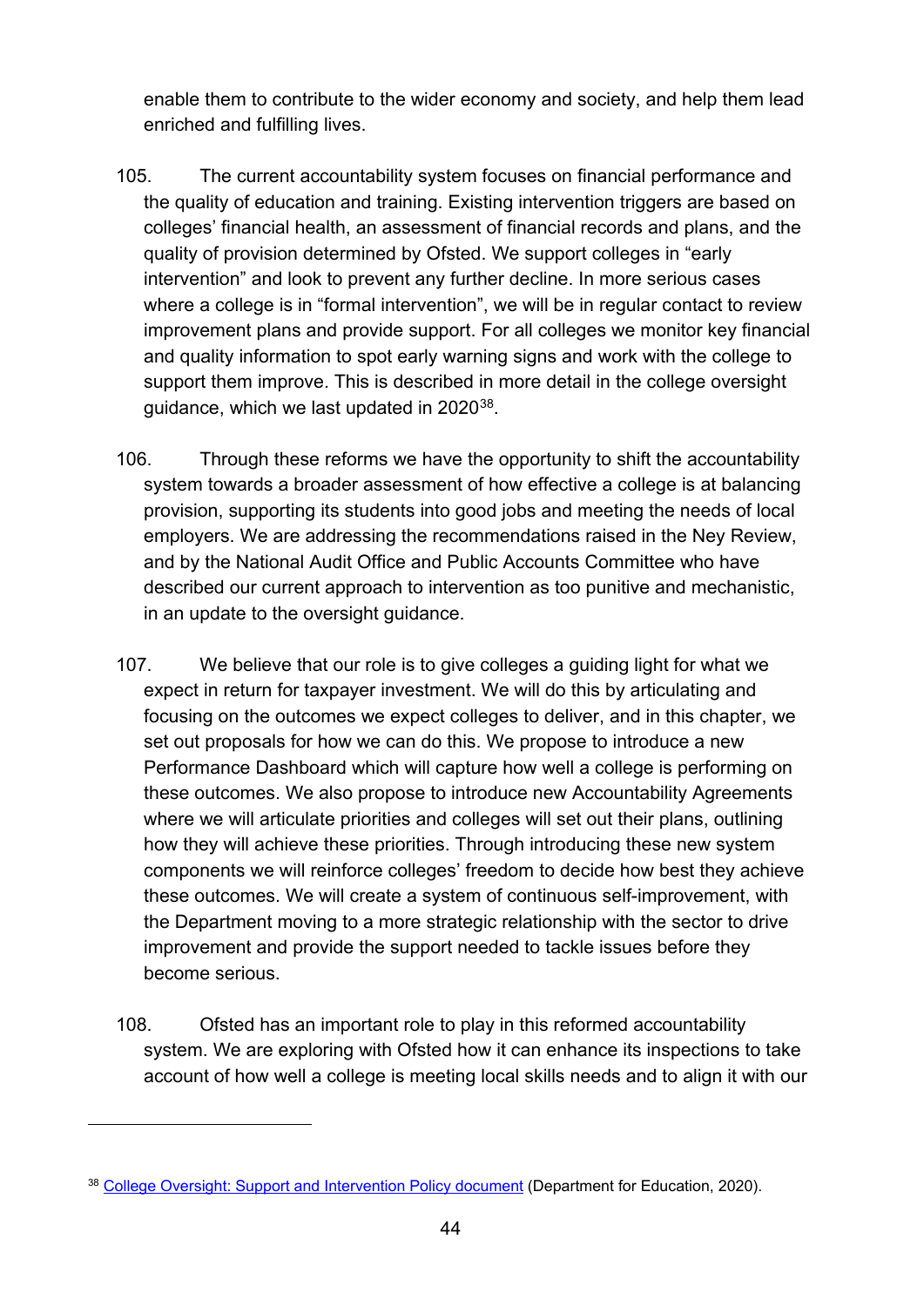broader accountability proposals. This will ensure that inspections have a greater focus on how well providers support individuals into good jobs and meet the needs of the local labour market, alongside evaluating the quality of education and training.

- 109. In the absolute minority of cases where we need to intervene, the Further Education (FE) Commissioner will provide the practitioner expertise to help a college improve. We will improve the formal intervention process by introducing a new Single Improvement Plan so that colleges can focus on the job of improving, rather than responding to different requests for information.
- 110. We have designed our accountability proposals around General Further Education Colleges (GFE) first and foremost<sup>[39](#page-44-1)</sup>. However, we believe that, in principle, these proposals can apply to other grant funded post-16 providers. We set out our views about how our accountability proposals can apply to later in this chapter, at paragraphs 132-135.
- 111. While the funding chapter of this consultation focuses on adult skills funding, our proposals in this chapter consider accountability from the perspective of a GFE college. We envisage that some of our proposals, such as the college plan (described at paragraph 125) and the Performance Dashboard can apply to all Government funding they receive. The conditions of funding element of the Accountability Agreement, however, would apply only to funds issued by the Department via the ESFA.

# <span id="page-44-0"></span>**A new Performance Dashboard**

112. Colleges are large, complex organisations delivering a broad range of provision for students with different needs. They cover a wide age range: in 2019/20, over 1.7 million adults participated in further education and skills, 174,000 of whom were studying for qualifications at level 4 and above<sup>[40](#page-44-2)</sup>. There is no one size fits all college – the mission and purpose of a college will vary because of factors like the health of the local labour market, the mix of students and historical patterns of competition and cooperation. A college in, for example, central Newcastle or in rural Devon face different challenges.

<span id="page-44-2"></span><span id="page-44-1"></span> $39$  In this chapter when we use the term GFE Colleges or "college(s)" we mean all colleges in the statutory Further Education sector funded by the Secretary of State through ESFA, except sixth form colleges. <sup>40</sup> [Further education and skills, Academic Year 2019/20 – Explore education statistics.](https://explore-education-statistics.service.gov.uk/find-statistics/further-education-and-skills/2019-20)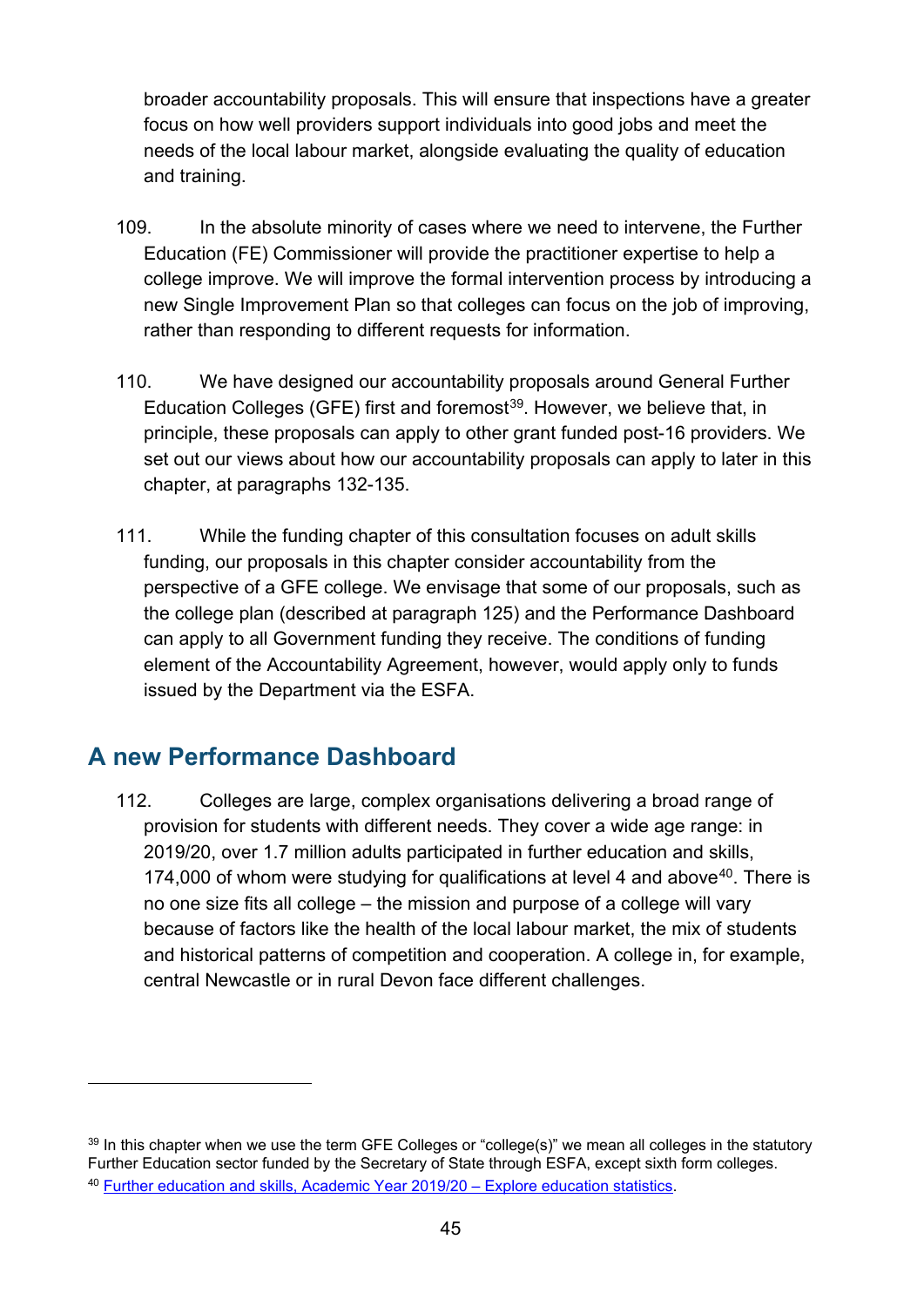- 113. That said, we believe that Government can be clearer on what it expects from colleges and by focusing expectations on outcomes it can ensure that students, employers and the taxpayer get excellent value for money from the education it funds.
- 114. To do this we propose to introduce a new Performance Dashboard that will include a prioritised number of outcome and output measures. The Dashboard will provide a performance snapshot of individual GFE colleges for all interested parties and public scrutiny, as well as an overview of how well the local and national Further Education system is performing. We would expect that college leaders and their governing body will want to refer to the Dashboard metrics to benchmark their performance and guide their decision making. It will also help college governing bodies in providing a consistent basis for comparing how they perform across a range of indicators with peers and highlight where to focus improvement efforts.
- 115. We propose to make the Dashboard publicly available. This will provide a simpler, clear summary of how well a college is delivering on different aspects of its provision, as well as on overall quality and financial health. The Dashboard will also be available for students who may want to use it to make informed choices about what and where to study. We want to maintain a rich public source of data to support excellent delivery on the ground and ensure that providers have clarity on how their successes will be measured. We will therefore consider carefully how the Dashboard could work alongside existing published performance metrics, such as performance tables, Qualification Achievement Rates, and other data.
- 116. We propose that the Performance Dashboard is designed around three principles:
	- Measures need to be fair and comparable to enable colleges to act on the information.
	- We need to keep the headline number of measures to a minimum to create focus, without creating perverse incentives.
	- Measures should be outcome-based where possible.
- 117. The Performance Dashboard will be the main source of information on college performance in the new accountability system. The measures it contains will provide college leaders and governors with a clearer sense of focus when reviewing their college's performance and looking for areas to improve. It will provide new data to enhance Ofsted inspections and government support, including over time via annual strategic conversations.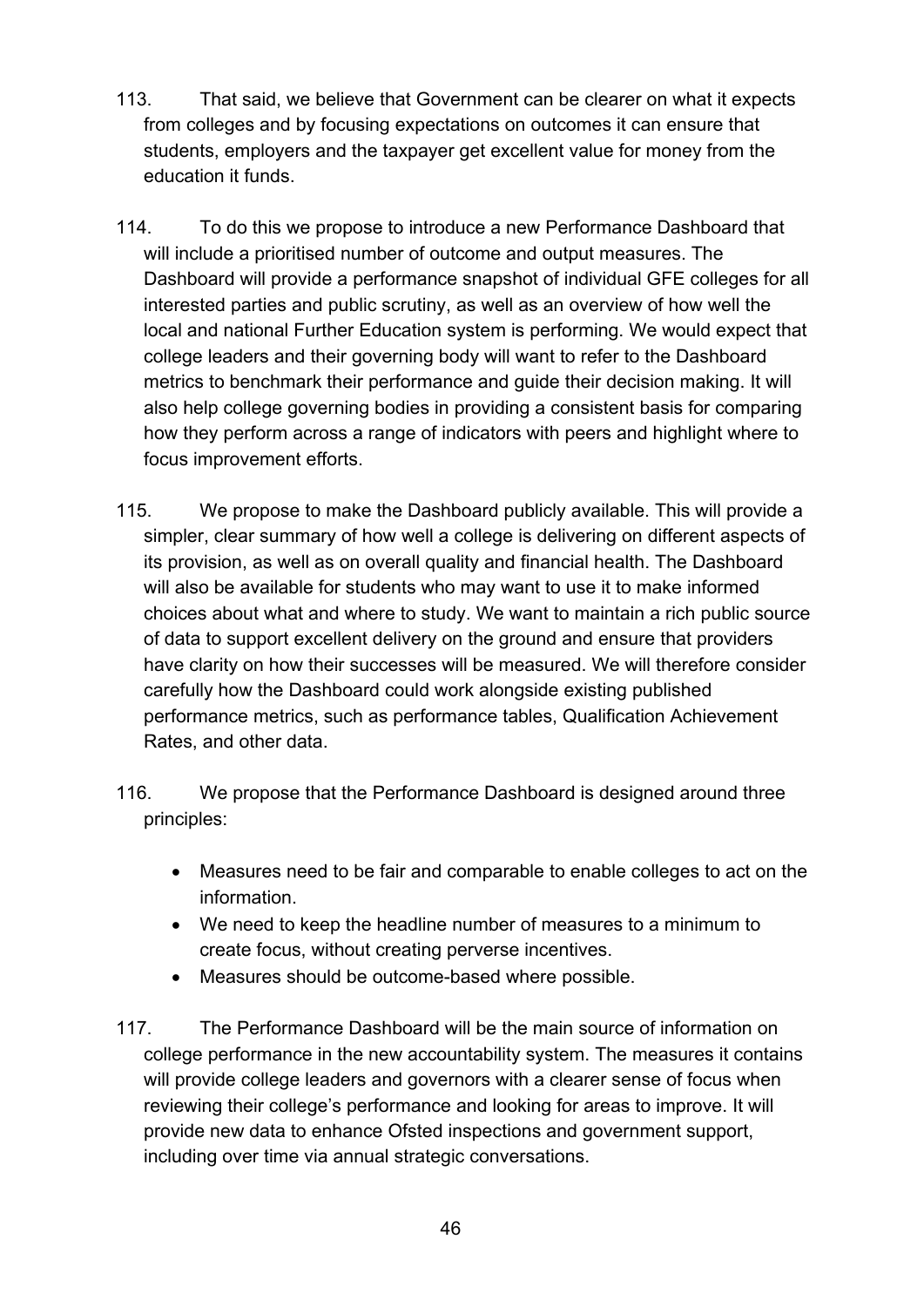- 118. We propose a mixture of measures that capture what we expect from a well-run college. These measures will need to be a mix of outcomes and outputs, as the lag with any outcomes data means that we need to rely on outputs for a more timely understanding of performance. We envisage focusing the Dashboard on technical provision, reflecting the core role of colleges outlined in the Skills for Jobs White Paper. However, we will also look to capture academic provision the college is providing.
- 119. We propose that the Dashboard is structured in two parts:
	- **Part 1**: core performance measures:
		- o Quality a provider's current Ofsted rating.
		- o Financial Health a provider's current ESFA rating. We do not currently publish this rating.
		- $\circ$  Skills a new measure to capture how well a college is aligning its technical provision with local and national skills needs.
	- **Part 2**: supporting performance indicators:
		- o A longer list of performance indicators that reflect what excellent delivery looks like. We envisage that these performance indicators will consist of student outcomes (including the needs of different cohorts), employers' and students' experience, and how well a provider is engaging with meeting local skills needs, including the balance of provision across different sectors, for example through Local Skills Improvement Plans. We will also look to include academic provision.
- 120. We expect that Ofsted will want to consider the new skills measure when deciding which colleges to inspect, by taking the new measure into account in its risk-based assessment for planning inspections, alongside wider performance indicators. Where there are concerns regarding performance, we believe that formal intervention should only take place after a qualitative, human judgement and not on the basis of this measure alone. If a college is underperforming on the skills measure in between inspections, the FE Commissioner will support the college to improve. The FE Commissioner will also want to support colleges in formal intervention in improving their performance against skills needs.
- 121. We are exploring options for the new skills measure in part one of the Dashboard. We are planning to produce a comparable value-added or progression measure covering the technical provision a college is delivering. For example, this measure could look at what proportion of a college's students move into a high value job after finishing their course, or alternatively what proportion move into a job in a related sector or occupation to their course. The measure will need to take certain characteristics of their student population into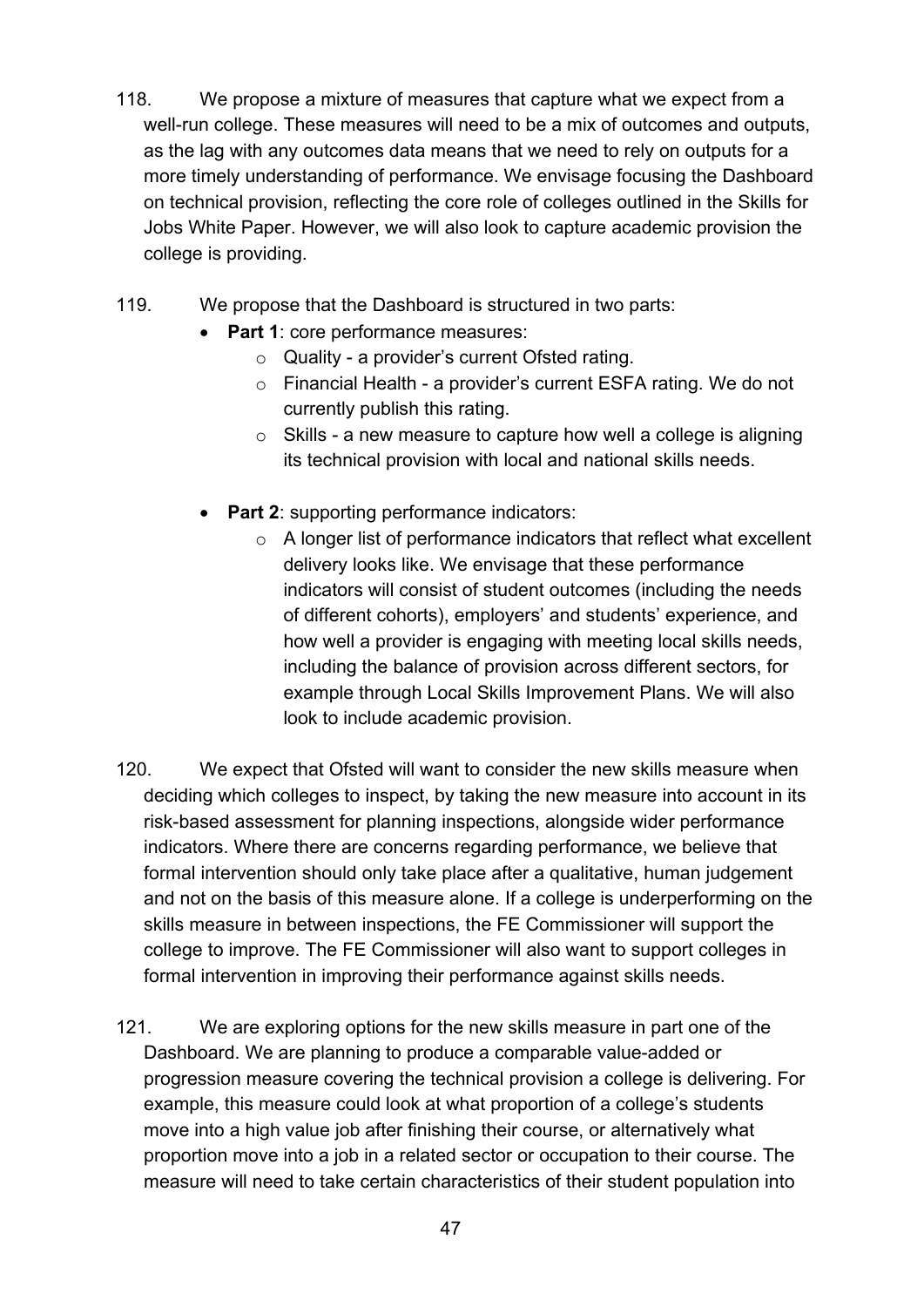account, such as prior attainment as well as the characteristics of the local labour market.

122. Some of the proposed performance indicators in the second half of the Dashboard will be new. We will develop and test these indicators, along with the new skills measure, with the sector to ensure they will work effectively in practice. We also recognise that many corporations deliver their provision through multiple colleges and we will consider how we best reflect this in the Dashboard.

Q32. What measures are most suitable in showing how well colleges are delivering good outcomes? Which measure do you think best matches the purpose we have described in this section?

Q33. Of the outcome measures you have suggested above, how effective would they be at assessing college performance in a timely way?

Q34. Do you agree that underperforming on the skills measure (described in paragraph 120) should be taken into account for planning an Ofsted inspection?

Q35. Do you agree that we should publish colleges' financial health ratings in the Dashboard, as we do not currently publish these?

# <span id="page-47-0"></span>**Autonomous colleges**

- 123. College leaders and their governing body need to be at the heart of the accountability system. While we can set high level expectations, we know the day-to-day decisions – like what courses to offer and which teachers to hire and promote – have the biggest impact on performance and therefore improvement will always need to be driven by college leaders and their governors from within their organisation.
- 124. We will give colleges a sense of mission and direction on what we want them to achieve with taxpayer money through new Accountability Agreements. We want the Agreement to give college governors a statement of purpose, which is something we believe has been missing for some time.
- 125. We propose that this Agreement will form the contractual basis for funding, replacing and incorporating the essential elements of Funding Agreements. We propose that the Accountability Agreement will come in two parts: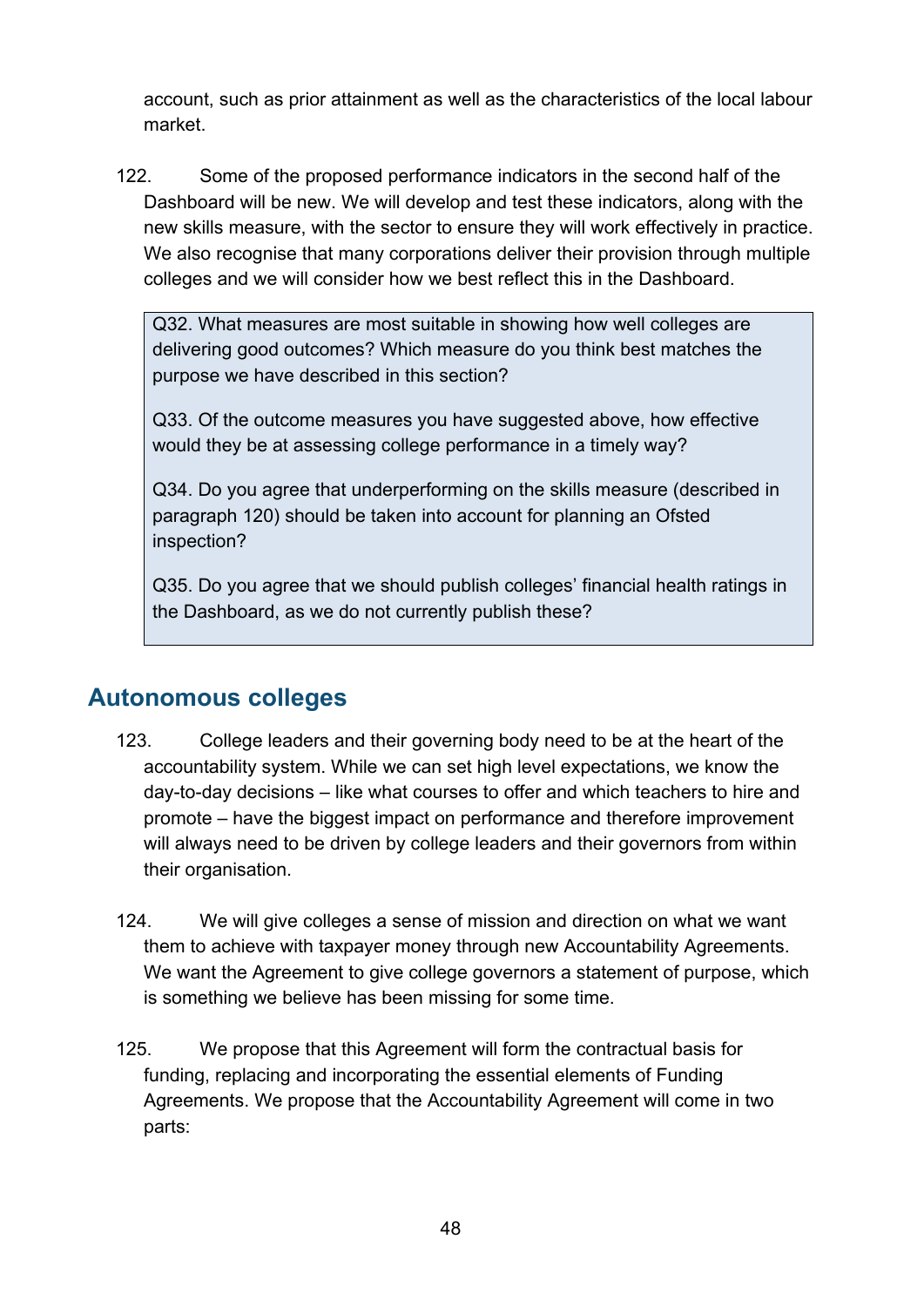- **Accountability framework**. This element of the Agreement will be owned by the Department. We will articulate national priorities and the outcomes Ministers expect from taxpayer funding, such as supporting our ambition to reach Net Zero and support disadvantaged learners. It will also contain all the requirements we expect for the sound governance, management and assurance of public funds and more streamlined conditions of funding. This part of the Agreement will be developed by the Department and be standard for all colleges for the provision it funds. The emphasis will be on the college corporation having effective internal controls, and the Department will ensure these are in place. We can also use this section to set out what support providers will receive in return. Devolved authorities and the Office for Students will have separate arrangements for setting expectations for provision they fund directly.
- **College plan**. We envisage that this element of the Agreement will be owned by the college. A GFE college will set out a small number of outcome and output targets that focus on the changes it is going to make to its provision and articulates how it is going to achieve them. We would expect that a college will do this by referring to the new Performance Dashboard to benchmark its performance against other colleges. It will also want to reflect national and local priorities developed with employer representative bodies in its Local Skills Improvement Plans and the priorities of the devolved authorities for adult skills provision in devolved areas. We would expect colleges to report on how they performed against their targets in subsequent Agreements.

In producing this plan, we would expect colleges to describe the context and evidence for their targets, who they have consulted and how the college's core purpose will be aligned to fit with other local providers to ensure efficient configuration of provision across an area. We want to encourage colleges to consider the local environment in which they operate, and ensure they focus on where they can add value to avoid mission creep, duplication or delivery of low value or irrelevant provision.

We envisage that colleges' outcome and output targets will focus on provision where an improvement is needed and will not be an exhaustive list of all the provision a college is delivering at that time. This will ensure prioritisation which will improve the likelihood of reaching the targets. We have recently published a prospectus to trailblaze Local Skills Improvement Plans which proposes a similar approach for planning within a local area.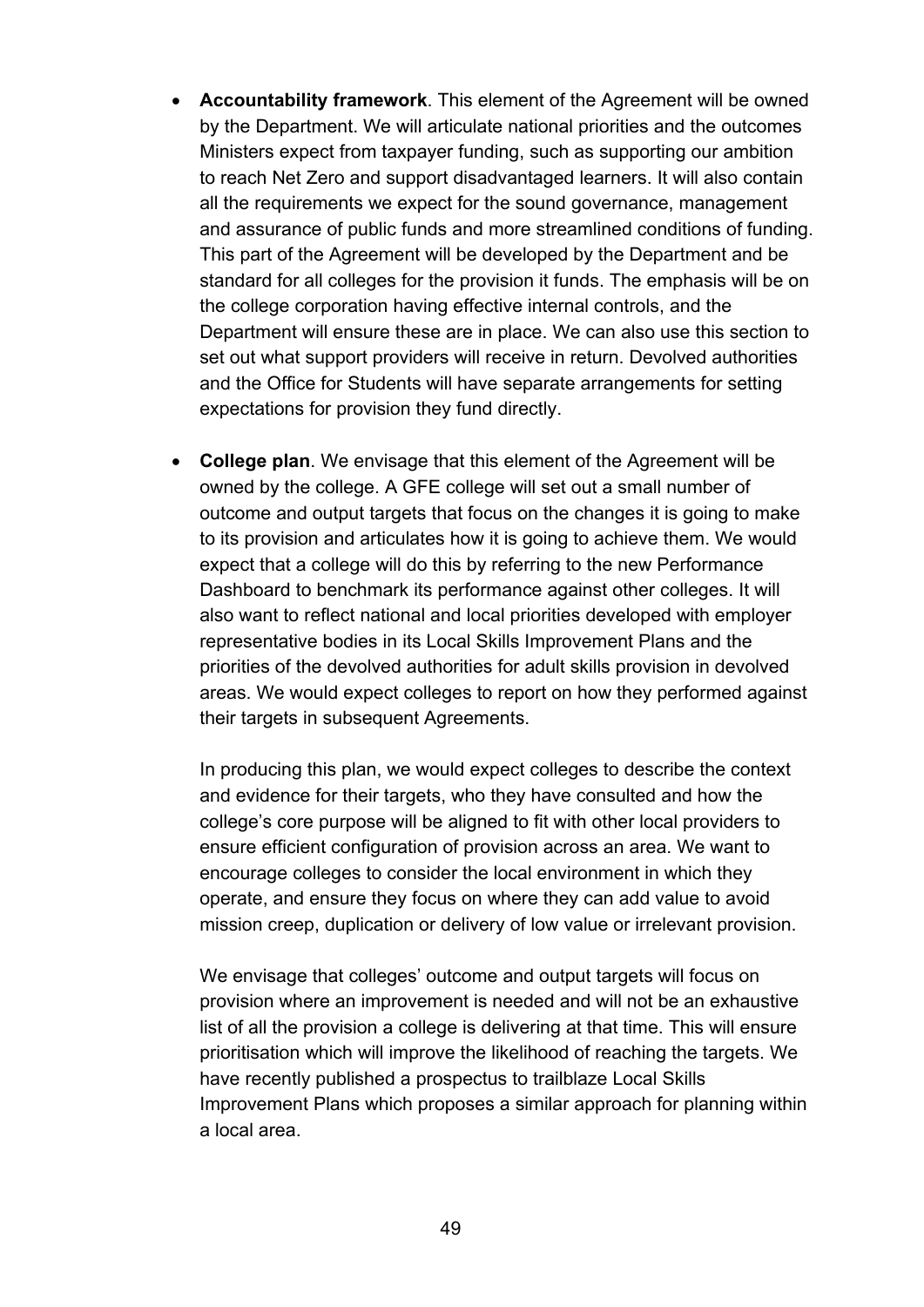As part of our measures to strengthen accountability, the Skills and Post-16 Education Bill will introduce new legal duties on colleges. These will require colleges to regularly review their provision to ensure that local skills needs are being met. Colleges will also be required to have regard to priorities set out in the Local Skills Improvement Plans when planning their curriculum. The actions identified as a result of the review will be one part of the plan-based element of the new Accountability Agreements.

- 126. We expect that college corporations will produce the plan element of the Agreement, and while we want to work with a small number of providers to codesign the outline structure of the document, we want to keep guidance highlevel to give colleges an opportunity to think innovatively about how they best set out their plans. We would expect colleges to update their plan each academic year, though we would not anticipate major changes each year as outcome targets will take time to materialise.
- 127. We propose that the Agreement is formally between the college corporation and the Secretary of State and that we publish the documents in a central gov.uk location. We would like this process to be light-touch and do not envisage signing off the content of the plan. However, we may want to reserve the right to do this for colleges in formal intervention. We do not intend to link funding to how colleges perform against their plans in the Agreement or intervene because of any unmet targets in the plan-based element. However, we envisage that we will want to draw on the Agreement, as well as the Dashboard metrics, to inform our risk assessment of a college and that Ofsted and the FE Commissioner may want to use the Agreement in a similar way, as part of their activities.
- 128. In the Skills for Jobs White Paper, we set out our intention to move to a more strategic relationship with colleges, as recommended by the Ney Review. We have started holding annual strategic conversations, which will enable us to engage with colleges at a strategic level and understand their challenges and issues better. The conversations are an opportunity for leaders to set out strategic objectives, showcase achievements and discuss opportunities and risks. We hope in time the Accountability Agreement plan will provide a common source of information to make these conversations as productive as possible.

Q36. Do you agree with our proposal for new Accountability Agreements?

Q37. Do you agree that Accountability Agreements should incorporate and replace Funding Agreements?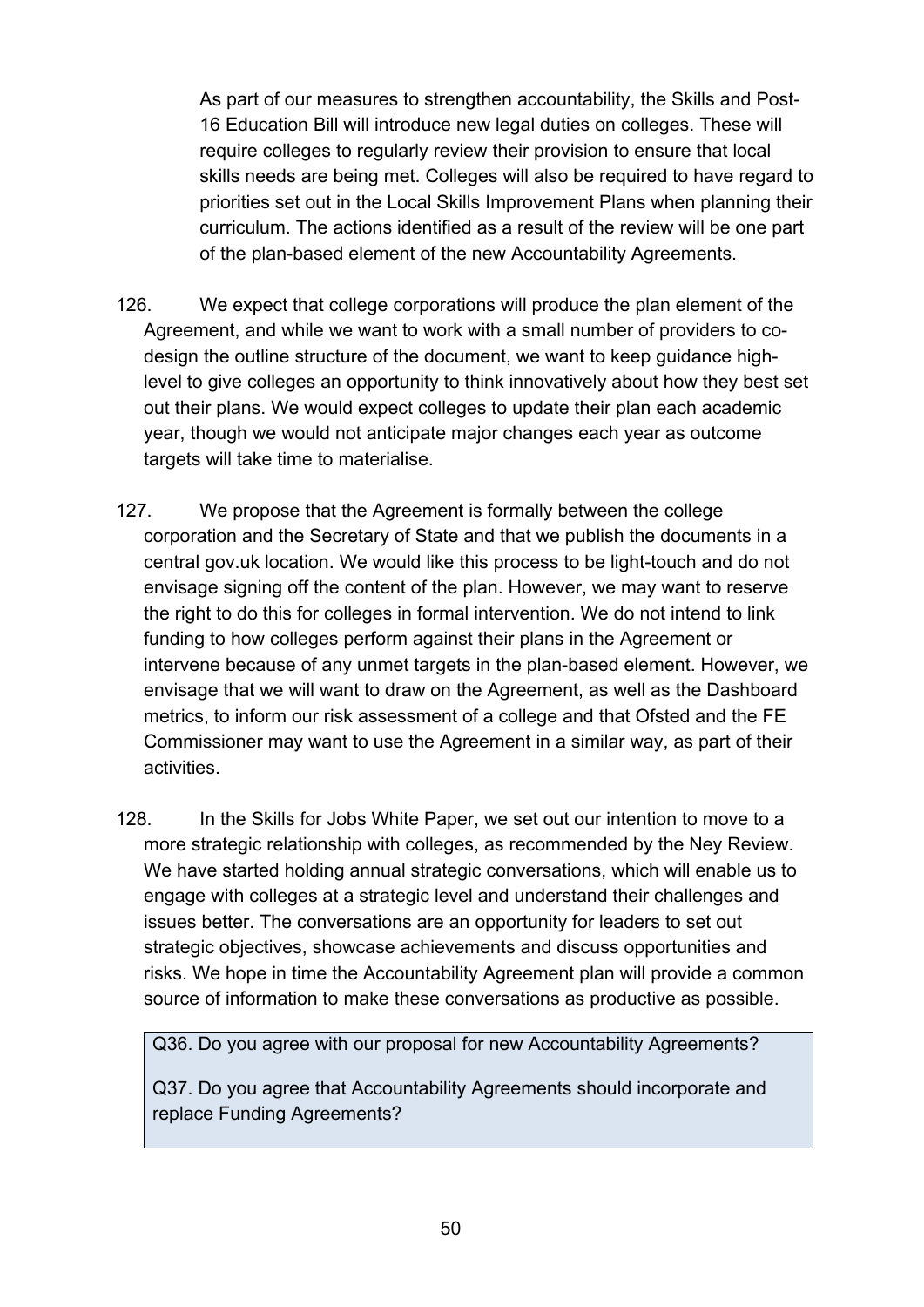# <span id="page-50-0"></span>**Exploring an enhanced role for Ofsted**

- 129. Ofsted provides highly valued impartial judgements which are trusted by providers, students and central government. Its inspection process, framework and judgements have a critical part to play in improving standards and influencing what college leaders and their governors focus on. We want to use this opportunity to harness Ofsted's role in the system to achieve our White Paper ambitions. Technical and vocational education must offer young people and adults a clear line of sight to work, and the accountability system needs to mirror this core purpose.
- 130. We believe that to do this Ofsted inspections will need to have an increased focus on how well colleges are meeting skills needs – in particular on the mix of provision offered and how well this is matched to the need of local employers. This will provide invaluable information to college leaders and their governing body on where to focus improvement, as well as inform where improvement support and, in some cases, intervention may be required.
- 131. Inspecting how well a college is meeting skills needs should be in addition, and not substitute for, the important job Ofsted already does to inspect the quality of education and training. We are working with Ofsted to explore how its approach to inspection – which currently assesses meeting local skills needs through 'leadership and management' and 'quality of education' judgements – can best be enhanced. This includes considering how information from a college's Performance Dashboard and Accountability Agreement could be used during inspections, as well as how to ensure that clear reporting against meeting local needs feeds into decisions on improvement support and intervention. The options that we are currently exploring include the following, and are subject to affordability:
	- Incorporating the new skills measure, described above, into Ofsted's riskbased selection process for prioritising inspections.
	- Ensuring a more timely evaluation of college performance by increasing the frequency of full inspections, for example moving from a five year to a three-year cycle.
	- Engaging with a wider range of stakeholders (including employer representative bodies co-ordinating the relevant Local Skills Improvement Plan, employers, and the MCA in devolved areas pre-and post-inspection) to complete a fuller analysis of data and information and present findings to promote collaboration and improvement planning.
	- Considering how best to make meeting local skills needs a more prominent feature within Ofsted's inspection framework so that it can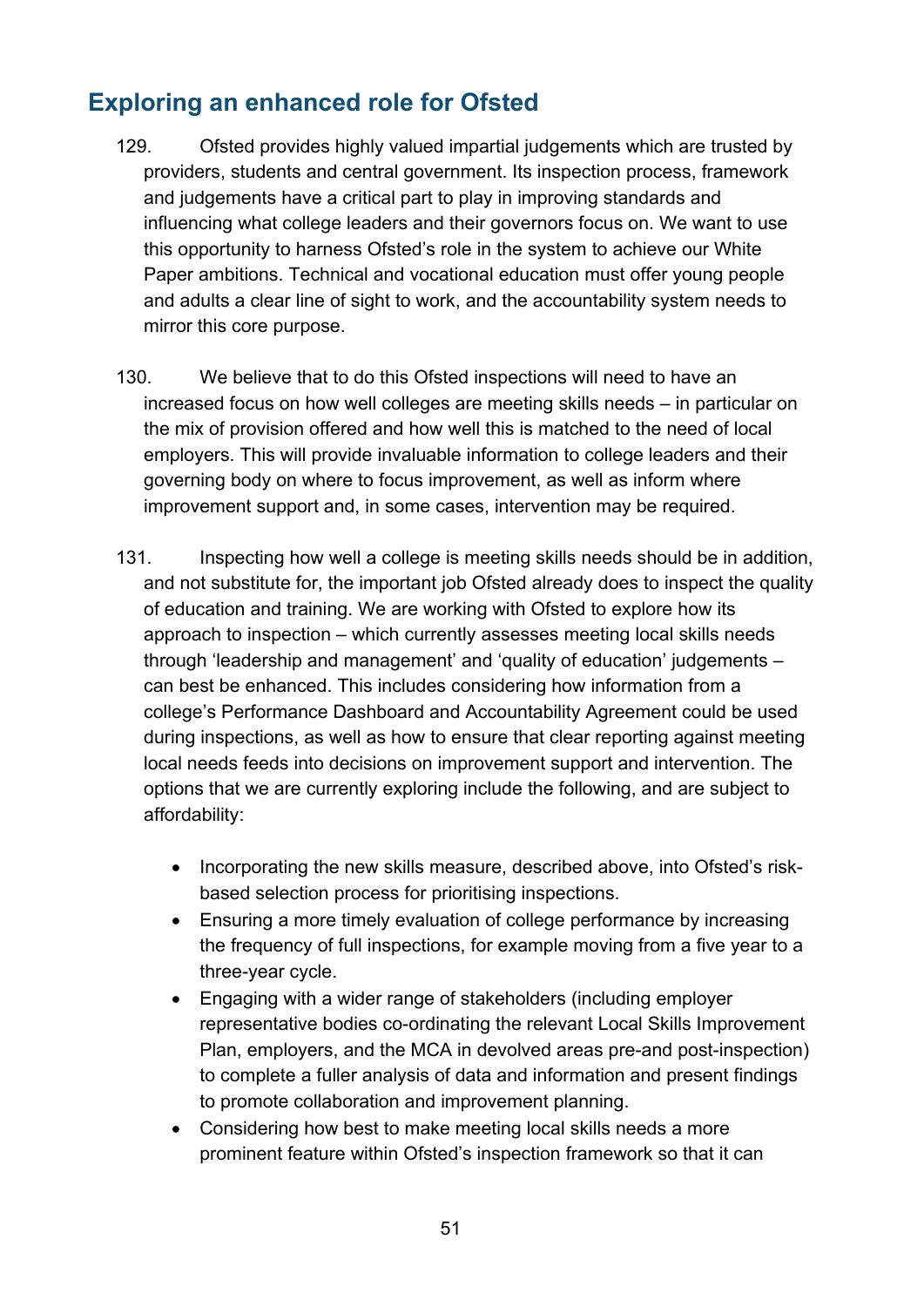reach a clear judgement on how well a college is performing on this objective.

Q38. Which of the options above, or combination of options, would have the biggest impact on shifting college behaviour towards meeting local skills needs?

Q39. How do you think Ofsted can best make meeting local skills needs a more prominent feature within its inspection framework?

Q40. Are there any other changes to Ofsted's inspection approach that would support improvement in this aspect of college performance?

# <span id="page-51-0"></span>**How the system will work for other post-16 providers**

- 132. The changes we describe in this consultation are about accountability in GFE Colleges. In principle, however, we believe that this new model can work for all grant funded post-16 providers on a proportionate and relevant basis. We will want to work through this in more detail to ensure that the new components we are proposing work well in practice for these providers. We will seek the help of representative bodies in doing so. Schools and Academies that deliver post-16 provision will be held to account for all their provision through the school accountability system.
- 133. In Chapter 1 on funding, we set out our proposal for colleges and local authorities playing a clearer commissioning role, commissioning provision from other organisations only when it is clearly needed to enhance or expand their offer. To ensure quality, we will identify providers that they can commission and set out expectations on effective commissioning. We also set out that we envisage there will continue to be some cases where government will want to procure provision direct.
- 134. Where a college commissions an ITP for delivery of adult learning, the college will be accountable for the quality and value for money of that provision including student outcomes which will feature in the proposed new skills measure. We also propose that colleges should include any adult skills activity they have commissioned an ITP to deliver in their plans that will form part of the new Accountability Agreement, including provision funded by their devolved authority or Higher Education funded by the Office for Students where appropriate.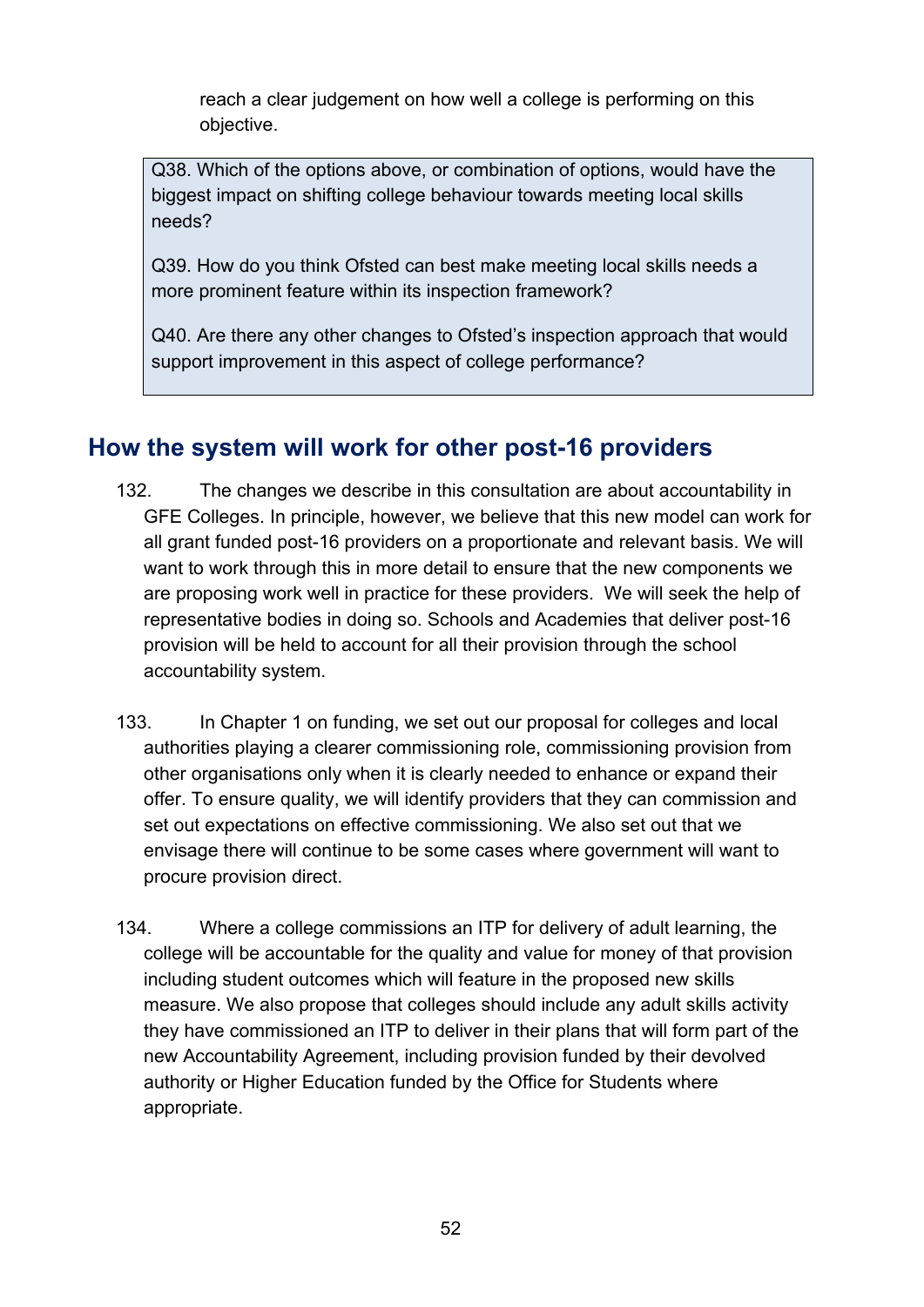135. As set out in the funding chapter, we will have a commercial arrangement in place where we procure from an ITP directly for adult funding, and we will use this arrangement to set out the outcomes we expect.

Q41. Do you agree that our accountability proposals should apply to all grant funded providers on a proportionate and relevant basis?

# <span id="page-52-0"></span>**Apprenticeships**

136. Apprenticeships are an employer-led programme funded by the levy. We will continue to regulate apprenticeships through the Register of Apprenticeships Training Providers which includes management and oversight of the provider base – including ITPs, supporting providers and colleges. As we set out in the Skills for Jobs White Paper, we are considering a wider set of apprenticeship quality measures to support provider improvement and more timely intervention. However, given the importance of apprenticeships to supporting economic recovery and future growth, and traineeships to increasing young people's access to apprenticeships, we would expect to see these programmes featured in colleges' Accountability Agreements where they meet local needs. While different provider types deliver apprenticeships, we are interested in your views about how apprenticeship delivery may feature in the Performance Dashboard. This could include unlocking apprenticeship opportunities through traineeships.

Q42: How might apprenticeships best feature in the new accountability system?

# <span id="page-52-1"></span>**Support and intervention**

*Enabling the FE Commissioner to enhance its existing leadership role, with a renewed focus on driving improvement and championing excellence.*

- 137. If a college is, or group of local colleges are, underperforming on the skills measure or otherwise demonstrably failing to meet the needs of the local area, the FE Commissioner will have a new role in supporting a college to improve. This would include considering the college's capacity to improve; but may also lead to formal intervention in the most serious cases.
- 138. Separately, the FE Commissioner will also want to support colleges in formal intervention in improving their performance against meeting local skills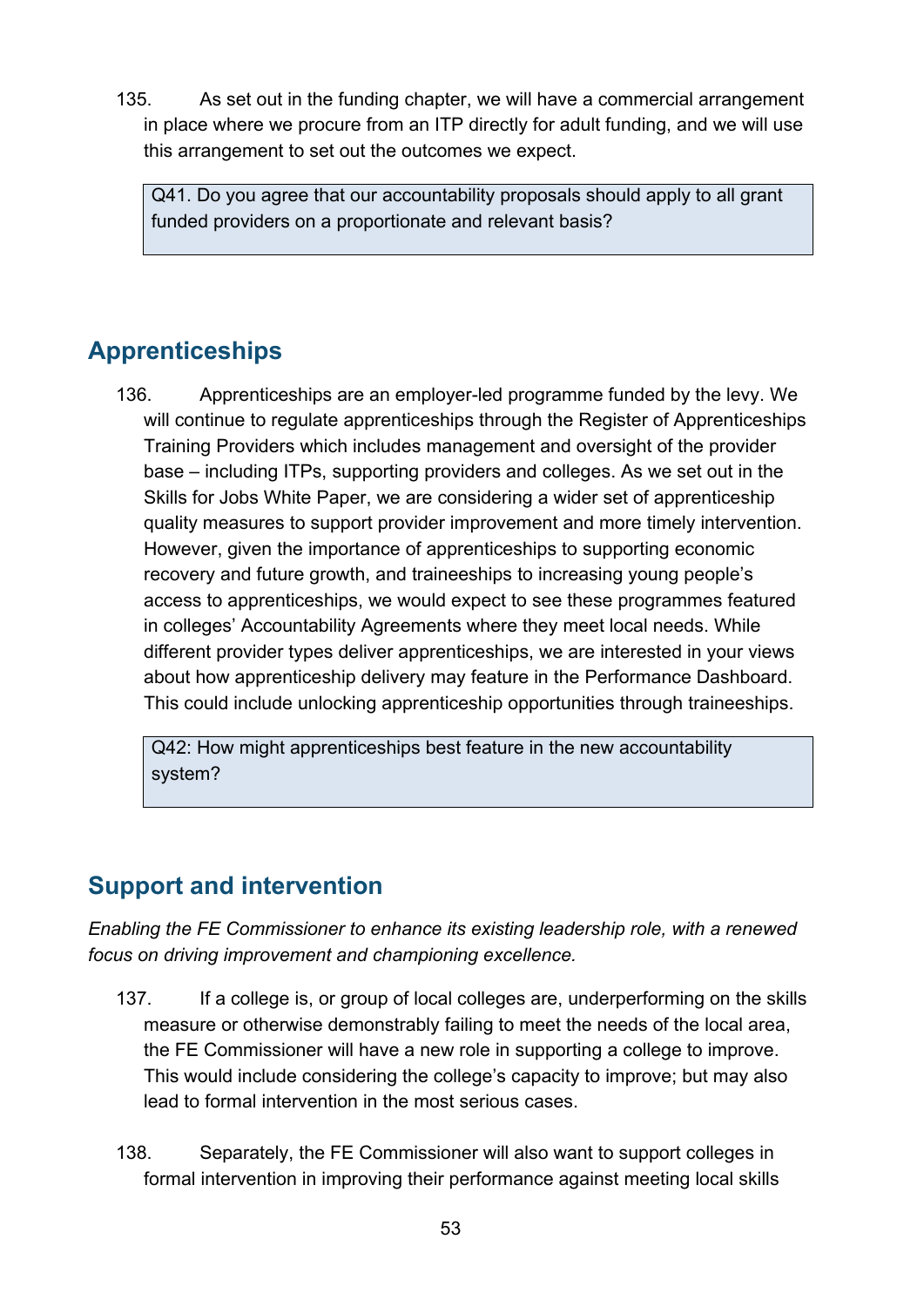needs. An inadequate Ofsted Overall Effectiveness rating, inadequate financial health rating (and other finance or propriety issues) will trigger formal intervention as they do currently.

- 139. Taking these steps will ensure there is increased clarity of roles and responsibilities across support and intervention activity. The FE Commissioner is a source of significant expertise and practitioner insight and will continue to be the primary agent for improvement across the further education sector. The FE Commissioner will also take on a new responsibility for supporting any colleges underperforming specifically on the skills measure in between Ofsted inspections.
- 140. Locating the FE Commissioner inside the ESFA will enable the Agency to continue to guide improvement and work with the FE Commissioner to ensure there are clearer boundaries for formal intervention, while supporting and championing improvement across the entire sector. The FE Commissioner will continue to be appointed by the Secretary of State and report to Ministers.

Q43. Do you agree with our plan to give the FE Commissioner this role with a renewed focus on driving improvement and championing excellence?

#### *More active, strategic support*

- 141. We propose to shift to a significantly different approach by replacing "early intervention" with strategic support. We believe there is a lot of value in the support that we can provide colleges, but that moving to a more strategic relationship that prizes the autonomy of colleges means the onus needs to be more on colleges themselves to seek out the support we have to offer and identify the areas they need to improve. We want to offer support that adds value and is not seen as a mechanistic or a tick-box exercise.
- 142. The FE Commissioner will provide high-quality practitioner expertise as part of a toolkit of peer-to-peer support that any college can access. This will include the range of tools and products currently available (Diagnostic Assessments, National Leaders of Further Education National Leaders of Governance, College Collaboration Fund, support from FE advisers, governor financial dashboards) and new ones including resource management advice to help them operate more efficiently using costed curriculum planning. In addition, we believe that the FE Commissioner has a crucial role to play in acting as a champion for the sector, celebrating successes and setting a cultural shift towards a system of continuous improvement.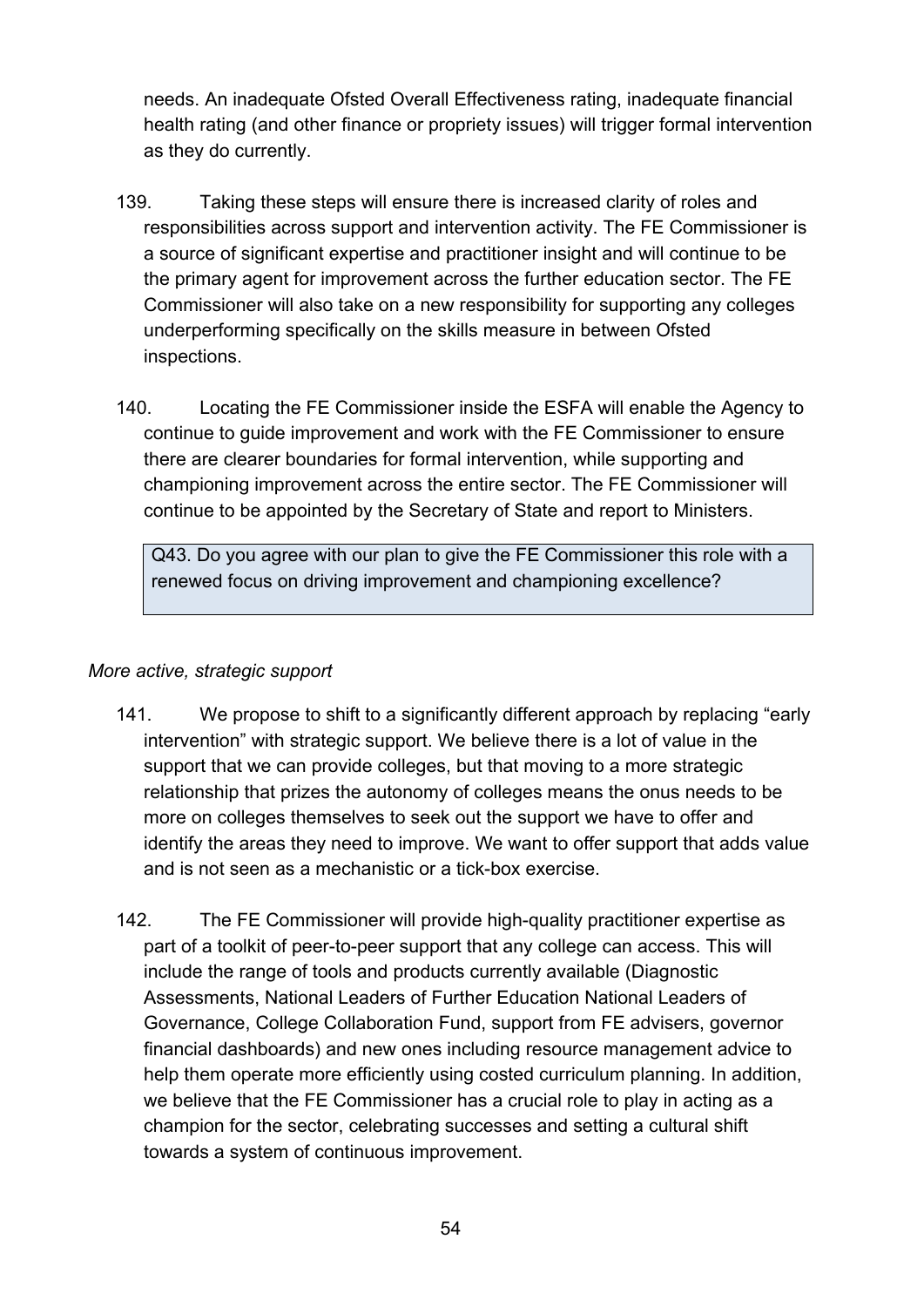143. We will continue to monitor college performance, such as through financial returns, Ofsted visits, new Accountability Agreements, the Performance Dashboard and other data sources.

#### *Colleges in formal intervention – introducing a Single Improvement Plan*

- 144. To support the FE Commissioner in taking on this role in driving improvement, we propose to introduce a new Single Improvement Plan for colleges in formal intervention. We would expect that this plan is tailored to individual circumstances and contains the issues, recommendations, and the actions a college is going to take to improve all in one place.
- 145. We envisage that the plan will be owned by the college with the FE Commissioner overseeing and drawing on Ofsted inspection reports and other relevant data points. The FE Commissioner will provide high-quality practitioner expertise to ensure the plan articulates the steps a college needs to take to improve. The plan could also include a timeline for delivery identifying dates for monitoring, visits, reporting, and a clearly articulated exit point from formal intervention. We are keen to draw on the experience of colleges who have been in intervention to help develop a framework.

Q44. What lessons can we learn from our current approach to formal intervention to help us design this new approach?

#### *More high-performing colleges*

- 146. Most colleges are performing well. According to Ofsted, 75% of GFE colleges are good or outstanding<sup>[41](#page-54-0)</sup> and we are immensely proud of all the work the sector is doing. Improving skills will be pivotal to building back better and driving our economic recovery and we want to ensure colleges are in the best possible place to deliver on this agenda.
- 147. Our proposals for new and improved accountability shift the system towards measuring colleges on how well they help people get good jobs. We have described how, in large part, this is about reinforcing colleges autonomy and the role of their leaders and governors to identify and resolve issues independently. This should be seen as business as usual and will be the reality

<span id="page-54-0"></span><sup>41</sup> [Further education and skills inspections and outcomes as at 31 August 2020,](https://www.gov.uk/government/statistics/further-education-and-skills-inspections-and-outcomes-as-at-31-august-2020) (Ofsted, 2020), Table D3: Most recent full inspection outcomes. Note: 22 FE colleges & sixth form colleges do not have Ofsted ratings.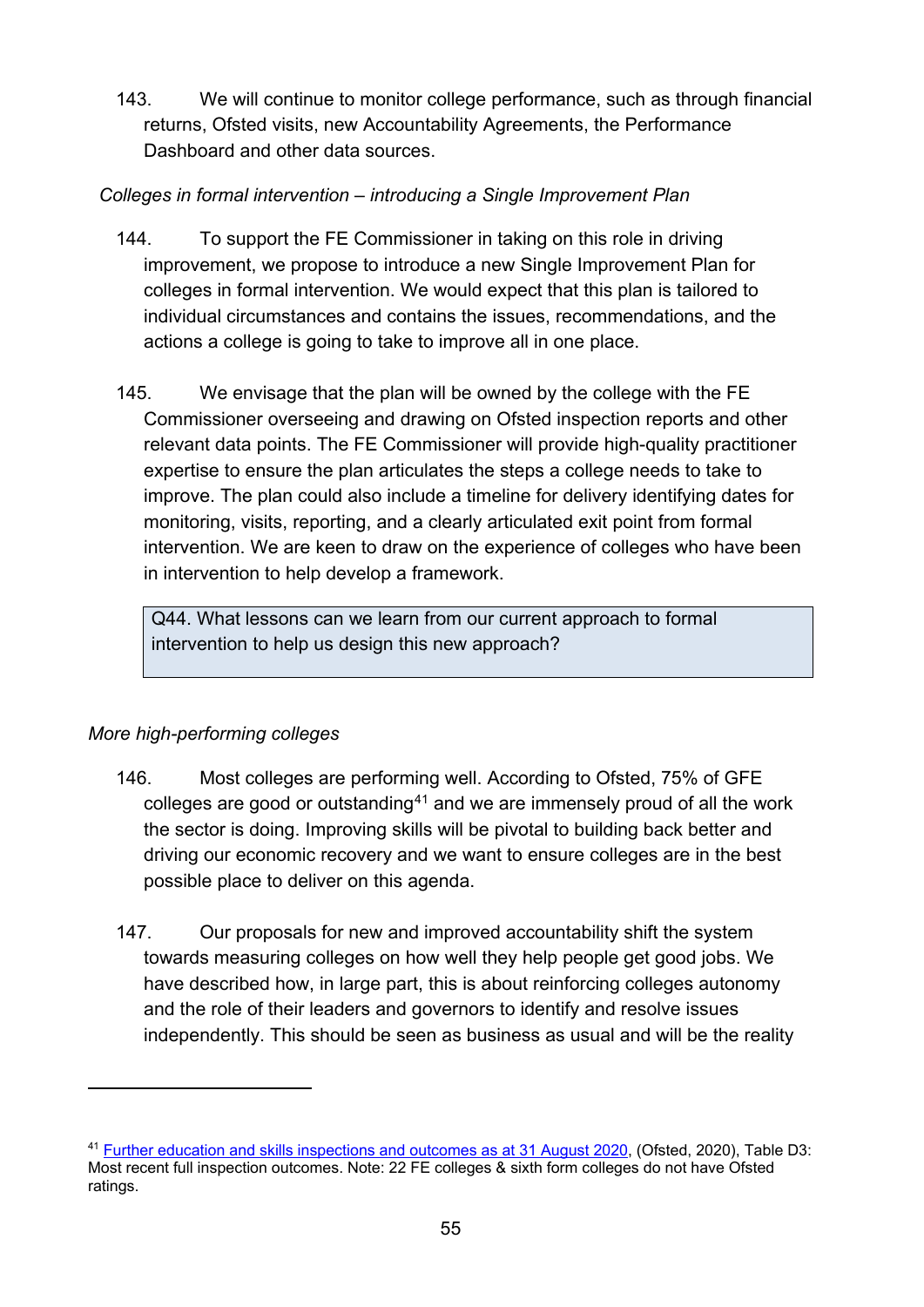almost all the time. We are clear that government's role is to engage in a strategic dialogue with colleges and provide and coordinate the appropriate support and challenge to ensure that issues are addressed quickly.

- 148. In this business as usual state, we anticipate that colleges will regularly review and update their provision when needed to reflect local and national need. They will identify areas to improve by benchmarking with other colleges using the Performance Dashboard, as well as through regular and ongoing conversations with businesses and other providers. The college leadership and the board will act on any issues and set out plans in their Accountability Agreement. Colleges will seek out support from the FE Commissioner and elsewhere when needed and may be in a position to provide support and advice to other colleges.
- 149. We expect that Ofsted will take account of the new skills measure in their risk assessment for planning inspections, and will also continue to conduct inspections on a regular cycle. These inspections will have an enhanced focus on how effectively the college is meeting local skills needs. Ofsted will draw on the Accountability Agreement and Dashboard when gathering and analysing data to inform inspection. In most cases we envisage that no further action will be needed as the college will take steps to improve on its own or with the help of peer-to-peer support. This is how a system geared towards self-improvement should work.
- 150. In the minority of cases, we envisage a straightforward three stage approach to supporting colleges in formal intervention which will ensure colleges know exactly where they stand. This may follow an Ofsted inspection outcome (which will consider how well a college is meeting local skills needs), financial health assessment or as set out in the college oversight guidance. This should not be seen as a conveyor-belt of no return, and at each stage it may be that no further action is needed:
	- **Stage 1: Assessment to identify steps**. The FE Commissioner will provide expert practitioner advice on the specific steps a college needs to take to improve.
	- **Stage 2: Coordinated support through a new Single Improvement Plan**. The FE Commissioner will agree a Single Improvement Plan drawn up by the college, and work in tandem with the college leadership to improve. We currently provide or directly fund programmes to support providers, such as the National Leaders of Further Education and National Leaders of Governance. We will review the efficacy of this support and refresh it as needed so that colleges can access the support and guidance, they need to achieve our new, ambitious agenda for colleges.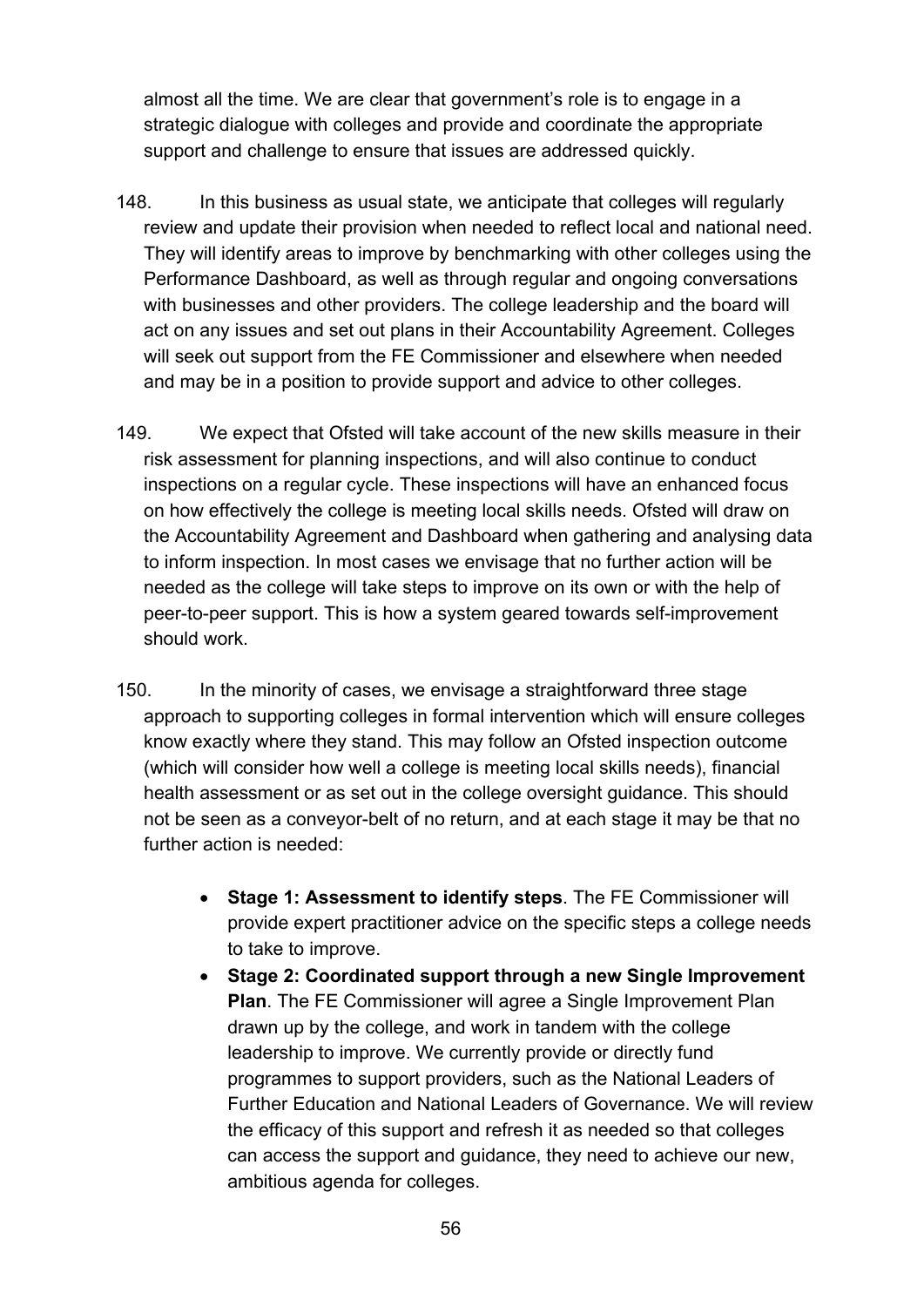- **Stage 3: Reserve powers**. The Education Secretary may invoke their statutory intervention powers when all other appropriate options have been explored and exhausted. We are legislating through the Skills and Post-16 Education Bill to give the Education Secretary powers to direct structural change, to sit alongside the existing statutory powers. We envisage that the Education Secretary will invoke these powers on the advice of the FE Commissioner and government officials.
- 151. As part of the next phase of work, we want to review at which stage colleges are at in this process, and if necessary, what further actions we need to take to ensure that the vast majority of colleges are self-improving with strategic support from government. Some colleges are in intervention for too long, as highlighted recently by the Public Accounts Committee<sup>42</sup>. In response to this and to the independent report by Mary Ney we will set out a revised approach in our oversight guidance<sup>[43](#page-56-2)</sup> that moves us to a more strategic and supportive relationship with colleges and ensures that we do not artificially retain colleges in intervention where we can see trends in improvement. We also want to consider what else we can do to ensure intervention leads to swift and decisive improvement and where that is not possible a solution is reached quickly for the benefit of learners and employers in the area.

Q45: Do you agree with our proposals to create a simpler and straightforward three stage approach to improve college performance?

Q46: What specific actions do you think we need to take to ensure that performance issues are dealt with quickly and effectively?

# <span id="page-56-0"></span>**Improving data and reporting**

- 152. We want to review supporting data systems to ensure that information flows on as real-time a basis as possible and is easy to manage, and support colleges to benchmark their performance. This will support colleges to review their mix of provision, levels of spend and outcomes, and ultimately identify areas to focus improvement.
- 153. We have already been simplifying how we collect financial data from colleges. We have done this through the College Financial Forecasting Return,

<span id="page-56-1"></span><sup>&</sup>lt;sup>42</sup> [Managing colleges' financial sustainability](https://committees.parliament.uk/publications/4434/documents/45098/default/) (House of Commons Public Accounts Committee, 2021).

<span id="page-56-2"></span><sup>&</sup>lt;sup>43</sup> [College Oversight: Support and Intervention \(](https://www.gov.uk/government/publications/college-oversight-support-and-intervention)Department for Education, 2020).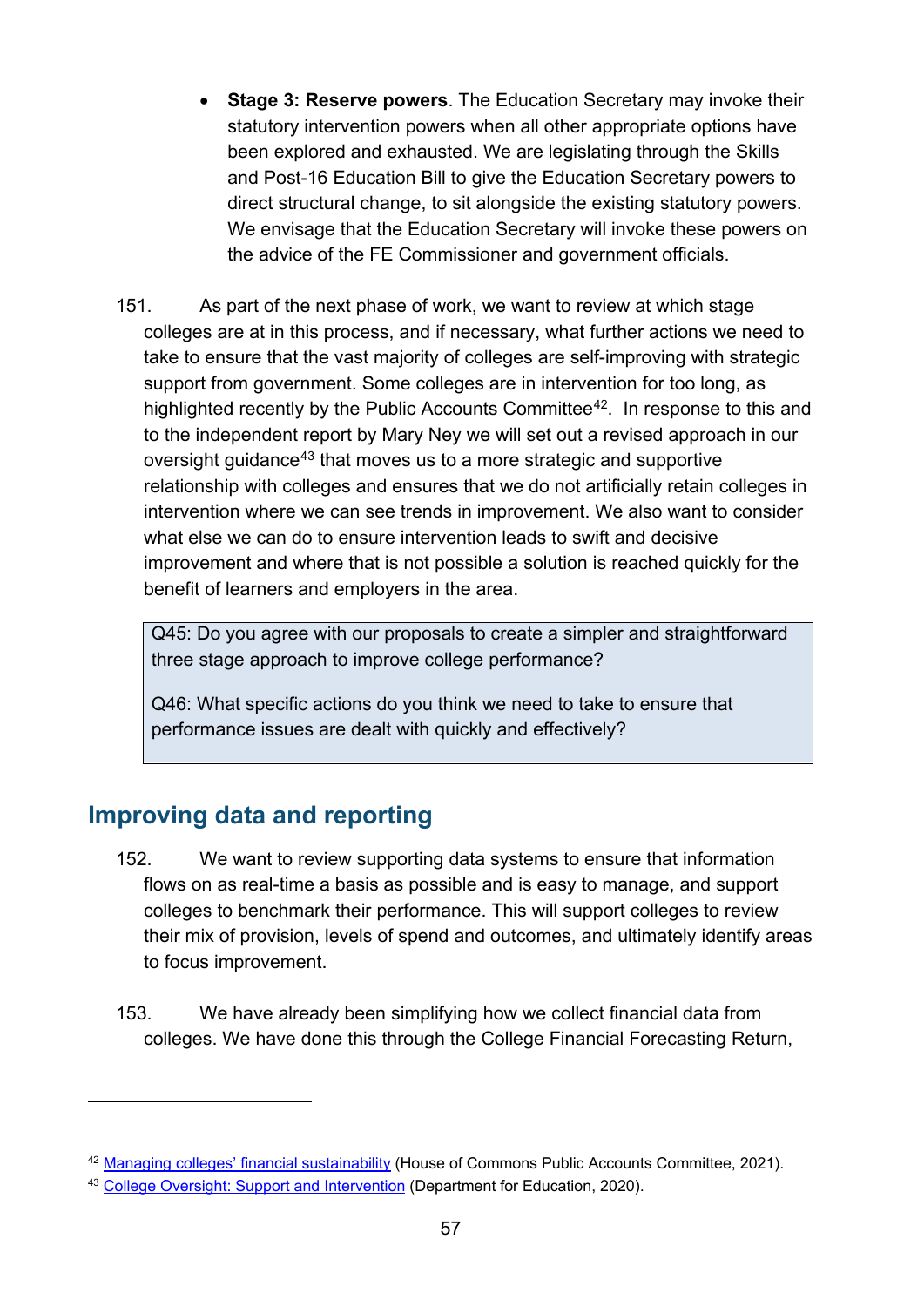which we co-designed with financial directors to ensure that it is user friendly, and the forecasting tool integrates into colleges' financial management systems.

- 154. It is essential that colleges, the Department, and other players can use and access robust, accurate, timely data on a range of areas, particularly for student-level data where we know that the process of collecting, managing and submitting data can be very burdensome. We are exploring how we can use advances in technology to improve how this is done, particularly to ensure data can be shared between colleges and the Department more easily than the existing process of monthly submitting of data. This could involve, for example:
	- FE students having their own digital education record following on from school attendance where possible, and this digital record could be used to enrol on courses, to register with awarding organisations, and, for courses requiring physical attendance, to record attendance simply through scanning QR codes.
	- Storage of data in secure cloud-based servers, and FE providers, government departments, awarding organisations and careers advisers would be able to access the data they need for their operations from this cloud-based data store, rather than necessitating formal submissions of data and data collections.
- 155. We recognise that if we are to pursue this approach, there are many legal, security and logistical issues that would need to be resolved so we are just looking for initial views from the sector on this issue.
- 156. We heard from colleges and other providers that they face day to day challenges from needing to report into different organisations depending on who is funding the provision. We are conscious that this creates additional hurdles and will review, with other funders and regulators, such as the devolved authorities and the Office for Students, where we can find opportunities to reduce paperwork and improve alignment.

Q47. Do you agree with our high-level proposals to improve student data collection?

# <span id="page-57-0"></span>**Audit and assurance**

157. Colleges have told us about the burdens that audit places on them. Assurance of funds is an essential part of the system and gives Parliament and therefore the taxpayer confidence that education and skills funding is allocated and used appropriately. As we introduce the new Skills Fund, we have an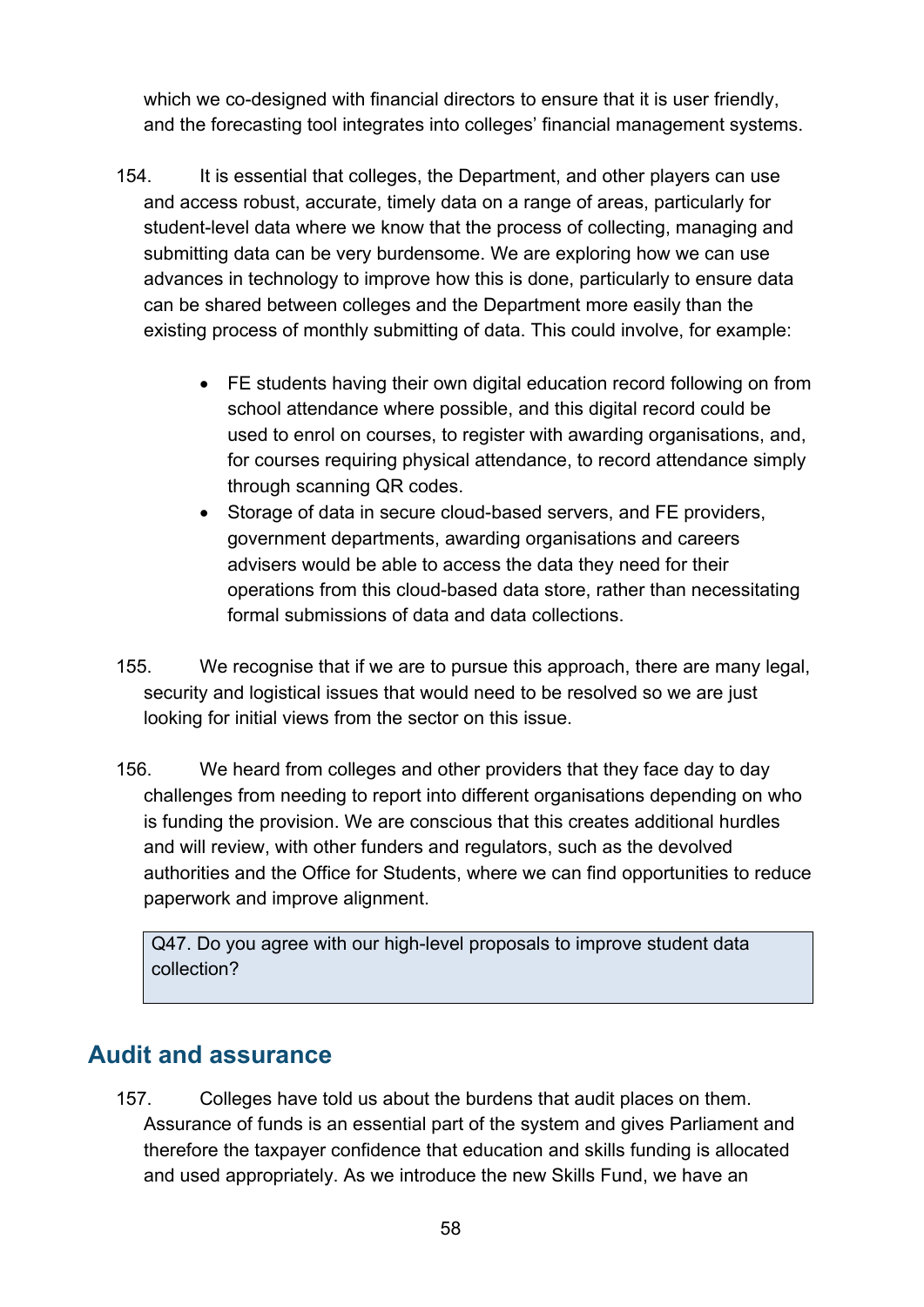opportunity to review our assurance framework<sup>[44](#page-58-0)</sup> and to reconsider our assurance approach so that it keeps requirements to a minimum, whilst maintaining confidence in the propriety, regularity and assurance of income and expenditure.

- 158. We want to promote the autonomy of colleges, support a system of continuous self-improvement through a strategic relationship and only intervene when it is necessary. We have asked for ideas for how we could simplify the rules and eligibility criteria for the new Skills Fund. Colleges tell us that these rules create administrative burdens, as well as reducing their flexibility. Introducing a simpler set of rules, with the focus on ensuring compliance with the key elements of the programme, should not affect the quality of delivery, but should result in a reduction in the volume and value of funding errors.
- 159. Our proposal is based on colleges setting out their governance and controls arrangements in the Accountability Agreements with ESFA and demonstrating that these arrangements and underlying controls are operating properly. These processes would include the approach to governance and the internal controls regarding funds claimed and the use of those funds. We have an opportunity to adopt a simpler approach, drawing on our experience of other sectors, while still being clear about rules and expectations, as well as setting out the regulatory regime and consequences of non-compliance or poor performance.
- 160. Our current assurance framework combines our own assurance programme and 'local' assurance delivered by internal and external auditors. By flexing our assurance framework, we expect it will result in the reduction in the Agency's assurance programme for the new Skills Fund, provided the requirements of the National Audit Office are met. We will continue to assure public money on the delivery of adult learning activity while recognising a shift in provider focus to delivering national and regional skills priorities, and outcomes. We will conduct a review and report back publicly with proposals.

Q48. How do you think we should go about achieving our objective of keeping requirements to a minimum while maintaining confidence in the system?

<span id="page-58-0"></span><sup>44</sup> ESFA's assurance framework comprises, but is not limited to data validation, in-year data monitoring and compliance activities, funding rules monitoring, financial health assessments and funding assurance audits and is complimented by the work of independent third parties such as internal and external auditors who engage directly with colleges.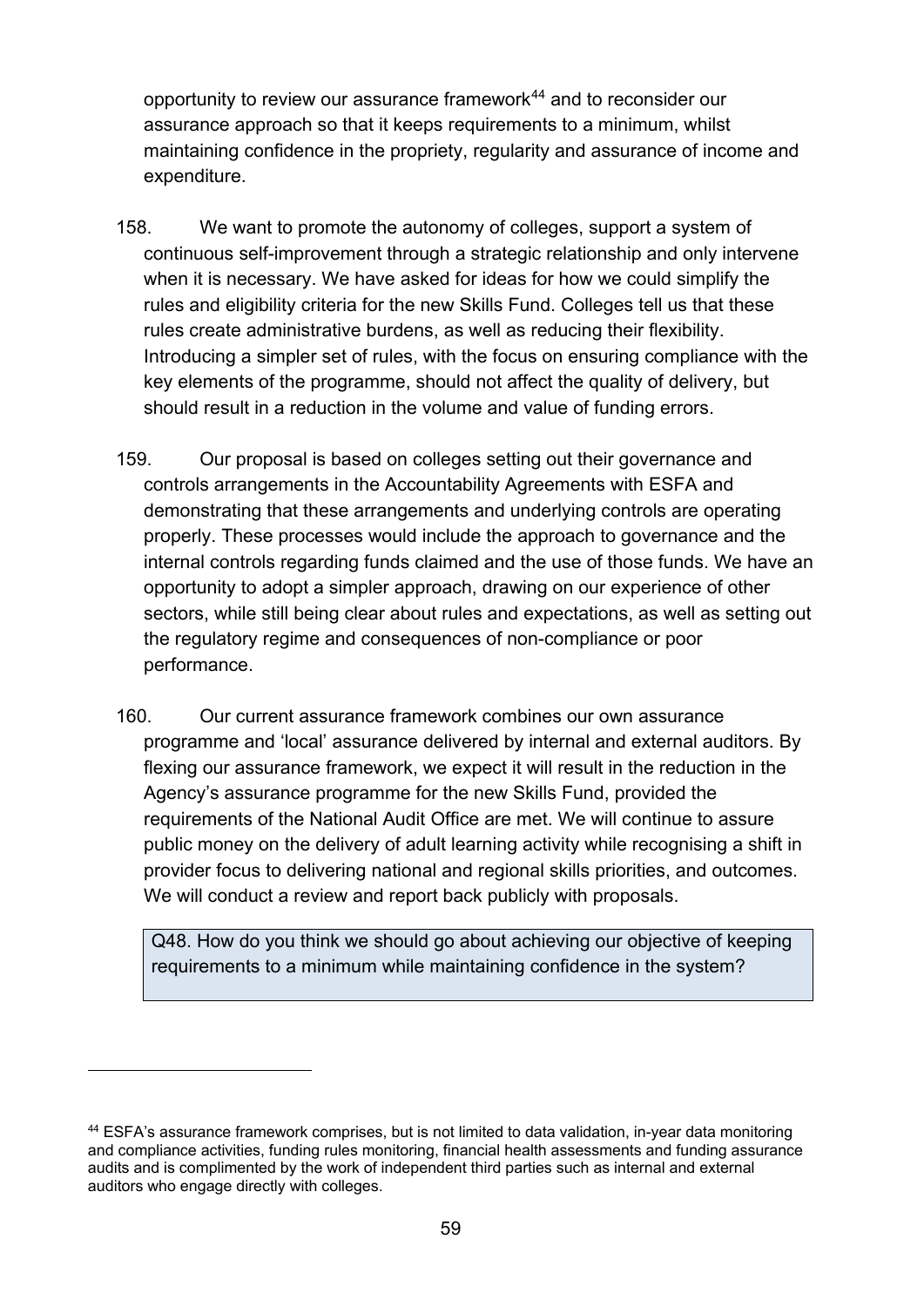# <span id="page-59-0"></span>**The annual business cycle**

161. The diagram below sets out how we envisage our proposals in this consultation could be incorporated into colleges' annual business cycle. Some of our proposals are about specific moments in the business calendar, for example where we allocate funding, while other proposals in this document are about how we envisage the different actors in the system thinking and operating throughout the year. We would welcome your views, especially on how we might optimise the sequencing and timing of activity.

<span id="page-59-1"></span>

| Illustration of colleges' annual business cycle                                                                                                                                                                                                                                                                                                                                                                                                                                                                                                                                                                                                                                                      |                                                                                                                                               |   |                                                                                                                                                                                                |  |                                                                                                                                                   |
|------------------------------------------------------------------------------------------------------------------------------------------------------------------------------------------------------------------------------------------------------------------------------------------------------------------------------------------------------------------------------------------------------------------------------------------------------------------------------------------------------------------------------------------------------------------------------------------------------------------------------------------------------------------------------------------------------|-----------------------------------------------------------------------------------------------------------------------------------------------|---|------------------------------------------------------------------------------------------------------------------------------------------------------------------------------------------------|--|---------------------------------------------------------------------------------------------------------------------------------------------------|
| 1                                                                                                                                                                                                                                                                                                                                                                                                                                                                                                                                                                                                                                                                                                    | Autumn                                                                                                                                        | 2 | <b>Spring</b>                                                                                                                                                                                  |  | <b>Summer</b><br>3                                                                                                                                |
| Government                                                                                                                                                                                                                                                                                                                                                                                                                                                                                                                                                                                                                                                                                           | Sets / confirms funding<br>quantum on multi-year basis<br>(subject to SR timelines)                                                           |   | <b>Allocates Skills Fund</b>                                                                                                                                                                   |  | <b>Prepares for Spending Review</b><br>in SR year                                                                                                 |
| Colleges                                                                                                                                                                                                                                                                                                                                                                                                                                                                                                                                                                                                                                                                                             | Plans provision through<br>ongoing engagement with<br>employers (including through<br>a Local Skills Improvement<br>Plan) and other providers |   | Produces detailed budget for<br>$\bullet$<br>next academic year<br><b>Develops Accountability</b><br>Agreement, reflecting local and<br>national priorities and by<br>benchmarking performance |  | <b>Publishes Accountability</b><br>٠<br>Agreement reflecting priorities<br>for the next academic year<br>Starts delivering provision<br>$\bullet$ |
| Ongoing throughout the year:<br>College leaders and governors consider how to deliver good outcomes for their students by referring to<br>٠.<br>Performance Dashboard to benchmark performance, engage with employers (including through a Local Skills<br>Improvement Plan) and provide support to peers in a system of continuous self-improvement<br>The FE Commissioner has a renewed focus on driving improvement and championing excellence<br>٠<br>Ofsted take account of the new skills measure in its risk assessment for planning inspections, and will continue to<br>٠<br>conduct inspections on a regular cycle. Inspections will have an increased focus on meeting local skills needs |                                                                                                                                               |   |                                                                                                                                                                                                |  |                                                                                                                                                   |
| The Department and ESFA moves to a strategic relationship with colleges (e.g. through new annual strategic<br>٠<br>conversations) and provides support where needed                                                                                                                                                                                                                                                                                                                                                                                                                                                                                                                                  |                                                                                                                                               |   |                                                                                                                                                                                                |  |                                                                                                                                                   |

## **Implementation and next steps**

- 162. The proposals and areas covered in this consultation are wide-ranging and reflect the first steps in the design of a new funding and accountability system where we are keen to get input across a broad range of issues.
- 163. Following the consultation, we will develop more detailed proposals on how this reformed system will work. In particular, we will need to consider these proposals alongside the outcome of the forthcoming Spending Review; develop detail on the specifics of the funding formula; and consider carefully how reforms can be implemented sensibly in such a way that allows colleges time to respond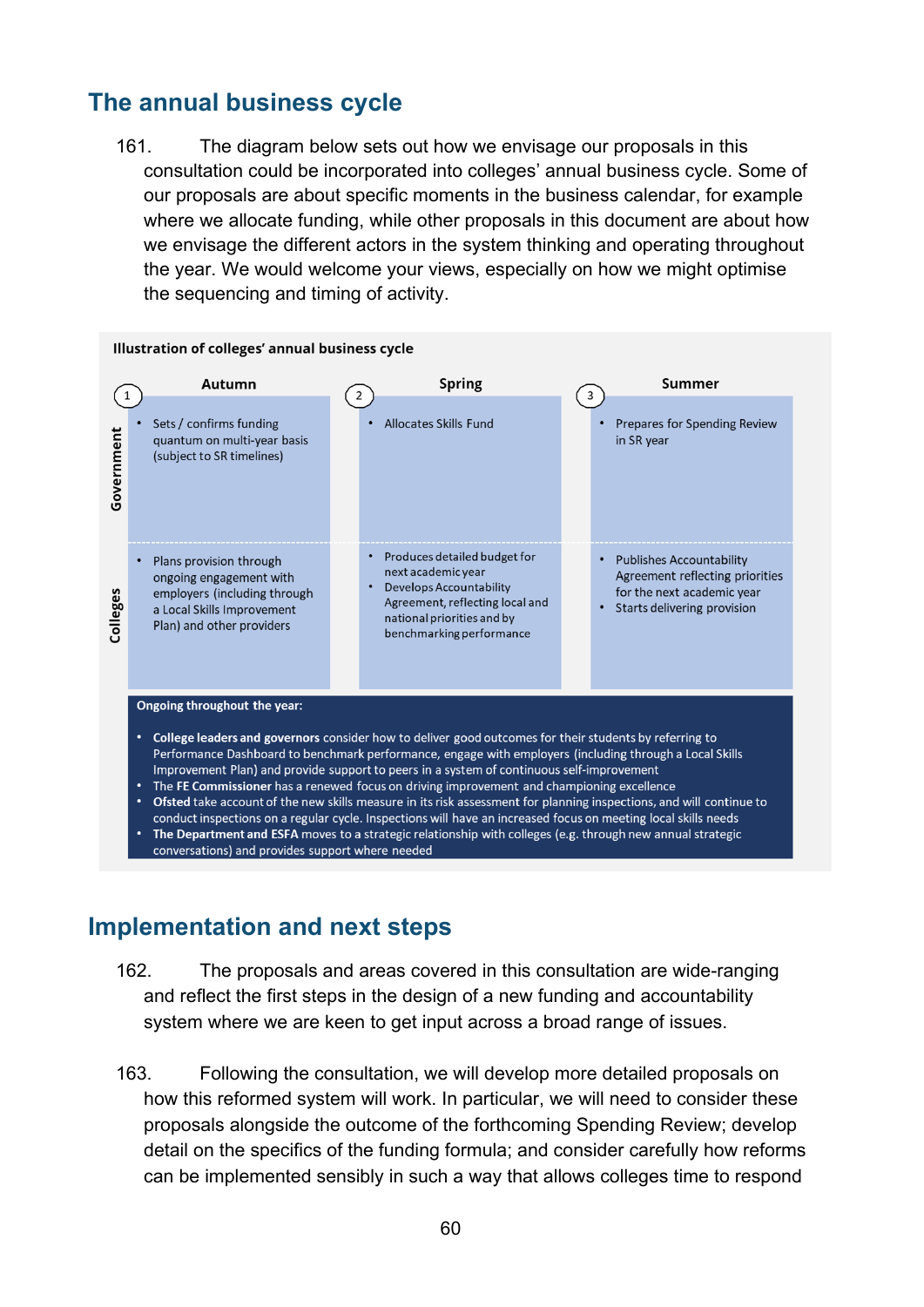to the expectations of them set out in the Skills for Jobs White Paper and that ensures changes in funding year to year are manageable. We envisage consulting on further detail on a range of areas around the funding operation following the Spending Review.

#### **Equalities Assessment**

Q49. Please provide any information that you consider we should take into account in assessing the equalities impact of these proposals for change. (For example, do you believe any groups with protected characteristics will be impacted by the changes and if so, how?)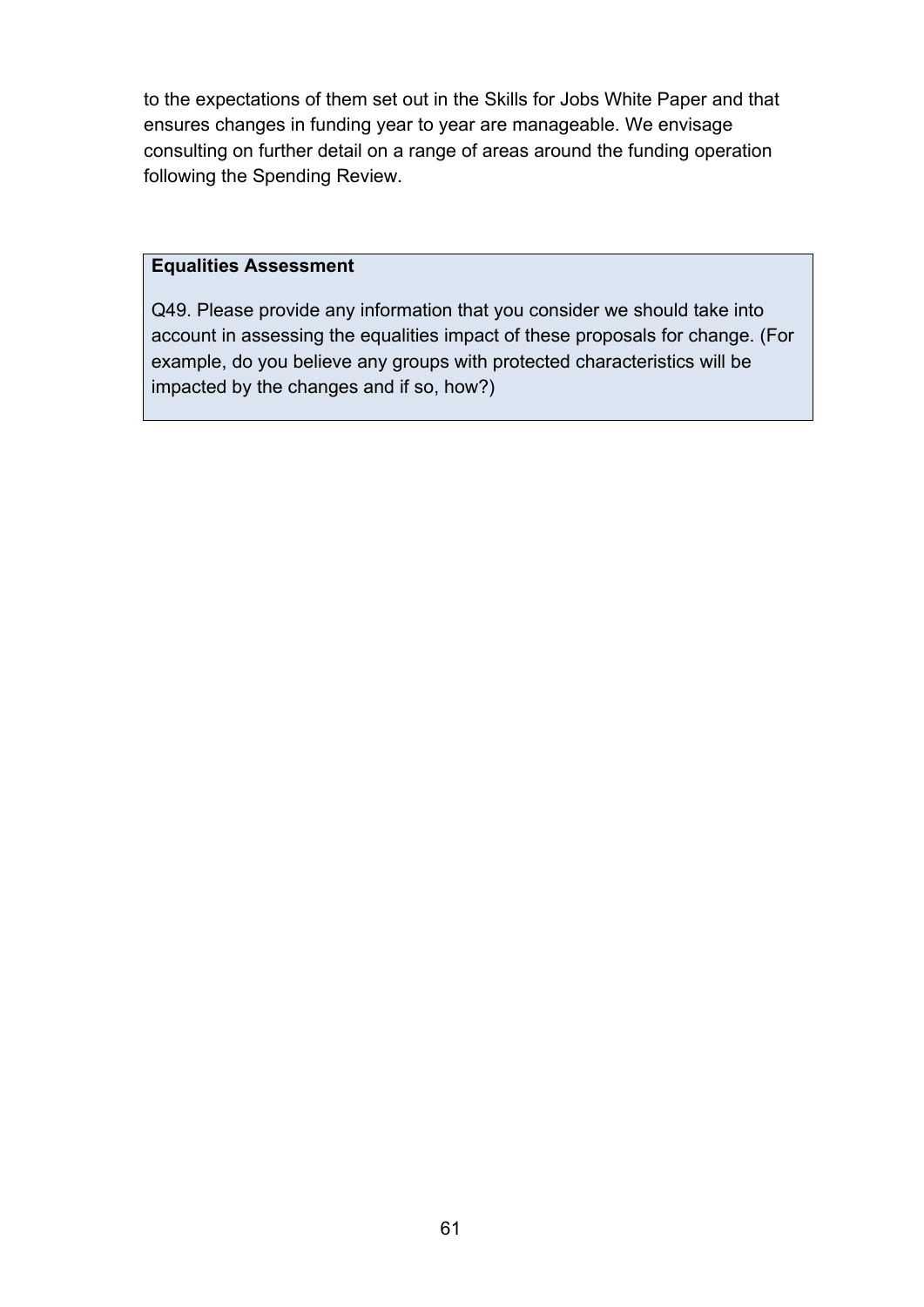# <span id="page-61-0"></span>**Annex A: Glossary**

- **Adult Education Budget (AEB)**: The AEB is funding targeted at engaging adults and providing the necessary skills and learning for work, an apprenticeship or other learning. The national AEB is used to support statutory entitlements to full funding for eligible adults (aged 19 and above). The statutory responsibility for certain adult education functions, including for funding the statutory free entitlements has been transferred to certain Mayoral Combined Authorities (and delegated to the Mayor of London) in relation to their areas together with an associated portion of the AEB.
- **Advanced Learner Loan (ALL)**: An Advanced Learner Loan helps eligible adults (aged 19 and above) with the costs of a course at a college or training provider in England. Further information can be found on GOV.UK. Qualifications for which an individual can take a loan out are known as "qualifications approved for ALL". They can be found at: [https://www.qualifications.education.gov.uk.](https://www.qualifications.education.gov.uk/)
- **Apprenticeship**: An apprenticeship is a job that combines practical training with study. These can be provided from intermediate level (level 2) to professional level (levels 6&7). See "A guide to apprenticeships" on GOV.UK for further information.
- **Augar Report/Review**: The Post-18 Review of Education and Funding: Independent Panel Report published on 30 May 2019. It makes recommendations on how government can ensure that the education system in England for those aged 18 years and over is: accessible to all; supported by a funding system that provides value for money and works for students and taxpayers; incentivises choice and competition across the sector; and encourages the development of the skills that we need as a country. See GOV.UK for more information.
- **Awarding organisations**: Refers to individual organisations recognised by Ofqual that design, develop, and certificate qualifications but are not themselves education providers.
- **Colleges**: are defined in the Further and Higher Education Act (FHEA) 1992
	- o Further education colleges (although they are not referred to as colleges in legislation, but rather institutions conducted by FE corporations) – section 91(6) FHEA 1992.
	- o Sixth form colleges (institutions conducted by sixth form college corporations) – section 91(3A) FHEA 1992.
	- o Designated institutions (an institution designated by order under section 28(4) FHEA 1992 – some of these call themselves "colleges".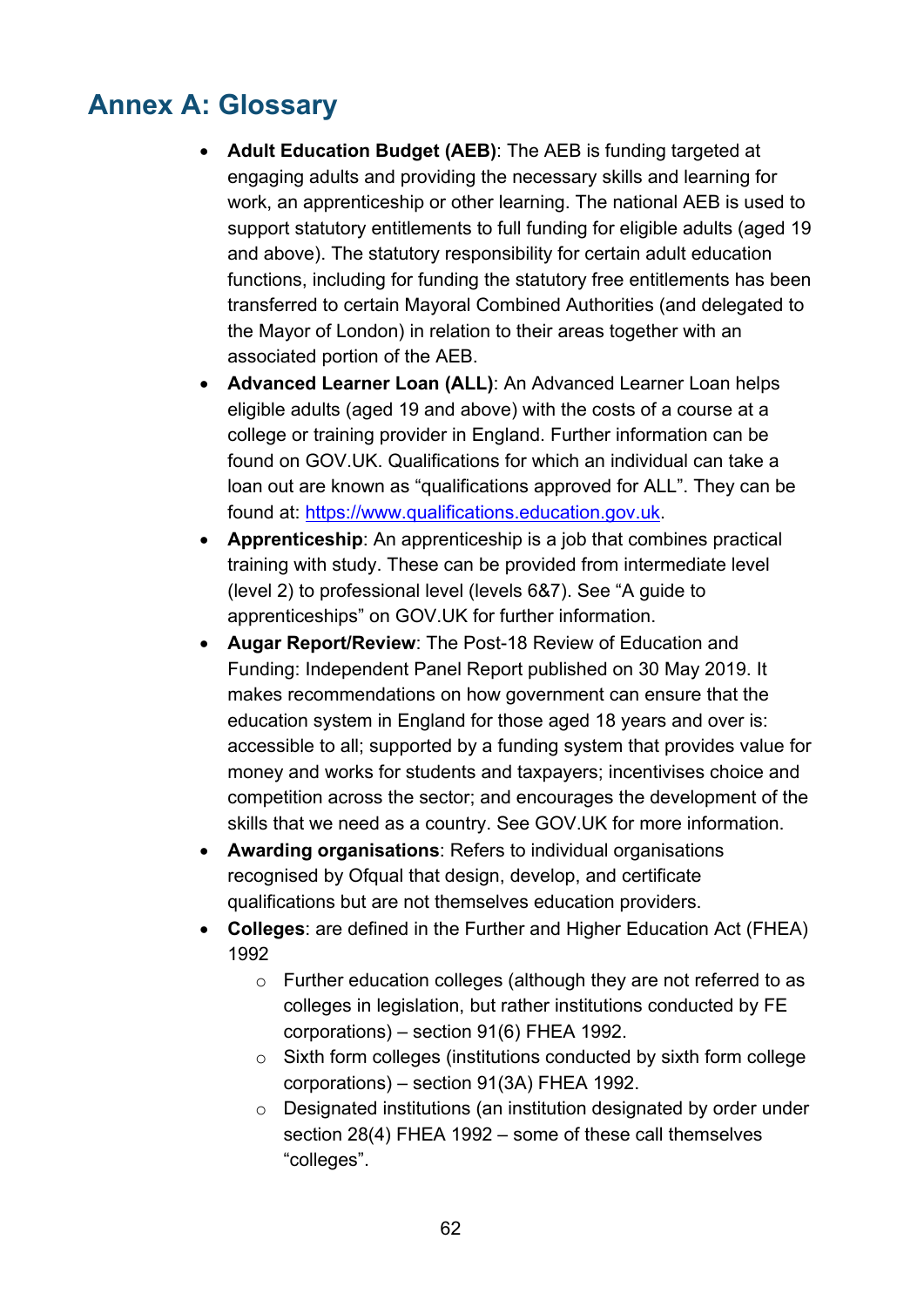- **Degree Level**: Any qualification at level 6 or 7. Level 6 includes a full undergraduate degree (may be degree with honours/bachelor's degree), or a graduate diploma. Level 7 includes a master's degree, postgraduate diploma, and a level 7 diploma. Apprenticeships can also be delivered at levels 6 and 7.
- **Education and Skills Funding Agency (ESFA)**: The ESFA is an executive agency sponsored by the Department for Education. It is responsible for funding education and skills for children, young people, and adults. See the ESFA website for more information.
- **Employer-led standards**: Set out the knowledge, skills and behaviours (KSBs) required for an occupation. Also known as occupational standards. Employer-led standards enable assessment of whether an individual has achieved the KSBs needed to be competent in an occupation. They are developed by groups of employers and approved by the Institute for Apprenticeships and Technical Education. They currently form the basis of the T Level technical qualification and apprenticeships (see also Apprenticeship Standards).
- **Employer Representative Body (ERB)**: An employer representative body is defined as a business membership organisation that is independent of Government and whose primary purpose is to serve the needs of employers and businesses.
- **European Social Fund (ESF)**: The European Social Fund (ESF) Operational Programme is part of the European Structural and Investment Funds Growth Programme for England in 2014-2020. The Programme's priorities are to increase labour market participation, promote social inclusion and develop the skills of the potential and existing workforce. It contributes to improving youth employment by providing support for young people who are harder to reach and incorporates the Youth Employment Initiative (YEI) money in areas with higher rates of youth unemployment. The UK has now left the European Union and is ending its participation in the European Social Fund at the end of 2023. For more information, please see: https://www.gov.uk/guidance/england-2014-to-2020- Europeanstructural-and-investment-funds.
- **Further education college (FEC)**: Refers to institutions conducted by further education corporations. Further education colleges offer a variety of courses from entry level through to higher level qualifications.
- **Higher level**: Any qualification at levels 4 and 5. Apprenticeships can also be at higher level.
- **Higher technical education (HTE):** Refers to technical education provided at levels 4 and 5.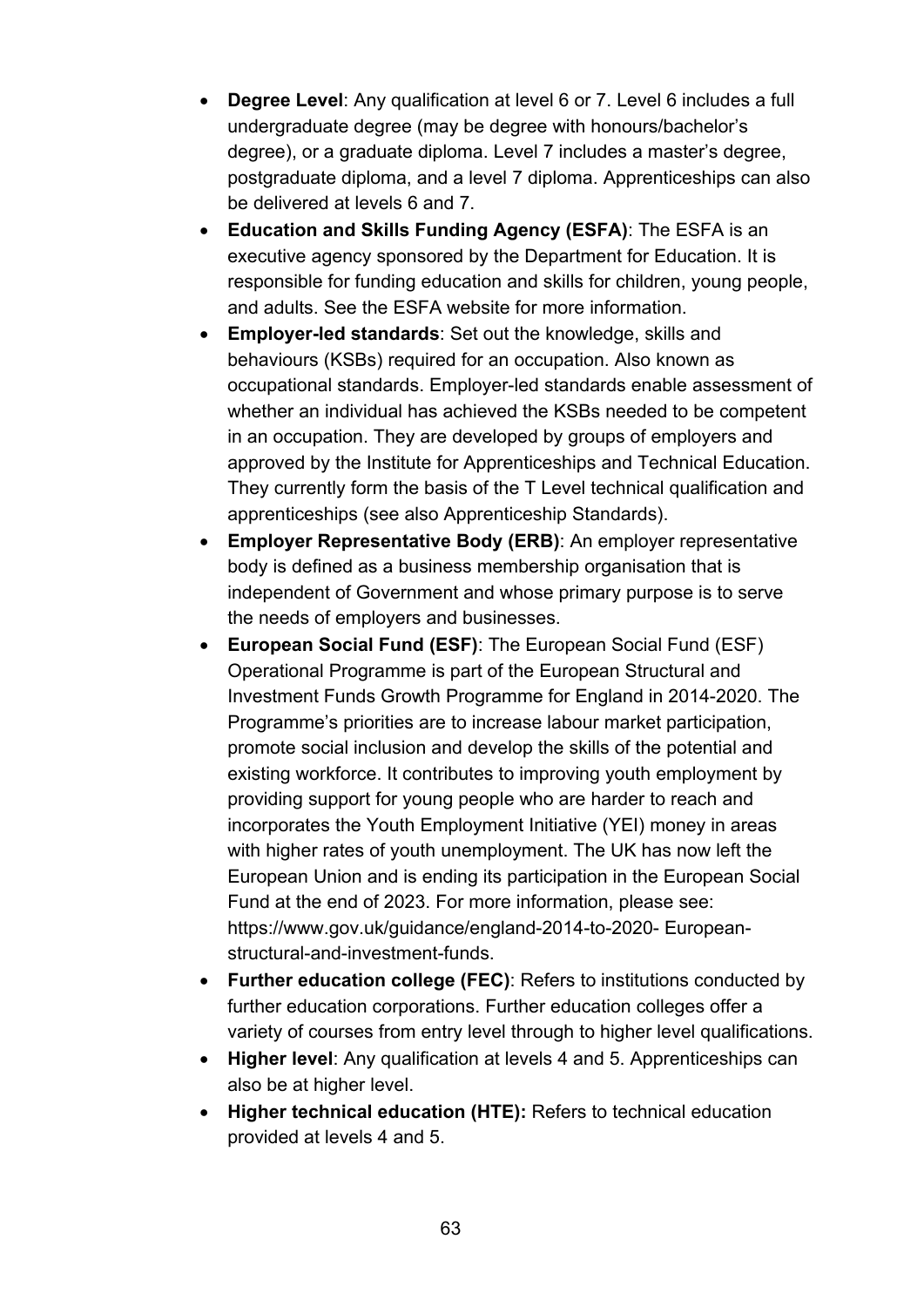- **Higher Technical Qualification (HTQ)**: This refers to a level 4-5 Higher Technical Qualification that gains approval from the Institute where its content aligns with the Institute's employer-led standards.
- **Information, advice and guidance (IAG)**: Impartial, practical support provided to students enabling them to make suitable educational and employment decisions. This can help minimise potential costs associated with uninformed and unsuccessful choices. Information, advice and guidance to support employers in identifying appropriate training that matches their skills needs.
- **Institute for Apprenticeships and Technical Education (The Institute)**: The Institute is an executive non-departmental public body, sponsored by the Department for Education. It approves and publishes the employer-led standards for occupations (and their associated apprenticeship assessment plans), approves technical education qualifications, and advises government on funding for each standard. See the Institute website for more information.
- **Institutes of Technology (IoT)**: Collaborations between further education colleges, universities and employers, focused on providing higher-level technical STEM education.
- **Knowledge, skills and behaviours (KSBs)**: These are the outcomes set out in employer-led standards, that demonstrate competence in an occupation. For an approved Higher Technical Qualification, and the T Level qualifications, an individual will 71 attain as many of the outcomes as may be reasonably expected from a course of education.
- **Level (L)**: Refers to the 9 qualification levels in England, Wales and Northern Ireland. See GOV.UK for more information.
- **Level 2**: Also known as Intermediate level. Level 2 qualifications include GCSEs (Grades A\*-C/9-4) and level 2 Technical Award. Apprenticeships can also be delivered at Intermediate level.
- **Level 3**: Also known as Advanced level. Level 3 qualifications include A Levels, T Levels, Pearson BTECs, and Cambridge Technicals. Apprenticeships can also be delivered at Advanced level.
- **Levels 4 and 5**: Also known as higher level. Level 4 includes Certificate of higher education, level 4 diploma, and higher national certificate. Level 5 includes, diploma of higher education, foundation degree, higher national diploma. Apprenticeships can also be delivered at higher level.
- **Levels 6 and 7**: Also known as degree level. Level 6 includes a full undergraduate degree (may be degree with honours/bachelor's degree), and a graduate diploma. Level 7 includes a master's degree, postgraduate diploma, and a level 7 diploma. Apprenticeships can also be delivered at degree level.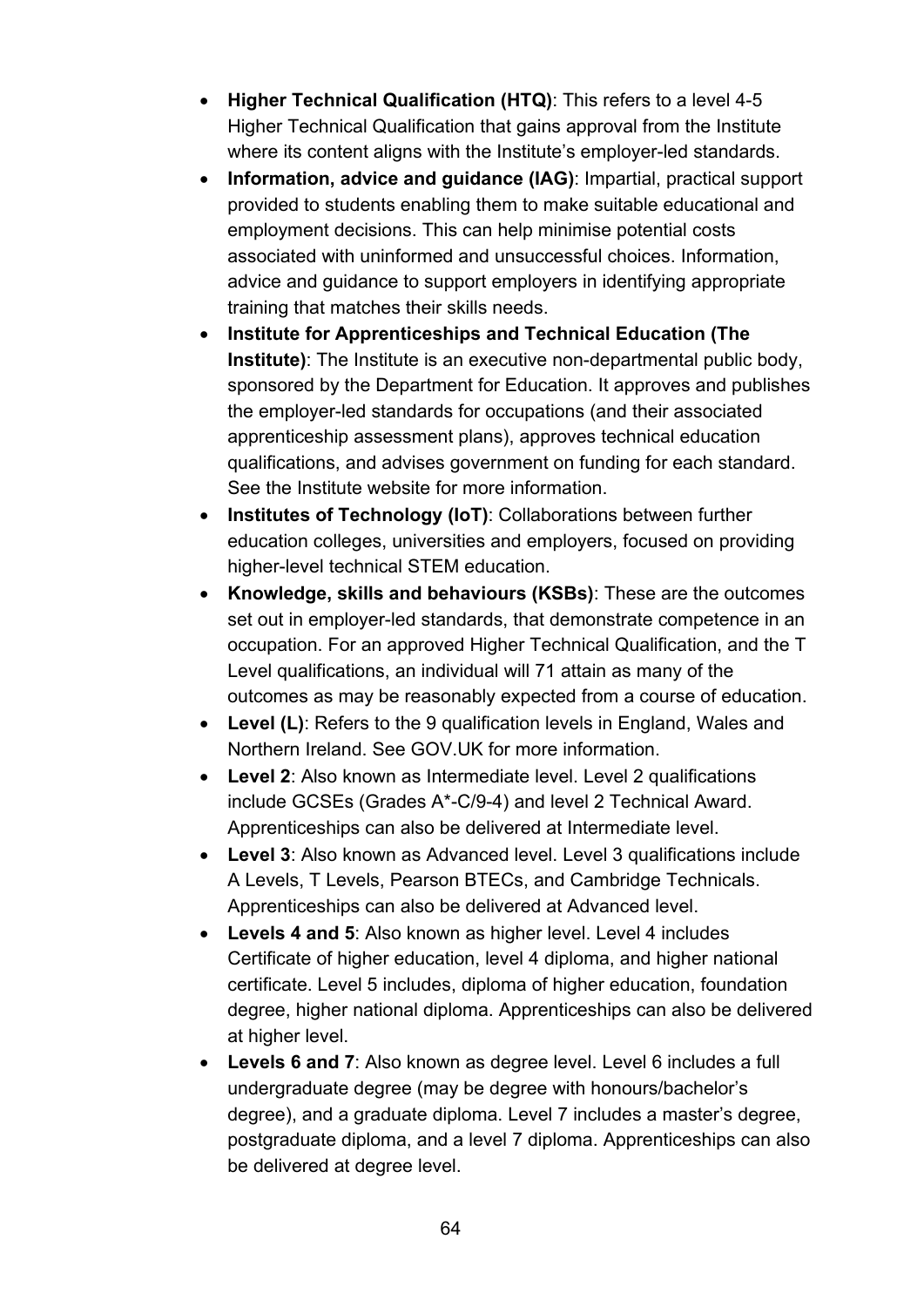- **Lifelong Loan Entitlement (LLE)**: From 2025, the LLE will provide individuals with a loan entitlement to the equivalent of four years of post-18 education to use over their lifetime.
- **Local authority adult education services / Adult community education providers:** Adult community education providers include local authorities and institutes for adult learning. The provider type institute for adult learning was previously known as specialist designated institution. The Department grant funds a small set of designated institutions (designated under [s28 of the Further Education](https://www.legislation.gov.uk/ukpga/1992/13/section/28)  [Act 1992\)](https://www.legislation.gov.uk/ukpga/1992/13/section/28).
- **Local Skills Improvement Plans (LSIPs)**: Local Skills Improvement Plans will set out the key changes required to skills provision in a local area to make provision more responsive to labour market skills needs.
- **Mayoral Combined Authority (MCA)**: A combined authority is a legal structure that may be set up by local authorities in England, with or without a directly elected mayor. Specified adult education statutory functions of the Secretary of State have been transferred to certain MCAs by way of affirmative orders under the Local Democracy, Economic Development and Construction Act 2009. In addition, a delegation of those functions has been made by the Secretary of State in relation to London (which is not a combined authority) under section 39A of the Greater London Authority (GLA) Act 1999. We refer to MCAs and GLA as 'devolved authorities' throughout the document and where we use the term 'devolved areas' we mean those areas where there is a combined authority to whom adult education functions have been transferred/delegated.
- **Ney Review**: The report of Dame Mary Ney's review of financial oversight arrangements for further education and sixth form colleges, with recommendations for improvement, published on 15 July 2020. See GOV.UK for more details.
- **Non-regulated learning**: Learning which is not subject to awarding organisation external accreditation in the form of a regulated qualification.
- **Occupation**: A set of jobs whose main tasks and duties are characterised by a high degree of similarity. It is also an allencompassing term for individuals' employment and is not restricted to a particular workplace. The term 'occupation' (for example in 'occupational standards') is a more general and all-encompassing term for 'employment in which individuals are engaged' and is not restricted to a particular workplace. It also points towards opportunities for progression, both within an occupation but importantly also to related occupations with a similar skill requirements.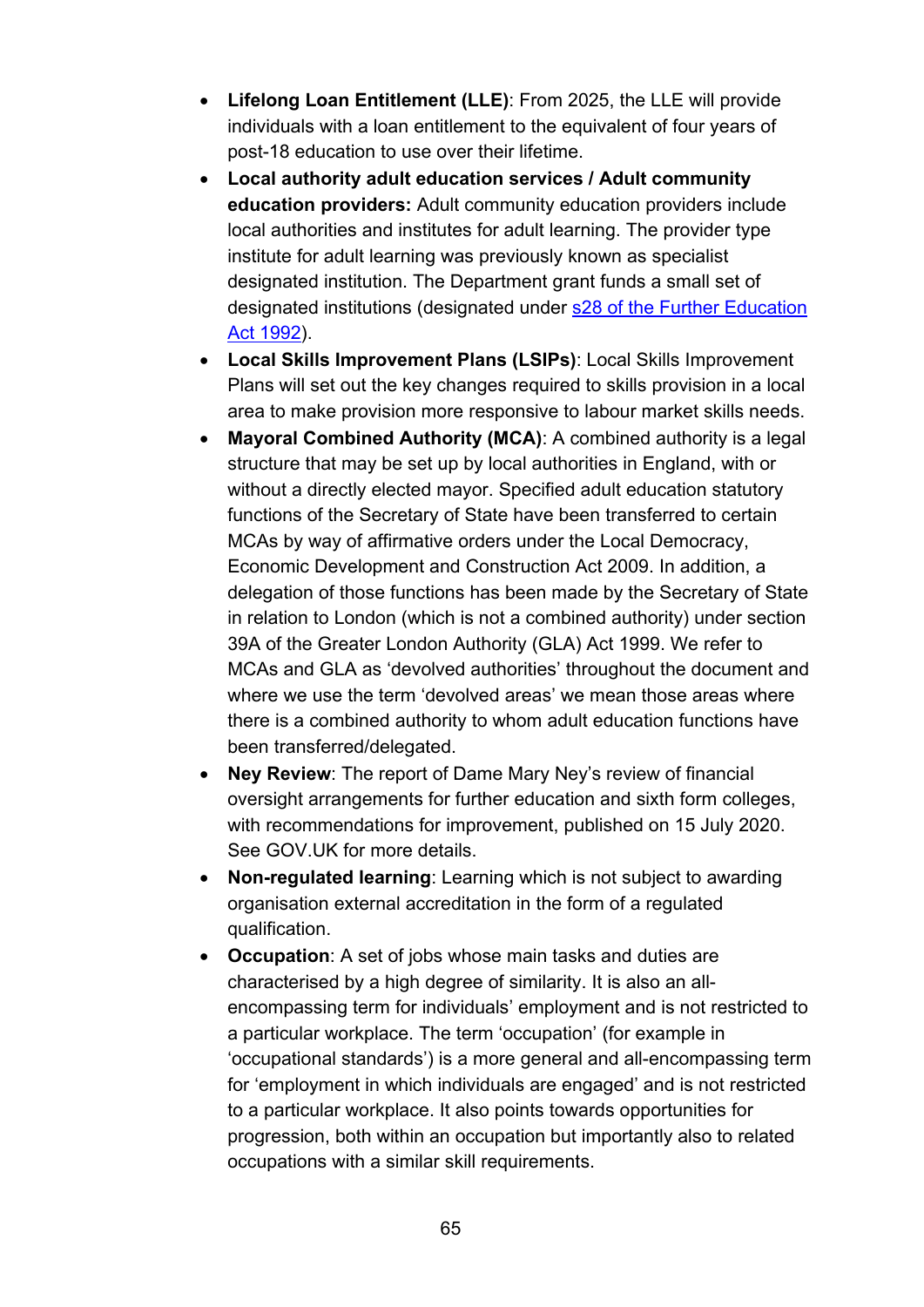- **Occupational standards**: The occupational standards (also referred to as employer-led standards) set out the knowledge, skills and behaviours (KSBs) required for an occupation. Occupational standards make it possible to assess whether an individual has achieved the KSBs needed to be competent in an occupation. They are developed by groups of employers and approved by the Institute for Apprenticeships and Technical Education.
- **Office for Students (OfS)**: The OfS is a non-departmental public body and is the independent regulator of higher education in England. See OfS website for more information.
- **Office of Qualifications and Examinations Regulation (Ofqual)**: The Office of Qualifications and Examinations Regulation (Ofqual) regulates qualifications, examinations, and assessments in England. Ofqual is an independent government department with jurisdiction in England. See the Ofqual website for more information.
- **Office for Standards in Education, Children's Services and Skills (Ofsted)**: The Office for Standards in Education, Children's Services and Skills inspects services providing education and skills for learners of all ages. Ofsted also inspects and regulates services that care for children and young people. Ofsted's role is to make sure that organisations providing education, training and care services in England do so to a high standard. Ofsted reports directly to Parliament and is independent and impartial.
- **Provider**: An education or training organisation that is approved to delivery education to students.
- **Skills for Jobs White Paper**: Government White Paper titled 'Skills for Jobs: Lifelong Learning for Opportunity and Growth', published January 2021 by the Department for Education. This white paper sets out reforms to post-16 technical education and training to support people to develop the skills needs to get good jobs and improve national productivity.
- **Skills and Productivity Board**: The Skills and Productivity Board is an expert committee providing independent, evidence-based advice to ministers at the Department for Education on matters relating to skills and their contribution to productivity.
- **T Level**: A T Level is a rigorous, stretching programme of study at level 3 containing a qualification which is based on employer-led standards, as well as a significant industry placement and other components. T Levels offer a high-quality, prestigious technical alternative to A Levels and are aligned with work-based technical education also provided at level 3 through apprenticeships. T Levels are being introduced in phases from September 2020.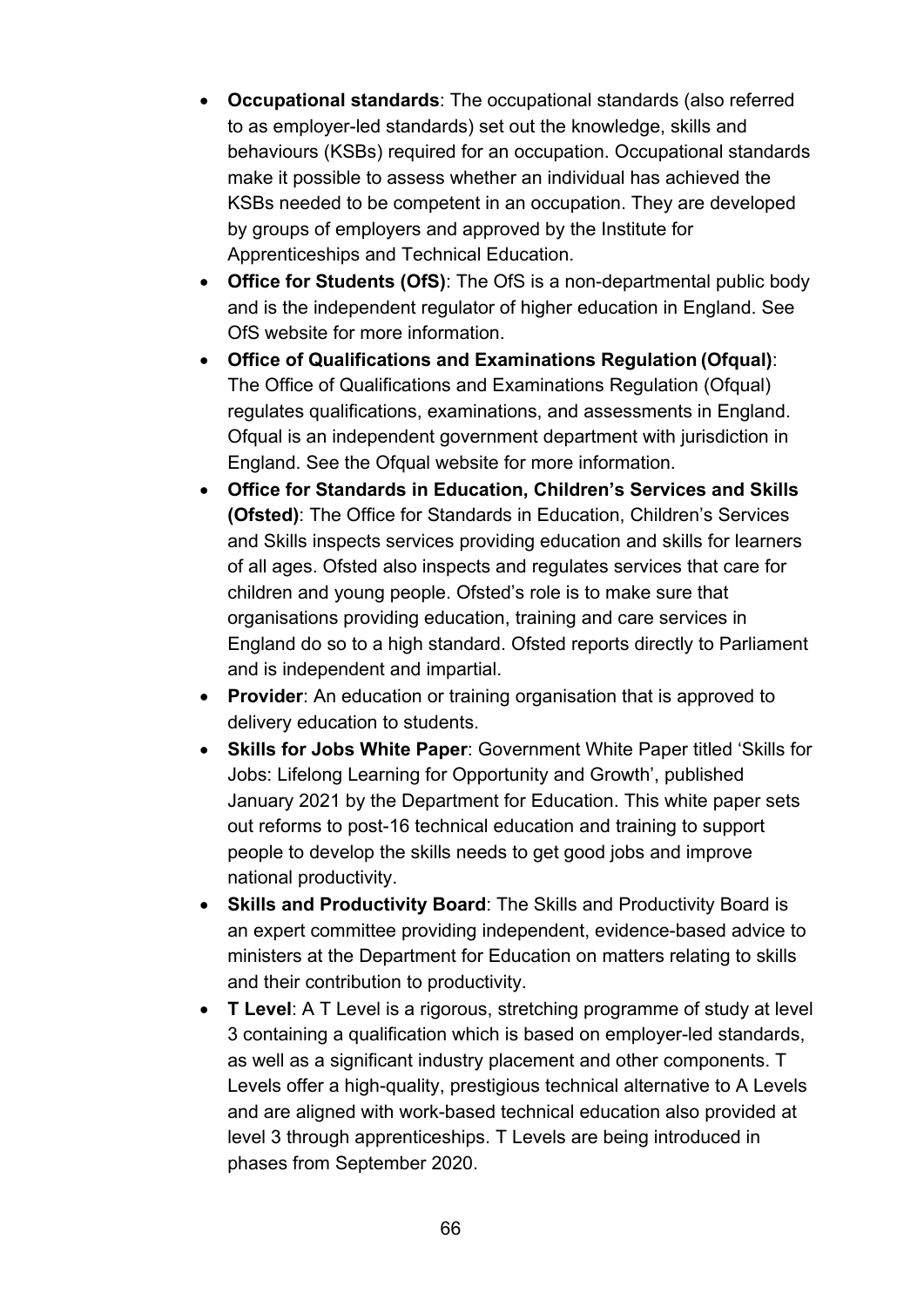- **Technical education**: Technical education encompasses any education or training, such as qualifications and apprenticeships, that focuses on progression into skilled employment and requires the acquisition of both a substantial body of technical knowledge and a set of practical skills valued by industry. Technical education covers provision from in level 2 (the equivalent of GCSEs at A\* to C or 9 to 4) to higher education (level 6), but it differs from A Levels and other academic options in that it draws its purpose from the workplace rather than an academic discipline.
- **Traineeships**: A traineeship is a skills development programme that includes a work placement. Traineeships help 16 to 24-year-olds or 25 year olds with an education, health and care (EHC) plan - get ready for an apprenticeship or job if they don't have the appropriate skills or experience. It can last from six weeks up to one year.
- **UK Shared Prosperity Fund (UKSPF)**: A fund to replace structural funding from the European Union at the end of the transition period. European Union funding has been used for boosting several aspects of economic development, including support for businesses, employment and agriculture.